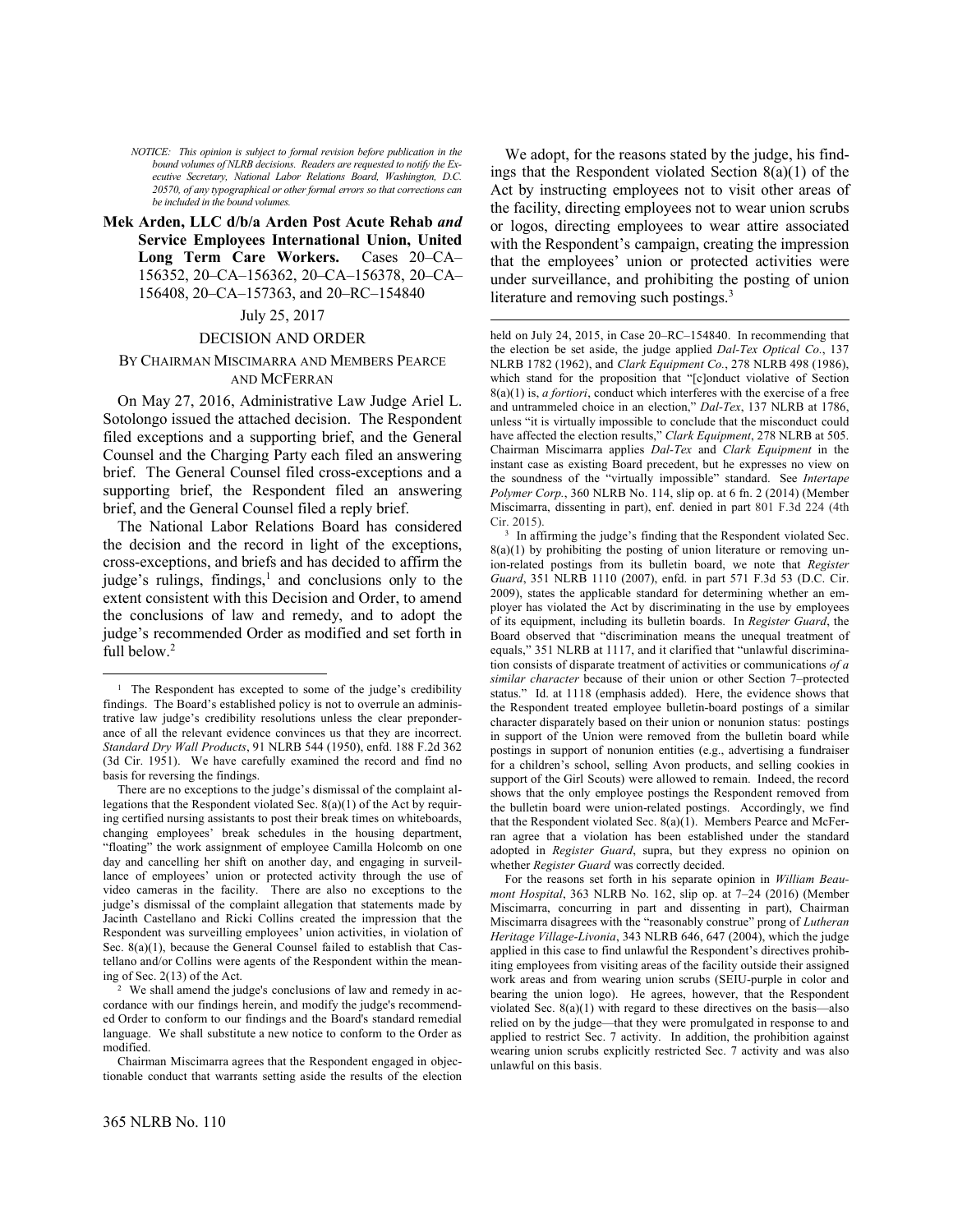Contrary to the judge, however, we find that the Respondent violated Section  $8(a)(1)$  by soliciting employee grievances and impliedly promising to remedy them.<sup>4</sup> The Respondent operates a long-term care and rehabilitation facility in Sacramento, California. At some point in mid-June 2015, CNA Marlene Anderson complained to Interim Facility Administrator Mary Perez about the new interim director of nursing (DON), Shirin Ramsini. Around June 21, Perez relayed complaints raised by Anderson and some other employees to Markus Mettler, the chief operations officer of the Respondent's corporate parent. On June 24, during one of Mettler's infrequent visits to the Sacramento facility, he spoke with some of the employees. Mettler testified as follows:

I went around and spoke with some of the employees that I knew had concerns or issues. Specifically, I met with [Anderson] because she had the complaints that she shared with [Perez] regarding [Ramsini], so I want-

 

On these facts, Chairman Miscimarra agrees with the judge that Mettler did not solicit grievances and impliedly promise to remedy them when he spoke with CNA Anderson. At the outset, the judge found that Mettler's query about "how things were going"—something Mettler also asked employees outside the bargaining unit—was not a solicitation of grievances at all. Indeed, "how are things going?" is a familiar, commonplace greeting. But even if the greeting is deemed a solicitation, "[i]t is . . . well established that it is not the solicitation of grievances itself that violates the Act, but the employer's explicit or implicit promise to remedy the solicited grievances *that impresses upon employees the notion that union representation is unnecessary*." *Johnson Technology, Inc.*, 345 NLRB 762, 764 (2005) (emphasis added). Under the circumstances described above, Chairman Miscimarra does not believe that Mettler conveyed an implied promise to remedy Anderson's complaint about Ramsini so as to "impress[] upon [Anderson] the notion that union representation is unnecessary," id., when Mettler responded that he would "look into" Anderson's complaint. Rather, he agrees with the judge's characterization of Mettler's statement as "a natural human response—with the alternative being to remain in an unnatural and bizarre stone silence in the face of" Anderson's complaint. Accordingly, Chairman Miscimarra would affirm the judge's dismissal of this allegation. Cf. *Reliance Electric Co.*, 191 NLRB 44 (1971) (employer unlawfully solicited grievances in two series of meetings, each series clearly in response to a union organizing campaign, where employer's manager testified that the purpose of the meetings was to hear employees' "complaints so we might adjust [them] where possible"), enfd. 457 F.2d 503 (6th Cir. 1972).

ed to speak with her directly to see what those issues were.

At around 2 p.m. that day, Mettler approached Anderson and asked her how things were going. Anderson responded that she was upset about nursing ratios and the availability of supplies. Mettler then asked Anderson about Ramsini, and Anderson repeated her previously voiced complaint about Ramsini. Mettler told Anderson that he would "follow up and look into" her concerns. Additionally, he inquired about the employees' union activities. Not long after Mettler left the facility, a group of 20–50 employees led by Anderson and her colleague Camilla Holcomb delivered the Union's election petition to the Respondent.

The judge found that Mettler's interaction with Anderson did not constitute a solicitation of grievances or an implied promise to remedy them. The judge's finding is premised on his view that Mettler "routinely" asked employees about how things were going. On that basis, the judge concluded that Mettler's statement that he would "look into" Anderson's complaints did not constitute a promise of benefits or improved working conditions. The judge's analysis, however, is flawed in several respects.

The Board has explained that:

Absent a previous practice of doing so … the solicitation of grievances during an organizational campaign accompanied by a promise, expressed or implied, to remedy such grievances violates the Act . . . [I]t is the promise, expressed or implied, to remedy the grievances that constitutes the essence of the violation . . . [T]he solicitation of grievances in the midst of a union campaign inherently constitutes an implied promise to remedy the grievances. Furthermore, the fact [that] an employer's representative does not make a commitment to specifically take corrective action does not abrogate the anticipation of improved conditions expectable for the employees involved. [T]he inference that an employer is going to remedy the same when it solicits grievances in a preelection setting is a rebuttable one.

*Maple Grove Health Care Center*, 330 NLRB 775, 775 (2000). "An employer may rebut the inference of an implied promise by, for example, establishing that it had a past practice of soliciting grievances in a like manner prior to the critical period, or by clearly establishing that the statements at issue were not promises." *Mandalay Bay Resort & Casino*, 355 NLRB 529, 529 (2010).

Here, the judge failed to apply the *Maple Grove Health Care Center* framework. Applying that framework, we find, based on the facts described above, that Mettler solicited grievances and impliedly promised to remedy them when, on June 24, he sought out Anderson

<sup>4</sup> Contrary to his colleagues, Chairman Miscimarra agrees with the judge's conclusion that the Respondent did not solicit grievances and impliedly promise to remedy them when its chief operations officer, Markus Mettler, visited the Respondent's Sacramento facility soon after the onset of the organizing campaign. The relevant events were as follows. Unsolicited, CNA Marlene Anderson complained to Interim Facility Administrator Mary Perez that Interim Director of Nursing Shirin Ramsini was intimidating the CNAs. Perez reported Anderson's complaint to Mettler. During a previously scheduled visit to the facility, Mettler asked several employees outside of the proposed bargaining unit how things were going. One of these employees complained about Ramsini. Mettler then encountered Anderson and asked her how things were going as well. Anderson repeated her complaint about Ramsini, and Mettler said he would "look into" it.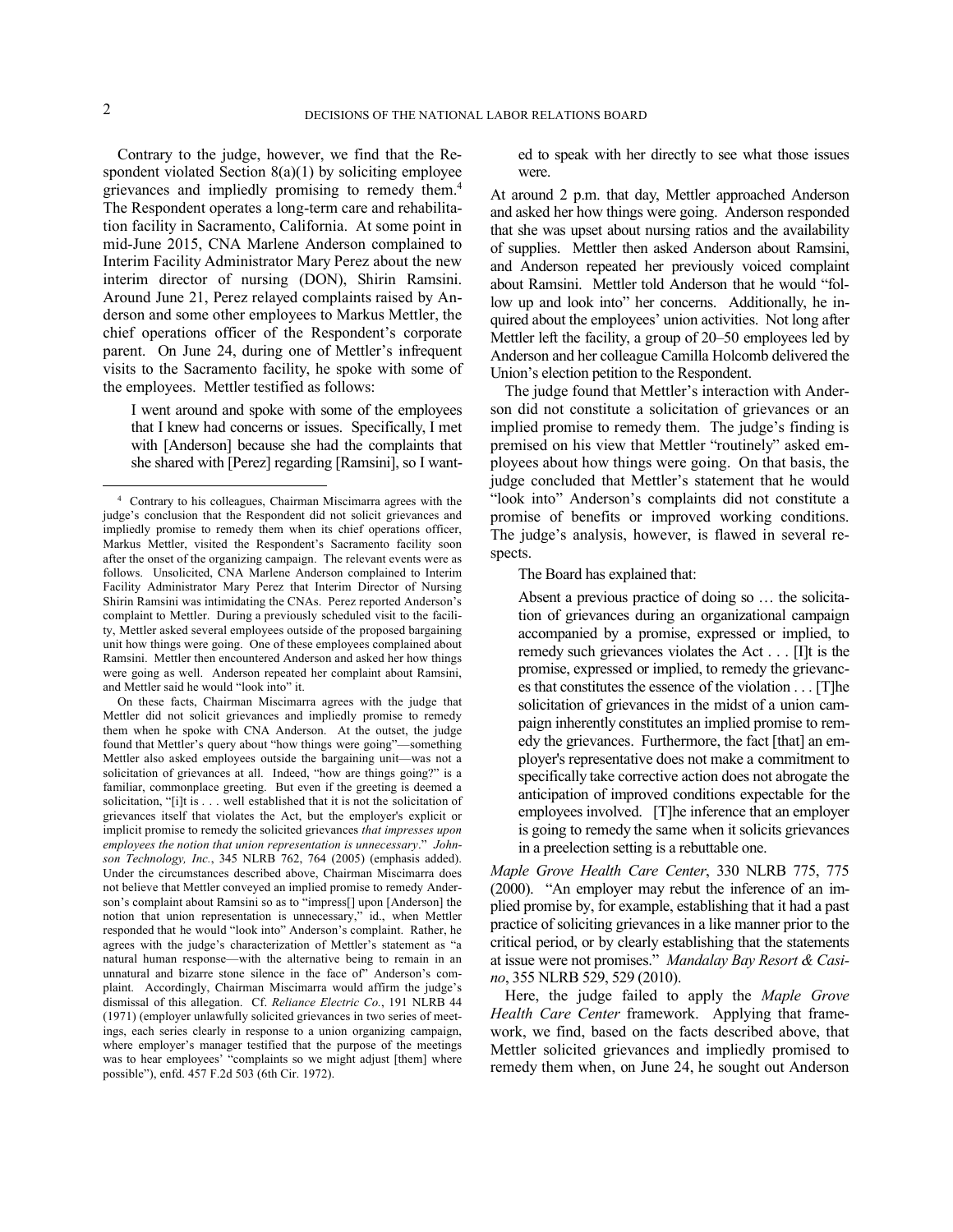because he wanted to speak with her about her previously voiced complaints about Ramsini, asked her how things were going, and responded to her complaints by telling her that he would "follow up and look into" her concerns.<sup>5</sup> Contrary to the judge's suggestion, there is no evidence that Mettler had previously addressed employees' complaints in this manner.<sup>6</sup> Accordingly, the Respondent has not rebutted the inference of illegality. We therefore reverse the judge and find that Mettler's solicitation and implied promise to remedy Anderson's grievances violated Section 8(a)(1). See *Reliance Electric Co.*, 191 NLRB 44, 46 (1971), enfd. 457 F.2d 503 (6th Cir. 1972); see also *Mandalay Bay Resort & Casino*, supra at 530. Cf. *Johnson Technology, Inc.*, 345 NLRB 762, 764 (2005) (finding employer did not unlawfully solicit and promise to remedy employee grievances because it established a past practice of soliciting grievances that predated the union's campaign).

# AMENDED CONCLUSIONS OF LAW

Substitute the following for Conclusion of Law 3.

"3. By instructing employees not to visit other areas of the facility, directing employees not to wear union scrubs or logos, directing employees to wear attire associated with the Respondent's campaign, creating the impression that the employees' union or protected activities were under surveillance, prohibiting the posting of union literature and removing such postings, and soliciting grievances from employees and making an implied promise to remedy them in order to discourage employees from supporting the Union, the Respondent engaged in unfair labor practices affecting commerce within the meaning of Section 2(2), (6), and (7) of the Act."

# AMENDED REMEDY

Having found that the Respondent has engaged in certain unfair labor practices in violation of Section 8(a)(1) of the Act, we shall order it to cease and desist from en-

 

gaging in such conduct and to take certain steps to effectuate the policies of the Act.

Specifically, the Respondent will be required to cease and desist from instructing employees not to visit other areas of the facility, directing employees not to wear union scrubs or logos, directing employees to wear attire associated with the Respondent's campaign, creating the impression that the employees' union or protected activities were under surveillance, prohibiting the posting of union literature and removing such postings, and soliciting grievances from employees and making an implied promise to remedy them in order to discourage employees from supporting the Union. Moreover, the Respondent will be required to post a notice to employees assuring them that it will not violate their rights in this or any other like or related manner in the future. Finally, to the extent Respondent communicates with its employees by email, it shall also be required to distribute the notice to employees in that manner as well as by any other electronic means it customarily uses to communicate with employees.

### ORDER

The National Labor Relations Board orders that the Respondent, Mek Arden, LLC d/b/a Arden Post Acute Rehab, Sacramento, California, its officers, agents, successors, and assigns, shall

1. Cease and desist from

(a) Instructing employees not to visit other areas of the facility outside of their assigned work areas in order to discourage union or other protected concerted activities.

(b) Directing employees not to wear union scrubs.

(c) Instructing employees to wear attire associated with the Respondent's antiunion campaign.

(d) Creating the impression that it is engaged in surveillance of its employees' union or other protected concerted activities.

(e) Prohibiting the posting of union literature or removing union-related postings from its bulletin board while permitting employees to post non-union literature of a similar character.

(f) Soliciting grievances from employees and making an implied promise to remedy them in order to discourage employees from supporting the Union.

(g) In any like or related manner interfering with, restraining, or coercing its employees in the exercise of the rights guaranteed them by Section 7 of the Act.

2. Take the following affirmative action necessary to effectuate the policies of the Act.

<sup>&</sup>lt;sup>5</sup> We disagree with the judge and our colleague's characterization of Mettler's reaction to Anderson's complaint as "a natural human response—with the alternative being to remain in an unnatural and bizarre stone silence in the face of such personally conveyed complaint." Mettler could have responded to Anderson by simply saying, for example, "thanks for the information." In any event, given that Mettler specifically sought out Anderson because he wanted to speak with her about her previously voiced complaints, any awkwardness that might have resulted from their conversation was of his own making.

<sup>6</sup> There is no evidence in the record supporting the judge's assertion that Mettler "routinely" asked employees how things were going. It appears from the judge's discussion that he might have meant that Mettler had "routinely" asked employees how things were going *during his visit on June 24*. That alone, however, would not establish that Mettler had a practice of addressing employee complaints in this manner that predated the Union's campaign.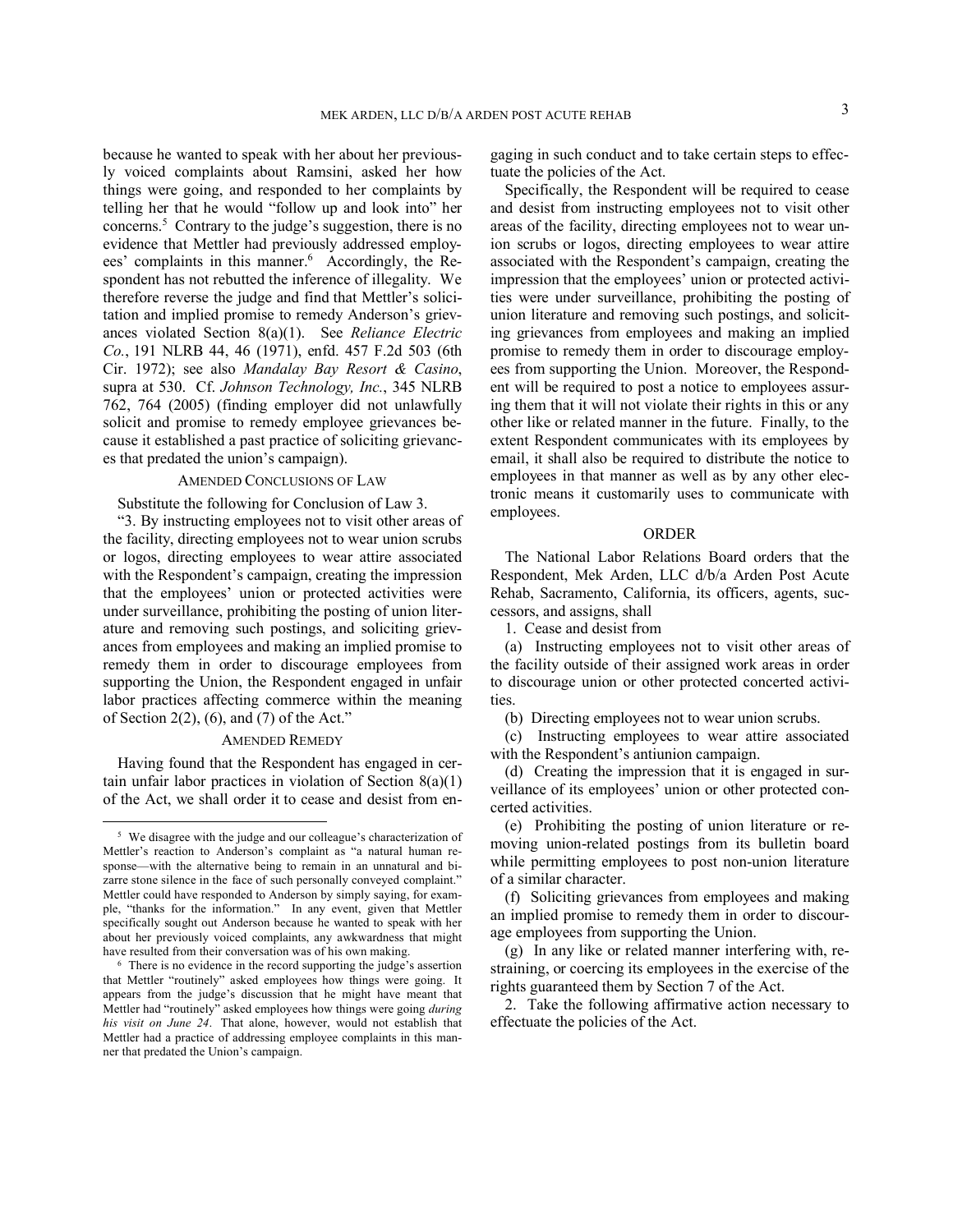(a) Within 14 days after service by the Region, post at its facility in Sacramento, California, copies of the attached notice marked "Appendix."<sup>7</sup> Copies of the notice, on forms provided by the Regional Director for Region 20, after being signed by the Respondent's authorized representative, shall be posted by the Respondent and maintained for 60 consecutive days in conspicuous places, including all places where notices to employees are customarily posted. In addition to physical posting of paper notices, the notices shall be distributed electronically, such as by email, posting on an intranet or an internet site, and/or other electronic means, if the Respondent customarily communicates with its employees by such means. Reasonable steps shall be taken by the Respondent to ensure that the notices are not altered, defaced, or covered by any other material. In the event that, during the pendency of these proceedings, the Respondent has gone out of business or closed the facility involved in these proceedings, the Respondent shall duplicate and mail, at its own expense, a copy of the notice to all current employees and former employees employed by the Respondent at any time since June 29, 2015.

(b) Within 21 days after service by the Region, file with the Regional Director for Region 20 a sworn certification of a responsible official on a form provided by the Region attesting to the steps that the Respondent has taken to comply.

IT IS FURTHER ORDERED that the election held on July 24, 2015, in Case 20–RC–154840 is set aside and that Case 20–RC–154840 is severed and remanded to the Regional Director for Region 20 to direct and conduct a second election whenever the Regional Director deems appropriate.

Dated, Washington, D.C. July 25, 2017

| Philip A. Miscimarra, | Chairman |
|-----------------------|----------|
| Mark Gaston Pearce.   | Member   |
| Lauren McFerran,      | Member   |

 

(SEAL) NATIONAL LABOR RELATIONS BOARD

# APPENDIX

NOTICE TO EMPLOYEES POSTED BY ORDER OF THE NATIONAL LABOR RELATIONS BOARD An Agency of the United States Government

The National Labor Relations Board has found that we violated Federal labor law and has ordered us to post and obey this notice.

# FEDERAL LAW GIVES YOU THE RIGHT TO

Form, join, or assist a union

Choose representatives to bargain with us on your behalf

Act together with other employees for your benefit and protection

Choose not to engage in any of these protected activities.

WE WILL NOT instruct you not to visit other areas of the facility outside of your assigned work areas in order to discourage you from engaging in union or other protected concerted activities.

WE WILL NOT direct you not to wear union scrubs.

WE WILL NOT instruct you to wear attire associated with our antiunion campaign.

WE WILL NOT create the impression that we are engaged in surveillance of your union or other protected concerted activities.

WE WILL NOT prohibit the posting of union literature or remove union-related postings from the bulletin board while permitting you to post non-union literature of a similar character.

WE WILL NOT solicit grievances from you and make an implied promise to remedy them in order to discourage you from supporting the Union.

WE WILL NOT in any like or related manner interfere with, restrain, or coerce you in the exercise of the rights listed above.

# MEK ARDEN, LLC D/B/A ARDEN POST ACUTE REHAB

The Board's decision can be found at http://www.nlrb.gov/case/20-CA-156352 or by using the QR code below. Alternatively, you can obtain a copy of the decision from the Executive Secretary, National Labor Relations Board, 1015 Half Street S.E., Washington, D.C. 20570, or by calling (202) 273-1940.

<sup>7</sup> If this Order is enforced by a judgment of a United States court of appeals, the words in the notice reading "Posted by Order of the National Labor Relations Board" shall read "Posted Pursuant to a Judgment of the United States Court of Appeals Enforcing an Order of the National Labor Relations Board."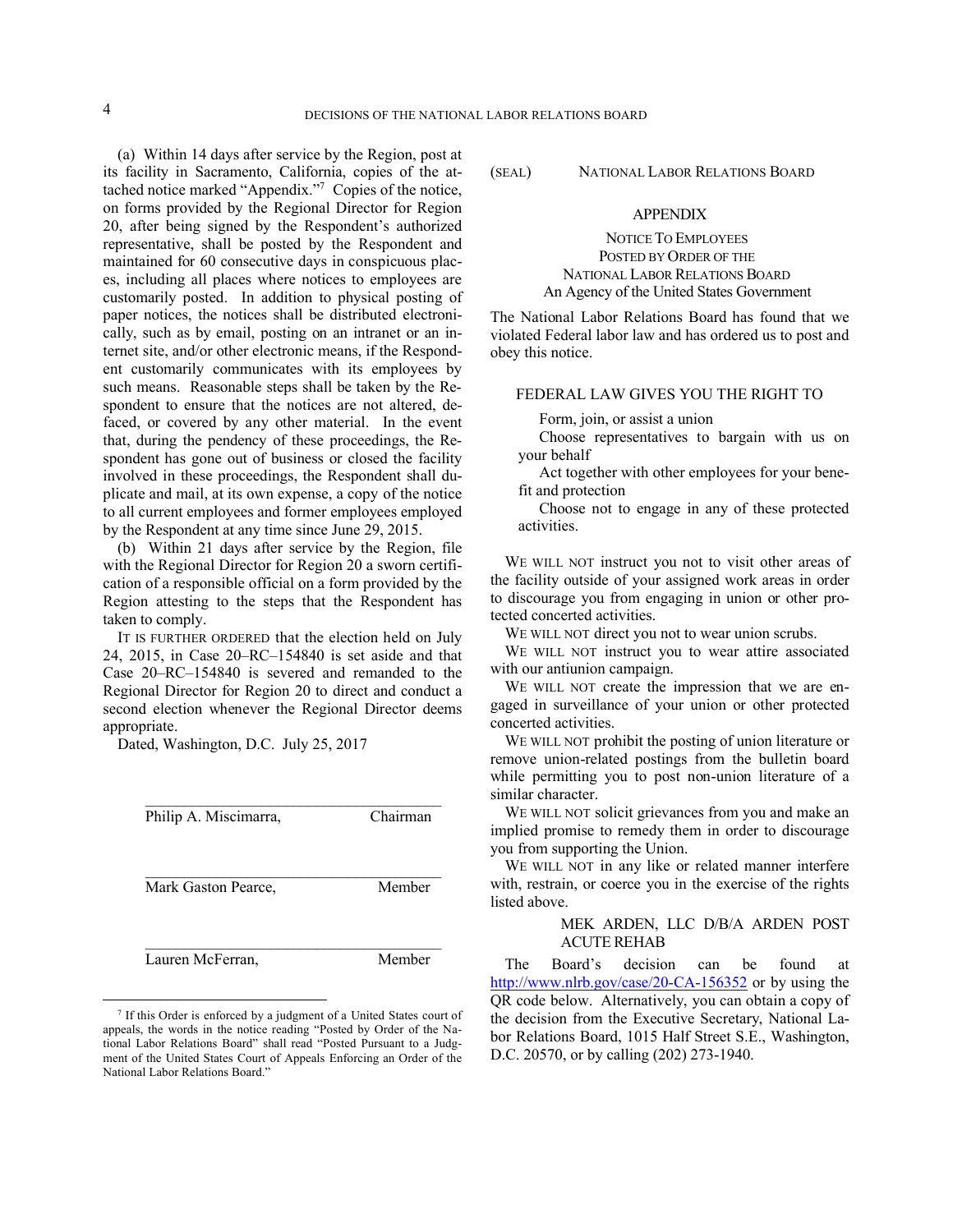

*Jason P. Wong, Esq.,* for the General Counsel.

*Manuel A. Boigues, Esq. (Weinberg, Roger & Rosenfeld),* for the Charging Party/Petitioner.

*Mark W. Robbins, Esq.* and *Matthew J. Ruggles, Esq. (Littler Mendelson, P.C.),* for the Respondent/Employer.<sup>1</sup>

# DECISION AND RECOMMENDED ORDER ON OBJECTIONS TO THE ELECTION

#### STATEMENT OF THE CASE

ARIEL L. SOTOLONGO, Administrative Law Judge.On September 29, 2015, the Regional Director for Region 20 of the Board issued an order consolidating cases and consolidated complaint and notice of hearing in the above-referenced "C" (unfair labor practice) cases. On the same date, the Regional Director issued a decision on challenged ballots and objections and order consolidating cases for hearing, directing that certain of the objections to the election filed by Service Employees International Union, United Long Term care Workers ("Union" or "Petitioner") in Case 20–RC–154840 be consolidated for hearing with the unfair labor practice cases referenced above. Thereafter, on October 27, 2015, the Regional Director issued an amendment to consolidated complaint, and Mek Arden, LLC d/b/a Arden Post Acute Rehab (Respondent or Employer) filed timely answers. I presided over this case in Sacramento, California, on November 9 and 10, and November 16 through 18, 2015.<sup>2</sup>

 

The (amended) consolidated complaint alleges various coercive and discriminatory conduct by Respondent in violation of Sections  $8(a)(3)$  and  $(1)$  of the Act, and the objections by the Union allege that such conduct, as well as additional alleged conduct by Respondent not covered in the complaint, tainted the results of an election held on July 24, 2015, which the Union avers should be overturned. Because much of the conduct alleged in the objections case is also covered by the unfair labor practices alleged in the consolidated complaint, I will first address the allegations of the complaint.

## I. THE ALLEGATIONS OF THE COMPLAINT

# *A. Findings of Fact*

# Jurisdiction and Labor Organization Status

Respondent admits, and I find, that at all material times, it has been a California limited liability company with an office and place of business in Sacramento, California ("the facility"), where it is engaged in the operation of a long-term care facility. During the calendar year ending on December 31, 2014, Respondent, in conducting its business operations described above, derived gross revenues in excess of \$100,000. During the same time period, Respondent purchased and received at its Sacramento facility goods, supplies and materials valued in excess of \$5000 directly from points outside the State of California. Respondent thus admits, and I find, that it is an employer engaged in commerce within the meaning of Section 2(2), (6), and (7) of the Act.

Respondent also admits, and I find, that the Union is a labor organization within the meaning of Section 2(5) of the Act.

#### *B. The Alleged Unfair Labor Practices*

# 1. Background facts

As briefly described above, Respondent operates a long-term care and rehabilitation facility in Sacramento, which has capacity for approximately 177 patients, also referred to as "residents." These patients are attended to by Registered Nurses (RNs), Licensed Vocational Nurses (LVNs), and Certified Nurse Assistants (CNAs). The events discussed below center around the Union's efforts to organize certain of Respondent's employees at the facility, in a unit consisting primarily of CNAs, but also including other employees, such as housekeepers, cooks, maintenance employees, and others.<sup>3</sup>

The Union's organizing efforts began in late April or May, 2015, after CNAs Marlene Anderson and Camilla Holcomb contacted the Union and expressed an interest in having a union at the facility.<sup>4</sup> Anderson and Holcomb helped organize several employee meetings with Union representatives at a fast food restaurant (Taco Bell) adjacent to the facility, as well as other locations, and were responsible for distributing and collecting numerous authorization cards.

<sup>&</sup>lt;sup>1</sup> Both Mr. Robbins and Mr. Ruggles appeared on behalf of Respondent at trial, but only Mr. Robbins appears on brief.

<sup>&</sup>lt;sup>2</sup> I note that the covers on the transcripts indicate that the location of the hearing was San Francisco. This is incorrect. Additionally, I note at the outset that the "hardcopy" (paper) exhibits do not fully comport to their electronic counterparts. This is particularly true in the case of the Joint Exhibits (Jt. Exhs.). The electronic version of the Joint Exhibits are contained in 8 volumes, to wit, Jt. Exh(s) 1–3; 4–5; 6, Volumes 1-2; and Jt. Exh. 7, Volumes 1, 2, 3, and 4, which contains Joint Exhibits 7 through 15. The "hardcopy" version of this Exhibit, on the other hand, is contained in 5 Volumes, to wit, Jt.. Exhs. 1–3, 4–6, 7 (Volumes 1–2), 7 (Volume 3), 7 (Volumes 4–5). This last Volume of Jt. Exh. 7 ends on p. 256 (the page number appearing on the electronic version, as the hardcopy exhibits are not paginated), whereas the electronic version of Jt. Exh 7 (Vol. 4–5) ends on p. 277, which means that about 20 pages are missing on the hardcopy (paper) version—at least in my version. Moreover, Jt. Exhs. 8 through 15 are encompassed in the last Volume of (electronic) Jt. Exh. 7 (Vol 4–5); Joint Exhibit 9–through 15 are not contained in the hardcopy version. Simply put, the exhibits are difficult to follow, mostly the result of the lack of page numbers in some of the large exhibits introduced in the record. Nonetheless, the electronic version contains a full record of these exhibits, and thus I opted not to further delay the issuance of this Decision by ordering a correction.

 Whenever a page number is cited in an exhibit, it will correspond to the page number in the electronic version.

<sup>3</sup> The exact and full description of the bargaining unit in question will be provided below, in the part of this decision addressing the representation case objections.

<sup>4</sup> All dates hereafter will be in 2015, unless otherwise indicated.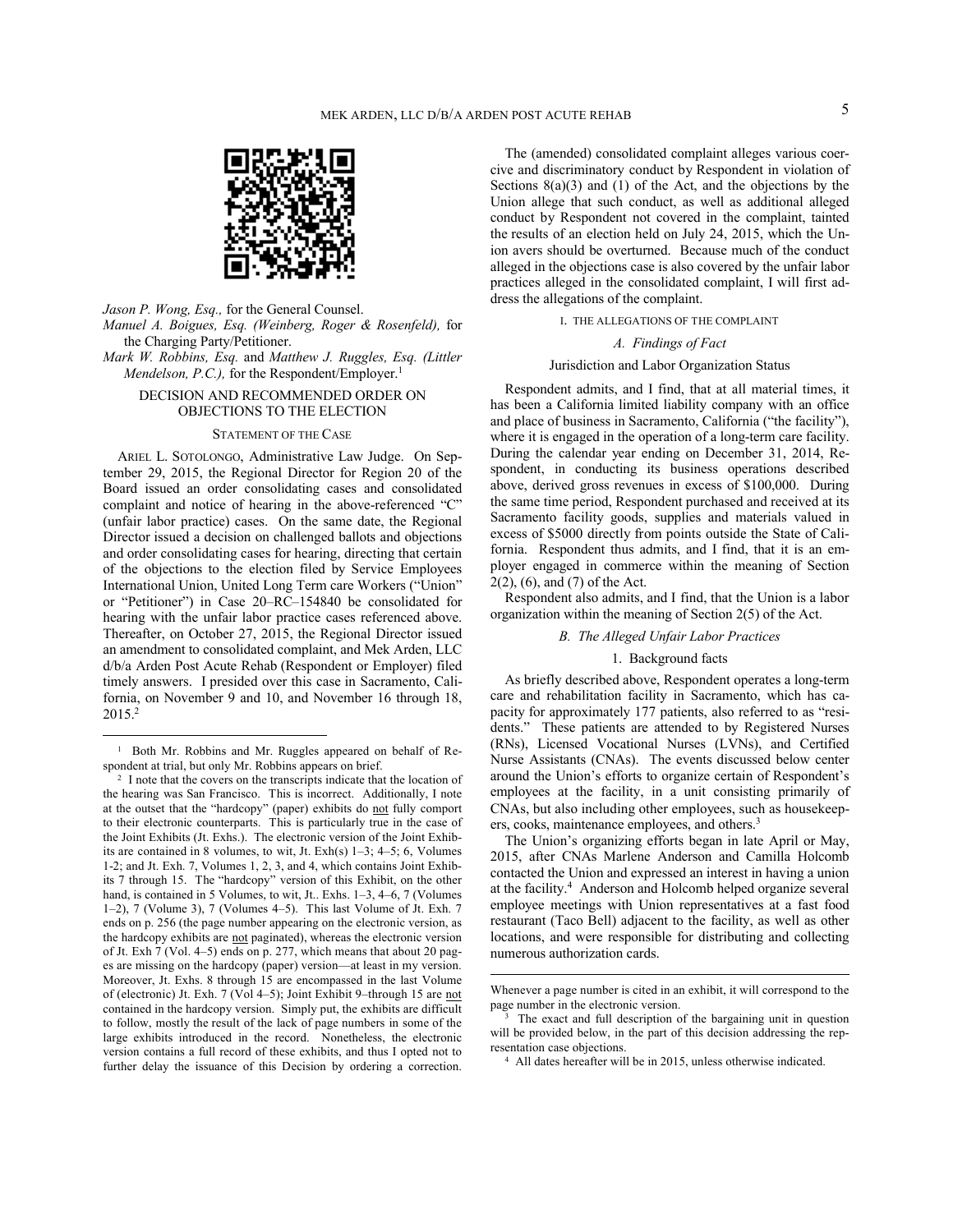#### 2. The events of June 24

Holcomb testified that on the morning of June 24, she and Anderson ran into Rickesha (known as Ricki) Collins, who works for Respondent as a "Case Manager."<sup>5</sup> According to Holcomb, she and Anderson asked Collins why Markus Mettler, who is admitted as the chief operations officer of Respondent's corporate parent,<sup>6</sup> Healthcare Management Services, was visiting the facility on the previous 2 days. Collins replied that Mettler was there because they had heard that the CNAs were trying to unionize. Anderson corroborated Holcomb's testimony, also adding that Collins told them that management knew about their union organizing because a CNA "snitch" had attended the union meeting(s) and had reported it to management. Collins did not recall Holcomb and Anderson asking about Mettler's reason for a visit (Tr. 660), but denied telling them that management knew about their union organizing or that a CNA had informed management about it (Tr. 664).

I credit Holcomb and Anderson's testimony, not only because they corroborated each other's testimony, but because their testimony was straightforward and rich in details, and unwavering in cross examination. Additionally, their current status as employees of Respondent enhances their credibility.<sup>7</sup> In crediting Holcomb and Anderson's testimony, I do not necessarily accept Collins' explanation for Mettler's visit, but note that it confirms that by June 24 word had spread union organizing was taking place before the petition was presented to Respondent later that day, as further discussed below.

About 2 p.m. that same day, according to Anderson, she had a conversation with Mettler outside the lobby of the facility. According to Anderson, Mettler told her that he had heard that some CNAs had complaints, and that he wanted to know what the problem was so he could fix it. Anderson told him that some of the supervising nurses—RNs and LVNs—treated the CNAs badly. Mettler said he would speak to the supervising nurses in order to fix the problem. According to Anderson, Mettler then said that he had heard that some of the employees were trying to form a union. Anderson responded that she did not want to talk about it, to which Mettler replied "that must mean yes." (Tr. 237–238.) During cross-examination, Anderson admitted that the part about Mettler saying "that must mean yes" was not in the affidavit she had given to the Board (Tr. 283–284). Mettler had a somewhat different version of this conversation, although he did admit asking Anderson about the

 

employees forming a union.<sup>8</sup> According to Mettler, Interim Facility Administrator Mary Perez had reported to him a few days earlier that Anderson had complained to her about the interim Director of Nursing (DON), Shirin Ramsini.<sup>9</sup> According to Mettler, Perez had reported that Anderson had complained that Ramsini was intimidating to the CNAs, who were fearful of her.<sup>10</sup> Mettler explained that during his visit to the facility on June 23–24, he spoke to several (non-unit) employees about how things were going, and that another employee had complained about Ramsini. Mettler testified that during his conversation with Anderson, he asked her how things were going, and that Anderson voiced her concerns about Ramsini, among other things, including the lack of supplies. Mettler testified that he did not tell Anderson that he would "fix" or resolve her concerns in any way, although he did admit telling Anderson that he would follow up and "look into" her claims. Although he also admitted telling Anderson that he had heard rumors about employees organizing a union, he specifically denied saying "this must mean yes" after Anderson declined to answer his question about the union. (Tr. 507–509; 525–527.)

I found both Anderson and Mettler equally credible regarding this conversation, and conclude they both described the conversation—which had occurred 5 months earlier—to the best of their recollection. I also conclude, however, that Mettler's account was more detailed and accurate, and more plausible under the circumstances. In so concluding, I take into account the fact that Perez confirmed Mettler's testimony that Anderson had complained to her about work conditions, which Anderson never addressed.<sup>11</sup> I also take into account Mettler's candor in admitting that he had indeed asked Anderson about the employees' union activities. I thus conclude that Mettler never told Anderson that he would "fix" the problems she had complained about, only that he would "look into" them, as he admitted.

Within an hour or so of Mettler's conversation with Anderson, after he had departed for the airport to return to southern California where he is based, a group of about 20–50 employees gathered at the lobby of the facility. Led by Anderson and Holcomb, they requested to see Perez, and when she came to the lobby, Anderson presented her with a copy of the (represen-

 $5$  The amended complaint alleges that Collins is a Sec. 2(11) supervisor and Sec. 2(13) agent of Respondent, which Respondent denies. Whether Collins is either a supervisor and/or agent of Respondent will be discussed later in this decision.

<sup>6</sup> Mettler testified that Healthcare Management owns and operates Respondent and various other long-term care facilities in California. (Tr. 493.)

<sup>7</sup> I also note that Anderson credibly testified that she used to be friendly with Collins and frequently chatted with her at work, something that ended or was markedly diminished after the union activity was revealed. This relationship would make it more likely that Collins would reveal things to Anderson. Although Collins denied telling Holcomb and Anderson that she had been directed by management not to speak to them, as Anderson alleged in her testimony, she never denied Anderson's assertion that their relationship had changed.

<sup>8</sup> Curiously, the General Counsel (GC) did not allege this as an interrogation, although this conversation is alleged as a promise of benefits and better working conditions (complaint par. 6(a)). Mettler's admission that he questioned Anderson about the Union also establishes that Respondent was aware about its employees' union activities prior to the petition being presented to Respondent a short time thereafter, although it is not clear how long before this event such knowledge existed.

<sup>9</sup> Ramsini had taken over as interim DON after Janet Jarvis, the DON, had resigned on June 4. Perez worked as interim administrator of the facility from May 18 through July 16, and is an admitted Sec. 2(11) supervisor and Sec. 2(13) agent of Respondent.

<sup>10</sup> Perez corroborated Mettler's testimony that she told him about what Anderson had reported to her, adding that she also informed Nan Jordan, HMS' vice president of Clinical Services (Tr. 932–933; 968– 971).

<sup>&</sup>lt;sup>11</sup> I note that Anderson was recalled as a witness after both Perez and Mettler testified and was never asked whether she had indeed complained to Perez about Ramsini.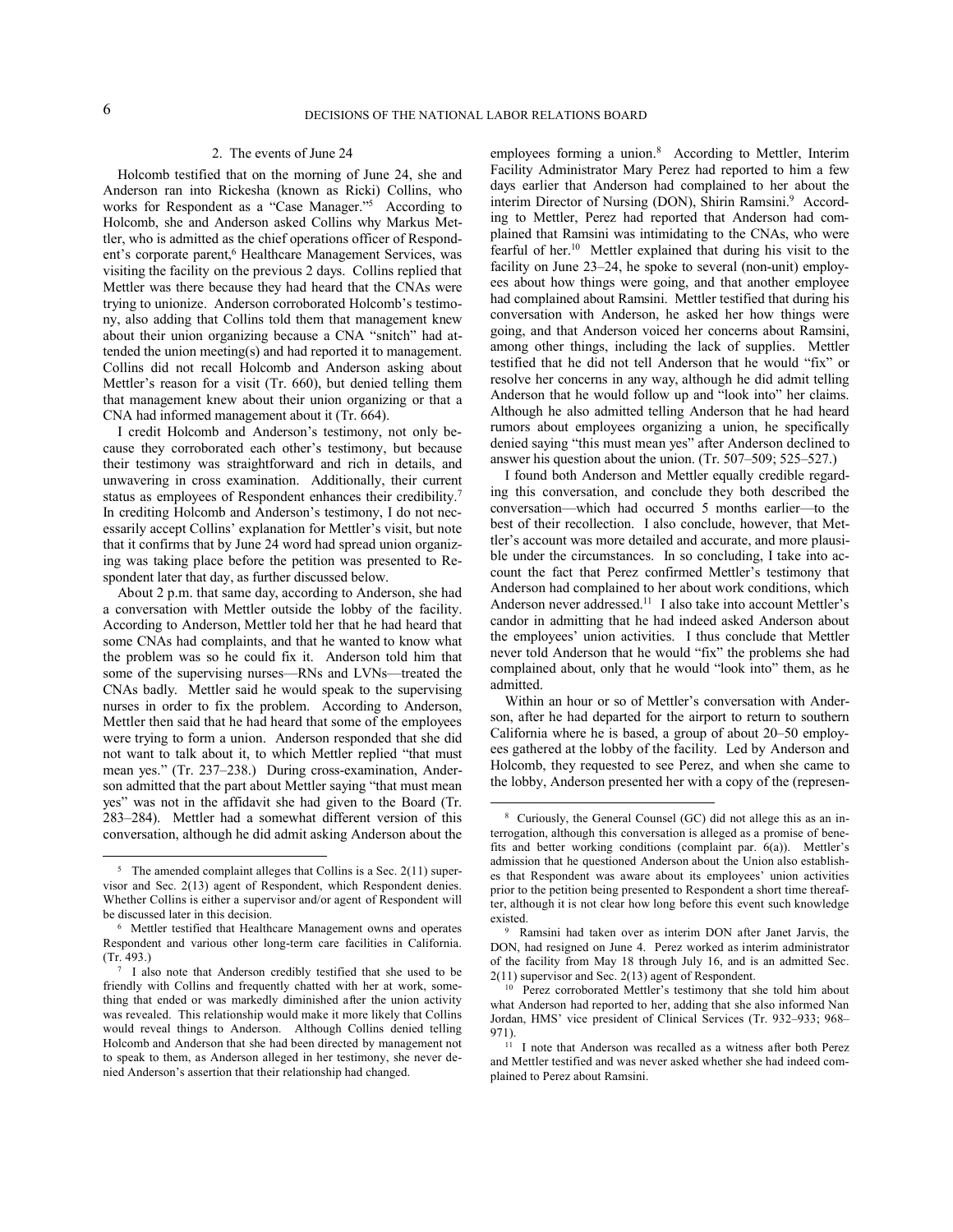tation) petition the Union was about to file with the Board.<sup>12</sup> Anderson acted as the spokesperson for the group, telling Perez that the employees were united and leading the group in a chant.<sup>13</sup> Perez confirmed that this event took place, but added that she later told Anderson that while she respected what they were doing, she was concerned that the "floor" (where patients are cared for) was left unattended during this gathering. Anderson responded that enough nurses were available on the floor at the time. (Tr. 60–61; 239–241; 958–959.)

Following this event on June 24, it is alleged that Respondent took a series of actions as a result of its employees' union activity. These alleged actions are described below, for the most part in the order they appear in the complaint, with one limited exception.

3. Alleged directive not to visit other areas of facility $14$ 

Holcomb testified that on or about June 29, Interim Administrator Perez held a "huddle" with CNAs at the West nurses' station.<sup>15</sup> According to Holcomb, Perez announced the CNAs were not permitted to go to or visit other stations or areas of the facility for any reason, and had to remain in their assigned areas. Perez also told the CNAs to take their breaks only in the break room or in the smoking area in the parking lot outside, and not at or near the nurses' stations. Holcomb testified that previously, CNAs would freely visit at other stations or areas of the facility, either for work reasons or simply to socialize ("chit chat") for brief periods with colleagues.<sup>16</sup> She also testified that CNAs would previously take their breaks in the break room, or in the parking lot, or their cars, or at the nurses' stations, or at the Tuscan room, where RNs keep their equipment. During cross-examination, Holcomb clarified that after the directive CNAs—who are typically assigned to one of the three stations—could still go to other stations or areas, but only for work-related reasons, and even then they were often challenged by supervisors who would ask what they were doing there. Anderson corroborated Holcomb's testimony, with the exception that she testified this meeting took place on July 1. She testified that Perez informed the CNAs they could not visit other work stations to talk to other nurses, that if they wanted to talk to other nurses (in other stations) they would have to do so during their breaks. Anderson confirmed that previously, CNAs went to other stations "all the time, all day" not only for work related reasons (such as getting supplies) but also to socialize and "chit chat" or gossip, even during working time. She added ". . . we were like family, we just . . . interacted all

 

the time." She also testified that although they were allowed to go to other stations for specific work reasons after the directive, they were still watched and harassed by supervisors when they were in stations they were not assigned to. Finally, Anderson testified that after the election on July 24, things went back to "normal," meaning they were no longer stopped from visiting other stations. (Tr. 62–63; 66–67; 145–146; 148–149; 245–248; 295–296; 299–300; 305–306.)

Perez testified that she had not made any "general announcement" that CNAs were not to go to other stations, explaining that such rule would be impractical because CNAs are supposed to assist at other stations if needed. She denied instructing CNAs to remain in their stations or restricting their "travel" to other stations (Tr. 940–943).

I credit Holcomb's and Anderson's testimony, not only for the reasons described earlier, including their status as current employees, but because their testimony regarding this meeting was rich in details, vivid, and unwavering during crossexamination. Perez' denials, on the other hand, were general in nature and not persuasive, and her stiff demeanor signaled that there was likely more to the story. Moreover, as discussed further below, other conduct by Perez and/or other supervisors appears to be consistent with this directive. Accordingly, I find that as testified by Holcomb and Anderson, Respondent, in late June or early July, instructed its CNAs not to visit other stations except for specific work reasons, and monitored them for compliance with this rule. I also find that this rule was no longer enforced or in place after the election, which reflects on its nature.

4. Alleged directive regarding the wearing of union "scrubs"<sup>17</sup>

Holcomb testified that the Union, as part of its election campaign, distributed purple-colored scrubs with the union logo for employees to wear on Wednesdays at work, beginning on July 1.<sup>18</sup> As she was arriving at the facility early on the morning of July 1, Holcomb testified, she encountered 3 fellow CNAs, whom she identified as Rita, Sabrina and Simone in the parking lot. They told Holcomb that Terry Walker, a supervisor, had informed them they could not wear the union scrubs at work and would have to go home to change. Holcomb told the CNAs to stay, that she was going to discuss the matter with Walker and Perez. She found Perez at the East station, and handed her an NLRB flyer listing employee rights (GC Exh. 4), which included the right to wear clothing with union logos or pins at work. Perez told Holcomb that wearing such scrubs was in violation of company policy, pursuant to the employee manual, and that they would have to go home to change. Holcomb insisted that she had read the employee manual and that it said nothing about wearing scrubs with logos. She added that some of the employees lived far away, so if they were forced to go home to change they would not return that day. According to Holcomb, this discussion went back and forth, with her insisting it was within their rights to wear the union scrubs, and Pe-

<sup>&</sup>lt;sup>12</sup> The Union's representation petition was filed with Region 20 of the Board the next day, June 25. (GC Exh. 1(hh).)

<sup>&</sup>lt;sup>13</sup> This account of the petition's presentation to Perez was also corroborated by the testimony of CNA Danielle Dangerfield. (Tr. 338– 340.)

<sup>&</sup>lt;sup>14</sup> Complaint  $\P(6(b)(i))$ .

<sup>&</sup>lt;sup>15</sup> "Huddles" are short meetings held by supervisors with the nurses to discuss patient care and other work-related issues, usually on a daily basis at the beginning of the shift. There are 3 nurses' stations at the facility: East, Central, and West stations.

<sup>16</sup> According to Holcomb, although this socializing mostly took place during breaks, it also occurred during work time, and it was never an issue before. (Tr. 148–149.)

<sup>&</sup>lt;sup>17</sup> Complaint  $\P$  6(b)(ii).

<sup>&</sup>lt;sup>18</sup> A photograph of the purple-colored scrub with the Union logo, which will be referred to as the "Union scrub(s)," was introduced in the record as GC Exh. 2 (Tr. 242).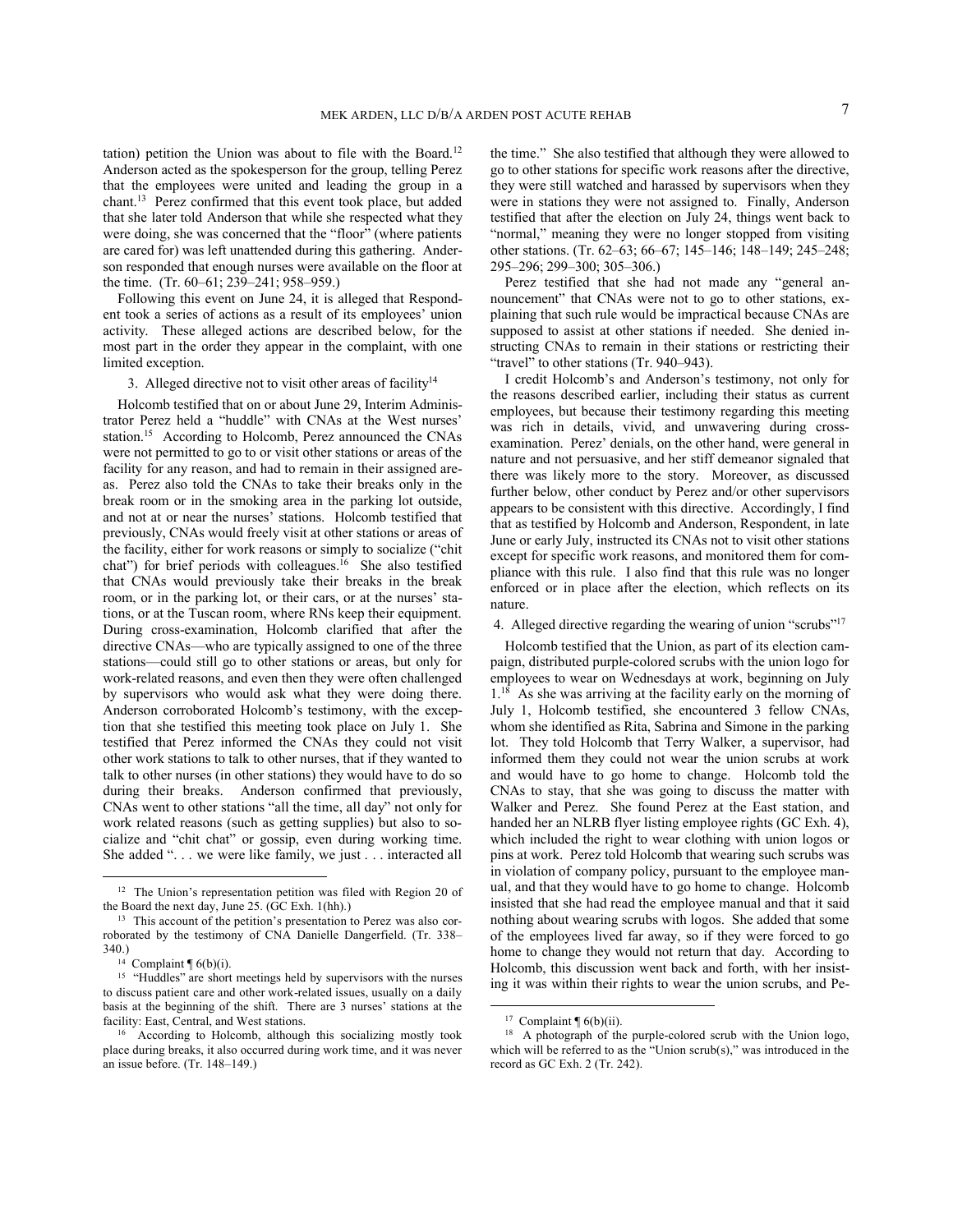rez stating that they could not do so because it violated the employer's policy. Finally, Perez, who Holcomb testified looked irritated and angry, told Holcomb she would check with the "corporate" office about this. Holcomb also testified that employees at the facility regularly wore scrubs of different colors, some with logos of sport teams or other entities. Holcomb admitted, however, that following this discussion with Perez, she and other employees were permitted to continue to wear the union scrubs every Wednesday, without apparent interference form Respondent.(Tr. 67–68; 70–75; 168.)

Anderson, on the other hand, testified that Perez had told her, Holcomb and other CNAs that they could not wear union scrubs during a meeting at the West nurses' station on July 1, with Holcomb insisting that it was their right to do so. (Tr. 242–245.) Perez' account differs from that of Holcomb or Anderson. According to Perez, she saw Holcomb passing out union scrubs to other CNAs during "work time," adding that she did not know if Holcomb was on break at the time but insisted that the nurses Holcomb approached were working. She admits telling Holcomb that she wasn't sure wearing these (union) scrubs was "allowable," but said to her that she would "find out." Perez denied telling Holcomb or others to go home to change, and denies that Holcomb said that if they were sent home they would not return, but admitted that Holcomb handed her the Board flyer spelling out employee rights (GC Exh. 4). Perez admitted that she did find out, apparently after speaking to the corporate office, that it was permissible for employees to wear the union scrubs, and testified that she never said another word to any CNAs about wearing union scrubs after that. She confirmed that employees wore the union scrubs every Wednesday after that. (Tr. 948–951; 980–981.)

While I find that Holcomb's version of these events, as partially corroborated by Anderson, more likely and accurately reflect how these events unfolded, I conclude that it is unnecessary to make a detailed credibility resolution in this instance. This is because the truly significant facts are not in dispute: (1) Employees initially wore union scrubs on Wednesday, July 1; (2) Perez initially informed them they could not wear these scrubs; (3) Respondent did not enforce the rule, but never rescinded it nor explained that Perez' directive had been an error; and (4) Employees continued to wear union scrubs every Wednesday, without interference, until at least the election day.

# 5. The requirement that CNAs post their break times on "whiteboards"<sup>19</sup>

Holcomb testified that Perez and new interim Director of Nursing (DON) Colette Johnson held a "huddle" with CNAs on July 9, during which Perez announced that CNAs would be required to write the times of their breaks on the "whiteboard," which is an erasable bulletin board located at each of the nurses' stations. Previously, these white boards had the names of the CNAs on duty and the (patient) rooms or beds they were assigned to, but not the times of their breaks. (Tr. 101–104.) This is undisputed, as both Perez and Johnson testified that indeed such directive was issued at the time, as discussed below. Holcomb also testified that Perez told the CNAs that they

 

would be required to ask permission to go to use the restroom, and that they could not take breaks in other areas of the facility, only in the break room or in the smoking area outside.

Johnson testified that when she became interim DON on July 1, she was surprised that the CNAs' break times were not listed in these boards, a practice which is standard in the industry, including all long-term rehabilitation facilities where Johnson had worked for many years. Johnson testified that the primary reason she wanted this practice followed is that such posting readily provided information to patients' visiting family members to allow them to locate and speak to the nurses. She considered the whiteboards an important "communication device" for the benefit of the families, patients and staff. The evidence shows that the information regarding the break times of the CNAs had also long been contained in the scheduling notebook (also called assignment sheets) (Jt. Exh. 7), a binder located at each nursing station, which only staff members have access to. Perez testified that it was Johnson's decision to implement this practice, a decision she deferred to on account of Johnson's considerable experience as nursing director. (Tr. 465–466; 468– 473; 478–480; 936–937; 973–974.)

I credit Holcomb's testimony regarding the whiteboard policy, which is undisputed, and also her testimony that Perez limited CNAs' ability to go to other areas of the facility, as this is consistent with testimony I have earlier credited. On the other hand, I do not credit her testimony regarding Perez' directive for CNAs to seek permission to go to the bathroom. In this regard I note that Holcomb testified that other CNAs, including Anderson and Dangerfield, were present at this meeting, yet no other witness corroborated this testimony. Moreover, I also noted that Holcomb's testimony changed after direct examination, when she indicated that the new whiteboard policy simply made the nurses record their break times on the board—break times already contained in the scheduling notebook. During cross-examination, when pressed to explain how the whiteboards directive changed break practices, Holcomb testified that unlike before—when CNAs could allegedly take their breaks together, as they saw fit—their break times were now staggered, impeding them from taking their breaks together and "socializing," which presumably also means engaging in union activity. I find this portion of Holcomb's testimony not to be reliable, not only because it deviates from her original testimony, but because it is belied by the scheduling notebook—which contained specific break times, and which had been in place for a while.<sup>20</sup>

<sup>&</sup>lt;sup>19</sup> Complaint  $\P$  6(b)(iii).

<sup>&</sup>lt;sup>20</sup> In its brief, the General Counsel contends that nurses "rarely" recorded their break times or other information on the assignment sheet (misidentified in the brief as "GC Exh. 7"). To the contrary, these assignment sheets (Jt. Exh. 7) show that approximately 35–45 percent of the time showed the scheduled break times, as well as other information. The practice was clearly uneven and not strictly followed, which helps explain Johnson's concerns upon her arrival about not knowing who was on break or when.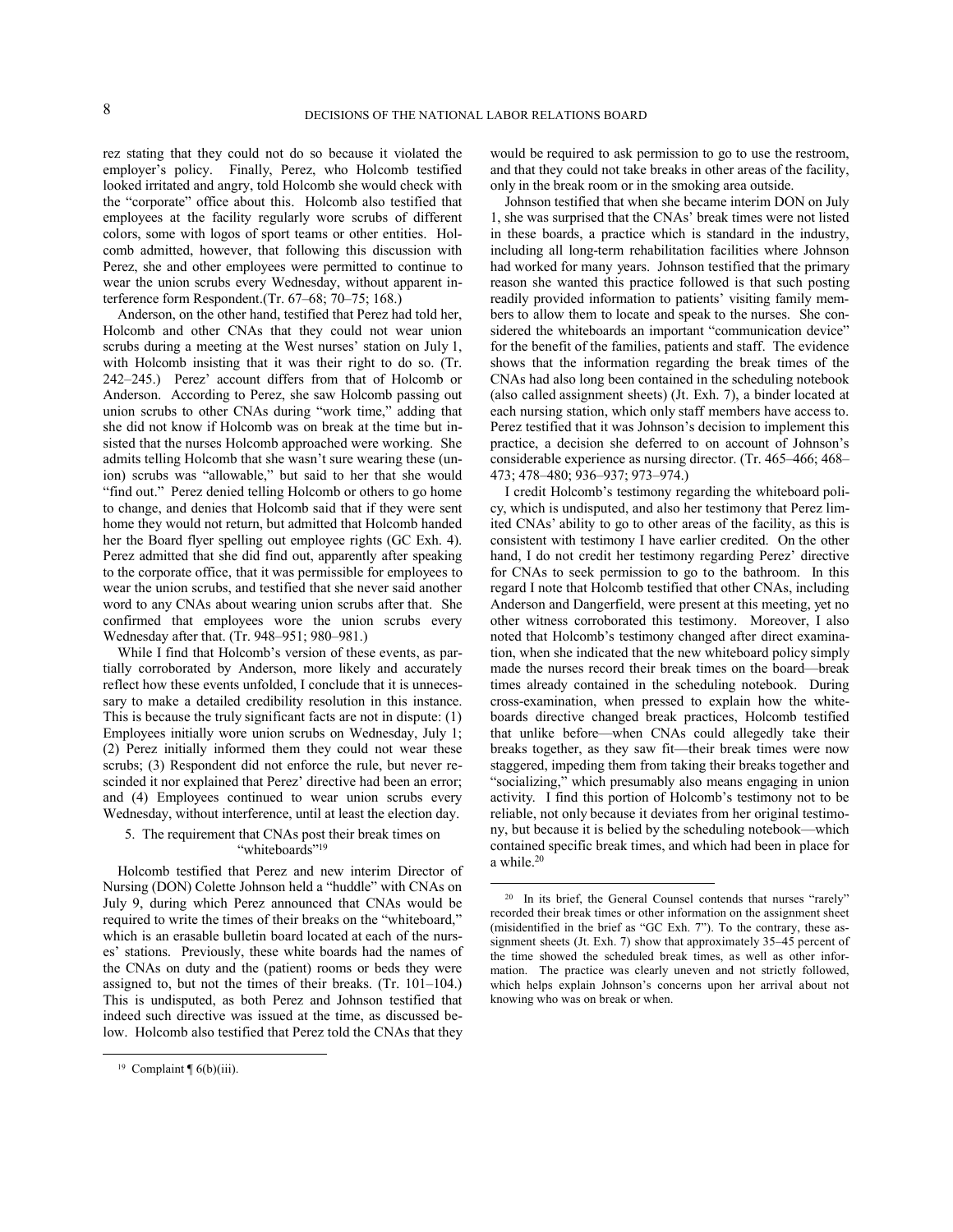I found Johnson, who testified she was a Jehovah's Witness whose faith allowed no involvement one way or the other in the Union campaign, to be a straight-forward and credible witness. I credit her testimony regarding the reasons for implementing the whiteboard policy.

# 6. The allegation that Respondent changed housekeeping employees' break times to discourage union and/or protected activity<sup>21</sup>

Angela Snipes testified that she has worked for Respondent as a housekeeper since August 2013, and that her supervisor is Juanita Harmon.<sup>22</sup> According to Snipes, housekeeping employees typically get two 15-minute breaks, one in the morning and one in the afternoon, as well as a half-hour lunchbreak. She testified that prior to the union petition being delivered to Respondent, two of the housekeepers would take their morning break from 9 to 9:15 a.m., and the other two from 9:30 to 9:45 a.m. They would all take their lunch together from 12 to 12:30 p.m. Snipes further testified that 2 to 3 days after the union petition was delivered to Respondent (on June 24), Harmon posted, outside her office, a new break schedule in which all of the employees' breaks were staggered—so that employees would no longer take breaks or lunch together. According to Snipes, Harmon stated that the reason for the change was to comply with California labor laws. After about 3 weeks, Snipes testified that employees complained and requested to be permitted to take their lunches together again, and that Harmon said she would allow this if employees signed a "waiver." However, employees never signed such waiver, according to Snipes, but soon thereafter returned to taking their lunches together, apparently without any interference from Harmon. (Tr. 391–394.)

Respondent does not dispute that the change in the break schedules occurred, but asserts that the change was announced much earlier, on June 10, two weeks before the Union petition was presented to Respondent. Thus, Harmon testified, in her position as Plant Operations manager, she was assigned to take over the housekeeping department on or about June 3 after the departure of Mike Coleman, who had been managing that department. Harmon had previously been the head of the housekeeping department, from August 2013 to November 2014, when Coleman took over that department. When she took over the reins of the housekeeping department again on June 3, she testified, much work needed to be done in preparation for the upcoming "State Survey," an annual review conducted by State health department inspectors.<sup>23</sup> Harmon testified that she needed to schedule deep cleaning of the rooms as well as stripping and waxing of the floors, an arduous job. Harmon found that Coleman had permitted housekeeping employees to take breaks at will, without any apparent fixed schedule, and wanted to return to the staggered system of breaks she had in place before when she had earlier supervised that department. Harmon ex-

 

plained that the system of staggered breaks was based primarily on her understanding of State labor law, which she believed required employees to have a morning break 2 hours after clocking in, lunchbreak after 4 hours, and another break after 6 hours.<sup>24</sup> Another reason for the staggered breaks was that she did not want all employees taking the break at the same time so that someone was always available to respond to emergencies, such as cleaning spills. On June 10, Harmon held a meeting with her department and announced the new schedule system, which was posted by her office door.<sup>25</sup> She also announced that the new system would not go into effect until July, in order to give employees time to adjust. (Tr. 713–715; 716–724; 727; 756; 758–765; 769; 775–778; R. Exh. 3.)

Three housekeeping/maintenance department employees, Theodore (TC) Davis, Diane Marquez, and Herlinda Medina, corroborated Harmon's testimony that she announced the change in the break schedules during a meeting held on or about June 10. All three testified that they attended a meeting on June 10, a short time after Coleman left—which is usually the day of the month that Harmon holds monthly department meetings—and that Harmon posted the new schedule outside her door. They also confirmed that this new schedule did not go into effect for another 2 to 4 weeks after it was announced. They also confirmed that about a month or so after the new system went into effect, the employees asked Harmon to allow them to take <u>lunch</u> (not breaks) at the same time, and that eventually they went back to doing so (Tr. 860–864; 872–874; 897– 902; 904–906; 910; 916–919; 920–923).

I credit Harmon's testimony that she announced the change in the schedule of breaks on June 10, for the reasons she testified, both because her testimony was straightforward and consistent, and because her testimony was corroborated by 3 employees whose testimony was credible and unimpeachable. I do not discredit Snipes, whom I believe was testifying to the best of her recollection, but I conclude that in testifying that the change was *announced* after the Union had presented its petition (on June 24), she confused such event with the *implementation* of the new schedule—which no one disputes occurred after the union petition. Simply put, I find that the testimony and recollection—of four witnesses trumps the recollection of one. Accordingly, I conclude that the change in the schedule of breaks in the housekeeping/maintenance department was announced by Harmon during a meeting on June 10.

<sup>&</sup>lt;sup>21</sup> Complaint  $\P$  6(c)(i).

<sup>&</sup>lt;sup>22</sup> Harmon is admitted to be a Sec.  $2(11)$  supervisor and Sec.  $2(13)$ agent, and her title is plant operations manager.

<sup>&</sup>lt;sup>23</sup> In anticipation of the annual State Survey, Respondent conducted an internal "Mock Survey" in April–May, which found that many rooms had not been properly cleaned under Coleman's watch.

<sup>24</sup> She called this schedule "2, 4, 6, 8 out the door." I take judicial notice of California State Labor Code Sec. 512(a), which in pertinent part states: "... An employer may not employ an employee for a work period of more than five hours per day without providing the employee with a meal period of not less than 30 minutes, except that if the total work period per day of the employee is no more than six hours, the meal period may be waived by mutual consent of both the employer and employee."

<sup>25</sup> This schedule was introduced as Respondent exhibit (R Exh.) 3. The scheduled listed s staggered breaks and lunch depending on the starting time of the employee, with a couple of employees' breaks or lunch times over-lapping.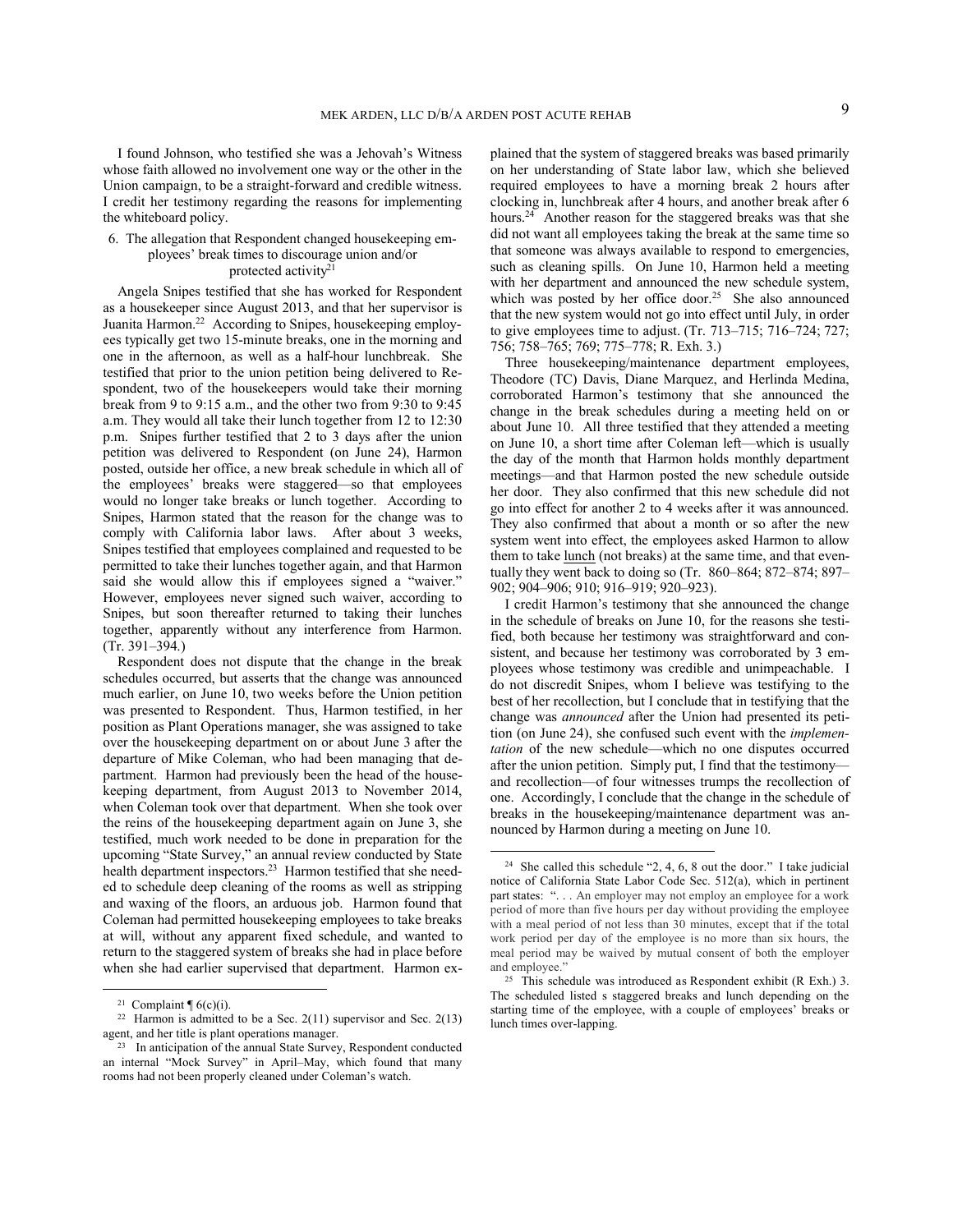# 7. Harmon's alleged instruction that an employee take off his union scrub<sup>26</sup>

Holcomb testified that on July 15 she was coming out of the break room, which is adjacent to the service hall, when she overheard a conversation between "Andres," who works as a janitor, and Harmon.<sup>27</sup> She heard Harmon tell Andres to take off a union scrub he was wearing, and hand him a "white" shirt from a bag with a "Big 5" (a sporting goods store) logo. Holcomb a short while later came face to face with Andres, who was wearing the white shirt with a button that said "Arden Strong," a campaign button used by the employer during the election campaign.<sup>28</sup> According to Holcomb, Andres, who speaks no English, gestured with a "disgruntled" face toward Harmon's office, which Holcomb apparently interpreted as his way of saying that Harmon had forced him to wear the white shirt and button. (Tr. 88–90.)

Harmon denied ever telling or instructing Andres to take off a union scrub or directing that he wear a white shirt instead. She denied that Respondent ever had a bag of white shirts to distribute. Instead, she testified that "TC" Davis, a fellow janitor, told her that Andres was interested in wearing a white shirt, and asked to open the room where discarded (resident's) clothing is kept to obtain a white shirt. Harmon testified that she opened the room door and left. Davis corroborated this account, and testified that he helped Andres select a white shirt to wear. Davis provided much detail about his "conversations" with Andres, who does not speak English and must therefore communicate through hand signals.<sup>29</sup> (Tr. 730–736; 798; 869– 871; 877–883.)

I note that according to Holcomb's version, Davis was not present when she witnessed the interchange between Harmon and Andres. I credit Holcomb's account of what she heard, and note that since she was instrumental in distributing the union scrubs, she was very familiar with what they looked like, and thus conclude that Andres was wearing one. I believe that her account is more plausible than Harmon's simple denial that this conversation took place, and note that Davis' account of his interaction with Andres appears to describe a different event, perhaps on a different day. Unfortunately, the central character in this event—Andres—did not testify, and given his apparent inability to communicate in English, there is no way to know whether he understood what either Harmon or Davis said to him, or whether he understood the implications of wearing the

 

union scrub or the white shirt.

# 8. The allegation that Respondent created the impression of surveillance<sup>30</sup>

There are three separate instances that alleged supervisors and/or agents of Respondent allegedly made statements suggesting that Respondent was engaged in surveillance of its employees' union or protected activities.

CNA Danielle Dangerfield testified that on or about July 11, early in the afternoon, she had a conversation with Rita Hernandez, Respondent's Director of Marketing and Admissions, an admitted Section 2(11) supervisor. According to Dangerfield, Hernandez asked her to step away from the nurses' station, so they could speak privately. Once away from the station, Dangerfield testified, Hernandez told her to be careful, because the security cameras throughout the facility were voice-activated and were used to monitor employees' conversations.<sup>31</sup> Dangerfield further testified that the cameras had first been installed years before, but that they had previously been told they were deactivated. She thus believed the cameras were not operational—until Hernandez suggested otherwise in this conversation. (Tr. 343–347.)

In her testimony, Hernandez admitted telling Dangerfield that the cameras were operational and voice-activated, but her version of their conversation was different. According to Hernandez, she was on her way out of the facility to get some pizza for the staff, when Dangerfield approached and asked her if the cameras were operational and voice-activated. Hernandez told her they were, because that is what she believed. She further testified that other employees later approached her, including Anderson and Holcomb, to ask if it was true that the cameras were operational, and she told them they were. About a week later, Hernandez learned from both Perez and Harmon that the cameras were not operational, and she then told both Dangerfield and Anderson that the cameras were not operational, after all. $32$ 

I credit Dangerfield's version of these events—Hernandez' version appears self-serving and contrived, and thus not as plausible. In this regard I note that other employees testified that they had long been told the cameras were not operational, as Dangerfield testified, and thus Dangerfield would have had no reason to ask Hernandez about the cameras.

The next alleged incident(s) regarding the creation of the impression of surveillance involve conversations Holcomb and Anderson had with Ricki Collins, Respondent's case manager. It is alleged that Collins is a Section 2(11) supervisor and Section  $2(13)$  agent of Respondent, which Respondent denies.<sup>33</sup> Holcomb testified that sometime between June 29 and July 7, Collins approached her at the West nurses' station' and told her

<sup>&</sup>lt;sup>26</sup> Complaint  $\sqrt[6]{(c)(ii)}$ .

<sup>27</sup> No one seemed to know Andres' last name, and a schedule with his name refers to him and others by their first name (R. Exh. 3/p. 2–3). His name is at times appears as "Andreas" throughout the record.

<sup>&</sup>lt;sup>28</sup> It is undisputed that white became the color associated with Respondent's campaign during the election, with managers and employees wearing white shirts (or scrubs) on Wednesdays, in apparent response to the wearing of union scrubs on the same day. Photographs of buttons with the language "Arden United & Strong" and "Arden Vote NO!" were introduced as Joint Exhibits (Jt. Exhs.) 11 and 12, respectively.

<sup>29</sup> Davis acknowledged that he often had difficulty communicating with Andres because he did not speak English, and thus their communications—certainly a more accurate term than "conversations"—were through gestures and hand signals.

 <sup>30</sup> Complaint  $\P$ [ 6(d); 6(f); and 6(g).

<sup>&</sup>lt;sup>31</sup> As discussed below, there is an issue as to whether the cameras were operational at the time.

<sup>&</sup>lt;sup>32</sup> Anderson testified that Collins had told her on June 25, the day after the petition was presented to Respondent, that the cameras were operational. (Tr. 259–261.) She denied having any conversations with Hernandez about the cameras at all (Tr. 1256; 1259–1260).

 $33$  Collins' status as a Sec. 2(11) supervisor and Sec. 2(13) agent will be discussed below.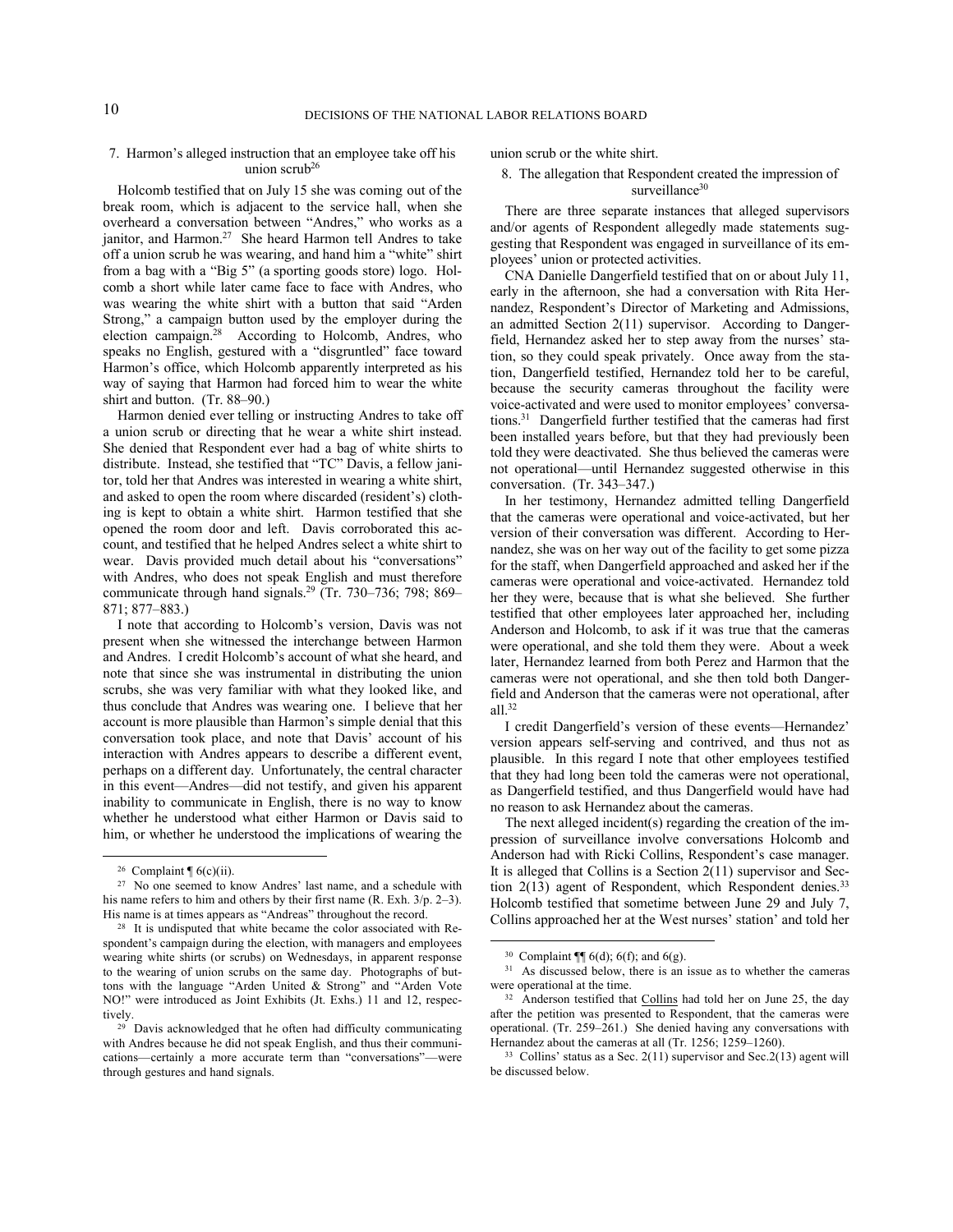and Anderson that she needed to talk to them privately, and they went to the Tuscan room. According to Holcomb, Collins told them that Markus (Mettler) and Mary (Perez) knew they were the union leaders and to watch out because Respondent was keeping a close eye on them. (Tr. 129–130.) Curiously, Anderson did not testify about this conversation. Collins denied this conversation (Tr. 663–664.)

In view of the lack of corroboration by Anderson that this conversation occurred, I find that a negative inference can be drawn that she would not have corroborated this testimony had she been asked about it. $34$  Accordingly, I do not credit Holcomb's testimony in this regard.

The final allegation involving creating the impression of surveillance involves alleged comments by Jacinth ("Jac") Castellano, Respondent's "MDS" Coordinator, whose supervisory and/or agent status is denied by Respondent.<sup>35</sup> Holcomb testified that on or about July 15, by the West nurses' station, Castellano told her that Perez and Markus (Mettler) were keeping a close eye on her, because she was the one that was speaking out all the time. (Tr. 130–131.) Castellano denied he said that to Holcomb. (Tr. 633.) I note, however, that Holcomb also testified that Castellano, in the same conversation, had said that Perez had directed him to change his shirt that day, apparently because Perez believed that his shirt resembled the color of the purple Union scrub. Castellano admitted he did say that to Holcomb, which lends credence to her version of the story. (Tr. 632–633.) Accordingly, I credit Holcomb, and conclude Castellano told her that Perez and Mettler were keeping an eye on her.

9. Respondent's alleged surveillance through video cameras<sup>36</sup>

It is alleged that Respondent engaged in actual surveillance of its employees' union or protected activity, presumably by either observing and/or listening to its employees through its security cameras that are located throughout the facility. It is undisputed that security cameras had been installed about 8 years before the onset of union activity, apparently for security reasons. Even the General Counsel's witnesses conceded that they had been informed, and believed, that most of the cameras, except for a couple of the cameras that monitored the outside parking lot(s) had been deactivated a long time before the advent of union activity.

The evidence offered by the General Counsel in support of its allegation that Respondent engaged in actual surveillance with its video cameras is the following: (a) Anderson testified she often heard a *speaker* on top of the nurses' station go on and off, and she would ask "what is that?" and "they" would say "that's where the camera is."  $(Tr. 261)$ ;  $37$  (b) Collins, as

 

described earlier, told Anderson that the cameras were on, and Hernandez told Dangerfield and others the same thing (although she later retracted that statement); and (c) Anderson testified that she had seen a live "video feed" from the outside cameras in monitors in the administrator's office "this year," meaning 2015, although she could not be more precise about exactly when. (Tr. 365–366; 375; 378.)

The above evidence, in my view, hardly meets the threshold of evidence necessary to establish a prima facie case that the cameras were operational or that Respondent was actually using them to engage in surveillance.<sup>38</sup> Nonetheless, I note that three witnesses for Respondent, Mettler, Perez, and Harmon credibly testified, without any contrary evidence, that all the cameras had been deactivated by May 2015, and that indeed the "inside" cameras had been deactivated years before. Particularly of note is the testimony of Harmon, who personally disconnected the camera system. (Tr. 510–512; 534–537; 736–741; 777–780; 783; 958; 984–985.) I credit their testimony, and find that Respondent did not engage in surveillance with its video camera system, because it was not operational during the relevant time period.

10. Respondent's alleged prohibition of the posting of union literature<sup>39</sup>

It is undisputed that Respondent had the following work rules in place:

- All bulletins other than the ones from Human Resources should be submitted to and approved by Administration before they are posted. (GC Exhs 1(kk); 1(oo)
- Solicitation is defined as any act of urging or persuading an individual by peaceful or other means, to accept a product or service for sale, a doctrine to follow, an organization to join, or to pay a gratuity for services rendered.
- An act of urging or persuading can be precipitated through oral or written communication or by wearing of pins, jewelry or hats on which appear the name or insignia or other identifying symbol of a product, service or organization.
- Solicitation of any kind or the distribution of literature on Company premises by persons not employed by the Company is strictly prohibited.

<sup>&</sup>lt;sup>34</sup> After all, this is not the case of a reticent employee who might have been afraid to come "out of the shadows" and be exposed by testifying. Anderson was a strong and open union supporter who testified at length in this case, so the lack of corroborative testimony is significant.

<sup>35</sup> As with Collins, Castellano's supervisory/agent status will be discussed below.

 $36$  Complaint  $\P$  6(g).

<sup>37</sup> Anderson did not identify who the "they" she was referring to were, nor explained during what time frame (year/month?) she heard

these noises coming from the speakers. Nor is it clear how a speaker (intercom?) system, which is usually independent from and separate from a video camera, could signal whether the camera system is operat-

ing. 38 Moreover, even assuming that the cameras were operational, their existence had been known for years and had long preceded the advent of union activity. If employees, given that knowledge, wanted to boldly or recklessly engage in such activity in plain view of the cameras, they did so at their peril. Employers are under no legal obligation to avert their eyes from such open activity.

<sup>&</sup>lt;sup>39</sup> Complaint  $\P$  7(a) & (b).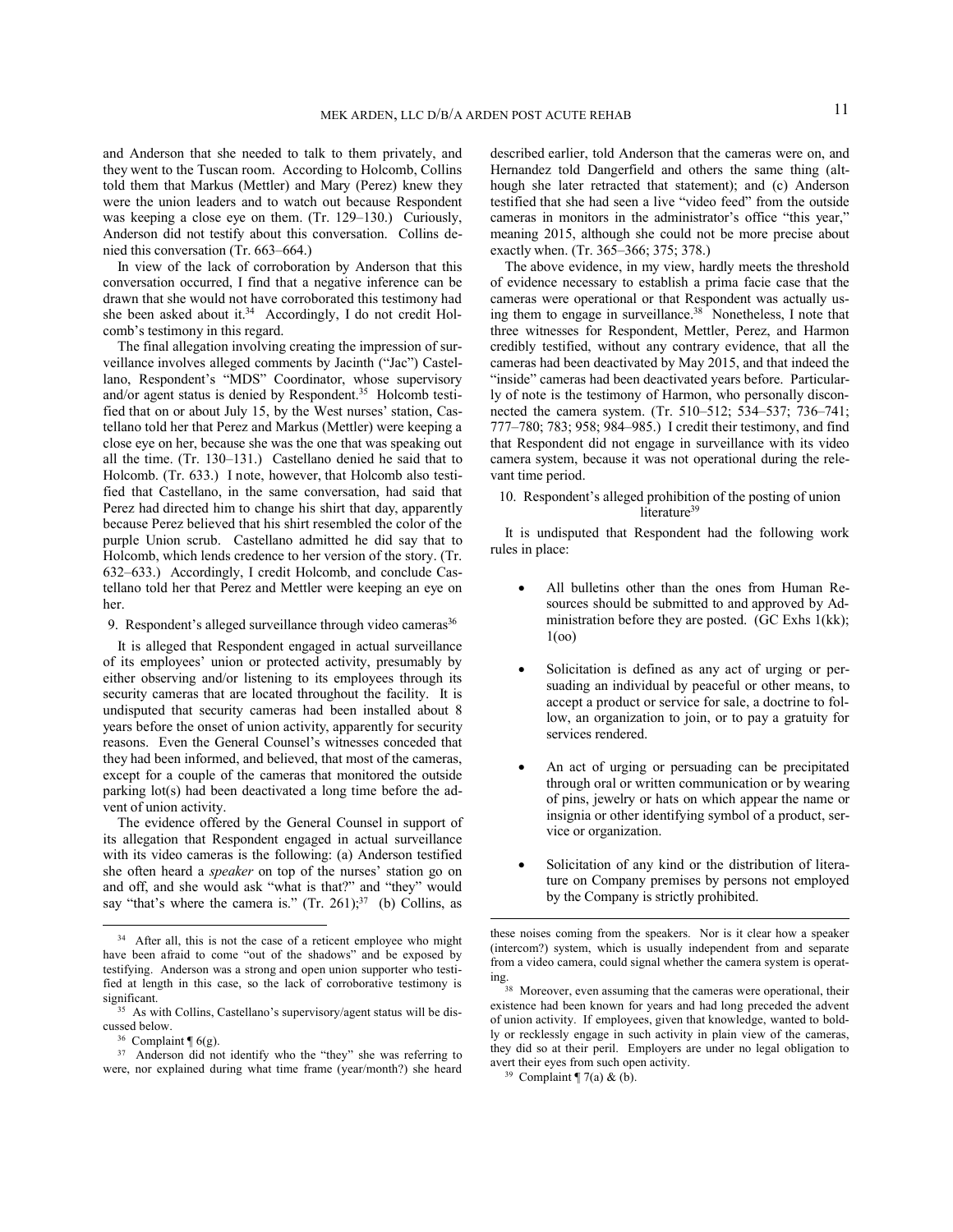- Employees of the Company are prohibited from soliciting residents, visitors or other employees on any matters during work time.
- Employees may not distribute literature, during work time for any purpose unrelated to work.
- Employees at the Company may not solicit, at any time, for any purpose, in immediate resident care areas or in any other area that would cause disruption of the operation of the Company or disturbance of the residents.
- Distribution of literature unrelated to performance of work by the Company's employees is not permitted in working areas of the Company at any time.
- Work time includes the working time of both the employee doing the soliciting or distributing and the employee to whom the soliciting or distributing is directed. Work time does not include off-duty periods, such as break periods or mealtimes.
- Any inquiries concerning the above policy must be cleared through the Administrator. The Administrator must approve any deviations from the above policy in writing. (Jt Exh. 8[E/ J. Exh 7–15, Vol. 4/p. 254)

There is no dispute that these rules are facially valid, but the General Counsel alleges that Respondent selectively and disparately enforced the rule by permitting the posting of antiunion flyers while prohibiting—and removing—prounion literature or flyers.<sup>40</sup>

There is little or no dispute that following the filing of the union petition with the Board, pro-union employees posted, or attempted to post or distribute, much union literature on the break room bulletin board and as well as other places, such as nursing stations.<sup>41</sup> Nor is there any dispute that Respondent, as admitted by Perez, removed these union flyers soon after they were posted or distributed, as Perez instructed its managers/supervisors to do. (Tr.  $986-987$ .)<sup>42</sup> Finally, there is no dispute that Respondent posted and distributed literature discuss-

 

ing its opposition to the Union, and urging employees to vote against the Union, as part of the election campaign. (Tr. 85–86; GC Exh. 7.)

What is in dispute is whether Respondent, prior to the union campaign, allowed its employees to post flyers or literature about non-work related matters. Four employees testified that Respondent had allowed non-work related employee postings for years. Thus, Holcomb testified that during her employment at the facility she had often seen postings of church events, children's school fund raisers, and funeral services for patients, which were posted on the bulletin board in the break room. She added that these postings often remained up for long periods, remarking that only recently had a posting for a church event from December 2014 been taken down. (Tr. 84; 169–171.) Anderson likewise testified that she had seen announcements posted at the bulletin board for children's parties, pot-lucks, baby showers and church events, and that these postings remained in place at least until the time of the events. (Tr. 250– 251.) Dangerfield similarly testified that she had seen postings of pot-lucks, funeral arrangements, wedding announcements, church activities, and for the sale of Girl Scout cookies. On cross-examination, she stated that she had seen funeral notice postings in the last few months, that she had seen wedding announcements, although not recently, and had seen Girl Scout cookie postings in 2014 (Tr. 341–342; 361–362). Finally, Snipes testified that she had also seen postings for Girl Scout cookies, for Avon products, for church events and obituaries, and that she saw those postings on the bulletin board, as well as on the hallway near the break room—and that these postings were up for at least a week or two. (Tr. 395–396.)

Respondent's witnesses, on the other hand, denied ever seeing these types of nonwork related postings at all, including, Hernandez , Castellano, Harmon, Collins, and Perez (Tr. 603; 634; 636; 665; 741–742; 960). I would note, however, that Perez had never been in the facility before May 2015; that Castellano testified that he had never seen these postings on the walls, but did not mention the bulletin boards; that Collins admitted she did not usually pay attention to any postings unless they were "mandatory" postings near the time clock; that Hernandez admitted that she does not go into the break room very often, and had signed a pot-luck invitation that was passed around; and that Harmon admitted seeing pot-luck sign-in sheets on the table, although not on the bulletin board.

I credit the testimony of employees Holcomb, Anderson, Dangerfield and Snipes for the reasons I have specified before, including their status as current (rank and file) employees, and because their testimony was straightforward, specific and consistent with each other's testimony, whereas that of Respondent's witnesses had the weaknesses described above—and partly corroborated some of the testimony by the General Counsel's witnesses. Accordingly, I find that prior to the advent of the union activity, Respondent permitted, or at least tolerated, the posting and distribution of nonwork related materials and fly $ers.<sup>43</sup>$ 

<sup>&</sup>lt;sup>40</sup> In this regard, it should be noted that the language of  $\P$  7(b) of the complaint plainly suggests that Respondent was permitting a *third* party, such as an employee group opposed to the Union, to post or distribute antiunion literature while banning pro-union employees from posting their literature. As discussed below, this is not what occurred at all. It is undisputed that much "anti-union" literature was posted in bulletin boards and other places during the election campaign, but this literature was posted by Respondent. The evidence introduced by the General Counsel instead focused on nonwork, noncampaign related postings by employees that Respondent allegedly allowed, which is a completely different theory of a violation—and which makes the language of the complaint misleading.

<sup>41</sup> See, e.g., testimony of Holcomb (Tr. 77–82; GC Exh. 5; 6).

<sup>&</sup>lt;sup>42</sup> Thus, I find it unnecessary to address or describe conversations that Holcomb allegedly had with Perez and Harmon regarding the removal of union flyers, since Respondent admits this was its policy.

<sup>&</sup>lt;sup>43</sup> I note that Respondent did not assert that permission was sought and granted for these postings, let alone offer any evidence in support of such proposition.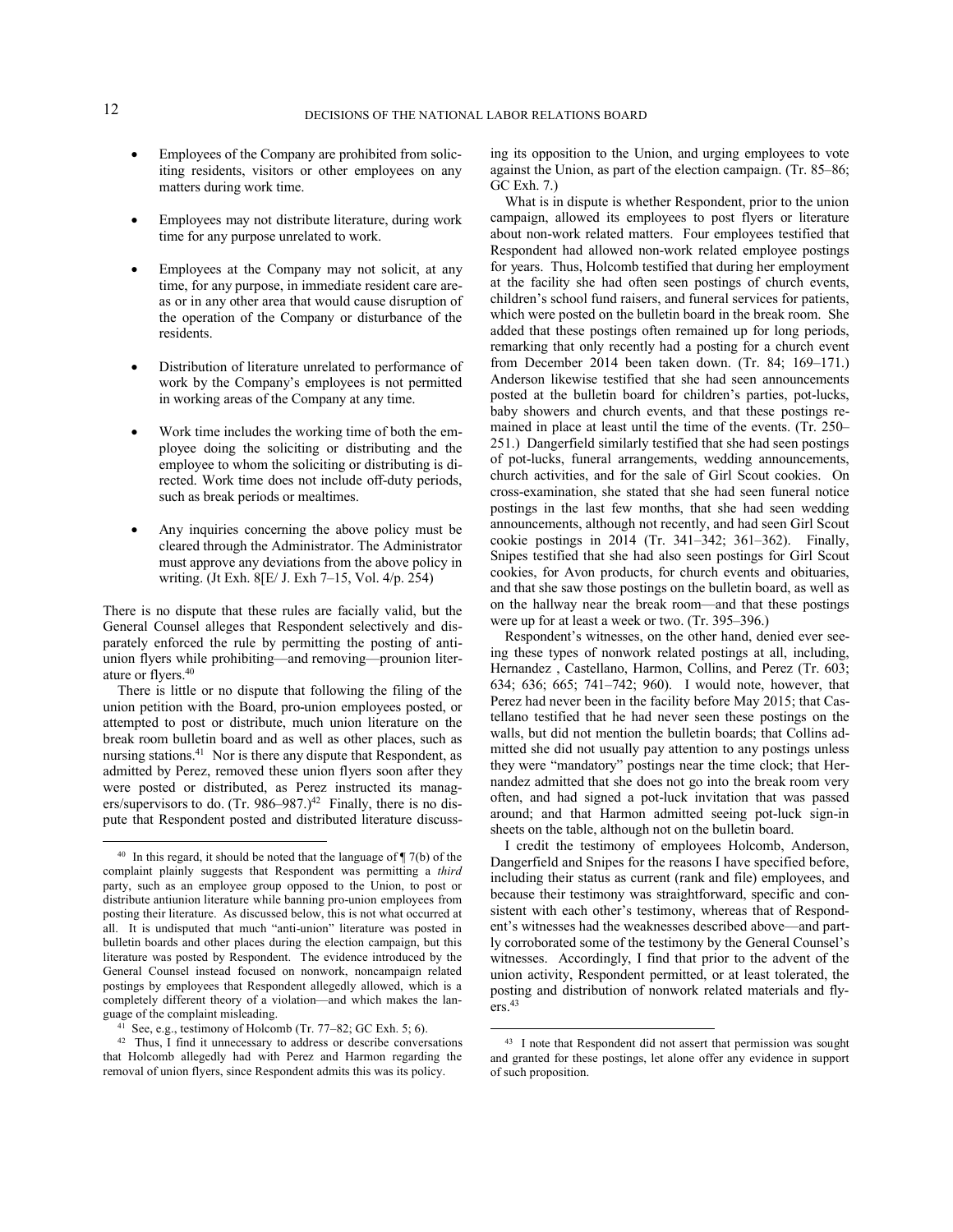# 11. Holcomb is floated to another station and has a shift cancelled<sup>44</sup>

It is undisputed that on June 25, Holcomb was "floated" to work at the East nurses' station, and that on June 26 her work shift was cancelled. What is in dispute is how such events came about, and for what reason(s).

Prior to discussing the events of June 25 and 26, certain backgrounds facts will help provide the context that will help to understand the disputed facts. There are three (3) "stations" at Respondent's facility, East, Central, and West, to which patients and nurses are assigned. Patients at the East and Central stations are more severely impaired, and are considered longterm residents, whereas patients on the West station are shorterterm, more mobile and less impaired patients. Undisputed testimony establishes that working at the East or Central stations can be more difficult or onerous for nurses, because the patients in these areas are less mobile and/or more impaired in other physical or mental functions. Each CNA is assigned to a given station permanently, but all have to occasionally "float" (i.e., be assigned) to other stations on a short term basis, usually for one shift, depending on workloads and the needs of the residents. It is undisputed that Rhoda Hearn is Respondent's scheduler, and as such is responsible for scheduling the CNAs and other nurses for work on a day-to-day basis, choosing which nurses will work on each shift, in which station, as well as choosing which nurses, if any, will float or be cancelled. $45$  Finally, it is undisputed that for a period of about 30 days from mid-May through June 19, Holcomb, a CNA normally assigned to the West station, was temporarily assigned to be the acting Director of Social Services. As such, she was in charge of the social activities and services for patients at the facility, and was working a normal Monday through Friday 40-hour work shift, and was thus not subject to the CNA schedule managed by Hearn.

Holcomb testified that on Friday June 19, she met with Hearn to inform her that her stint as Social Service Director was ending and that she would be returning to her regular schedule (as a CNA). According to Holcomb, Hearn said that this meant that she would work the next 2 days (Saturday 6/20) and Sunday (6/21), have the next 2 days off, then work the following several days after that. Because the "census" (patient count) was low, however, Hearn asked her to take the weekend off, since she had already worked 5 days (40 hours) that week in order to "help" and avoid having to pay her overtime, and that these two weekend days would count as a "cancellation" for scheduling purposes.<sup>46</sup> Accordingly, according to Holcomb, she would then be put to work on Monday 6/22, be off

 

Tuesday  $6/23$ , and then work the next several days.<sup>47</sup> (Tr. 123–124; 166–167.) The actual schedule for that week (Jt. Exh. 6), shows that Holcomb worked on Monday 6/22, was off on Tuesday 6/23, worked on Wednesday 6/24 and Thursday 6/25 (albeit on a different station), and was cancelled on Friday 6/26. The dispute herein centers on Holcomb's assignment to the East station on June 25, and her cancellation on June 26, which the General Counsel alleges was for unlawful retaliatory reasons on account of her union activity.

Before discussing the facts surrounding such allegation, it should be noted that Hearn's account of her June 19 conversation with Holcomb (about schedules) differs from Holcomb's in one significant detail. According to Hearn, Holcomb *asked* for the weekend (of June 20–21) off because she had already worked (as Social Service Director) 40 hours that week, and wanted to rest before resuming her regular CNA schedule on Monday.<sup>48</sup> She agreed to Holcomb's request because it actually helped her scheduling, and avoided having to pay her overtime, but added that she never considered Holcomb's weekend off as a "cancellation." (Tr. 1006–1007; 1009–1010).

I find it necessary to resolve this conflict in testimony at this point, because it has ramifications in what follows. I credit Hearn's testimony in this instance, because her account seems far more plausible. At the very least, I conclude that the decision for Holcomb not to work that weekend was a mutual, win/win, decision for both sides. It simply does not make any sense for Hearn to have agreed to consider such time off as a "cancellation" to be used as a bargaining chip to avoid future cancellations. By definition—and indeed by practice—a cancellation of a shift is something that implies, for the employee, an unpleasant, unexpected, against-their-will event which represents a loss of wages, not something that is agreed to, in advance, for mutual benefit. Moreover, as later testified by Hearn, her goal as scheduler, when confronted with the necessity of reducing or cancelling shifts, is to attempt, to the greatest degree possible, to balance out the hours of all the nurses, so that they all end up with roughly the same number of hours worked per pay period. (Tr. 1238–1239.) In light of that goal, which I found to be credible and supported by the record, it would have made no sense for Holcomb, who had been for a month working steady 40 hour weeks as Social Service Director—more hours than average for nurses—to be awarded an extra bonus of having 2 days' cancellation "credit" to be used against any future hour reductions or cancellations. This is especially true in light of the common knowledge at the time that the census was low and that reduction of hours and cancellation of shifts were eminent. Accordingly, I credit Hearn's testimony, and conclude that allowing Holcomb to take off the weekend of June 20–21 was not considered a "cancellation."

As noted earlier, on June 25, the day after a group of em-

 $44$  Complaint ¶ 8(a) & (b).

<sup>45</sup> There are exceptions and limitations to Hearn's discretion in making these schedules, as will be discussed below, but the record is clear that she has significant discretion in making these decisions. The General Counsel has alleged Hearn as a Sec. 2(13) agent of Respondent, which Respondent denied.

<sup>46</sup> As will be more thoroughly discussed below, a "low census" (low patient count) typically means that the number of nurses' hours must be reduced in order to avoid being over budget. This reduction is accomplished either by reducing the hours on a shift, or cancelling shifts altogether.

<sup>&</sup>lt;sup>47</sup> This explanation appears to be at odds with Holcomb's earlier testimony, as well testimony by Hearn and others that the CNAs' schedules typically were to have 4 days on, 2 days off, and then 4 days on, 2 days off, and so forth. (See, e.g. Tr. 1009.)

<sup>48</sup> I note that Holcomb admitted she was relieved to have the weekend off, so she could relax, before returning to her regular schedule (Tr. 123).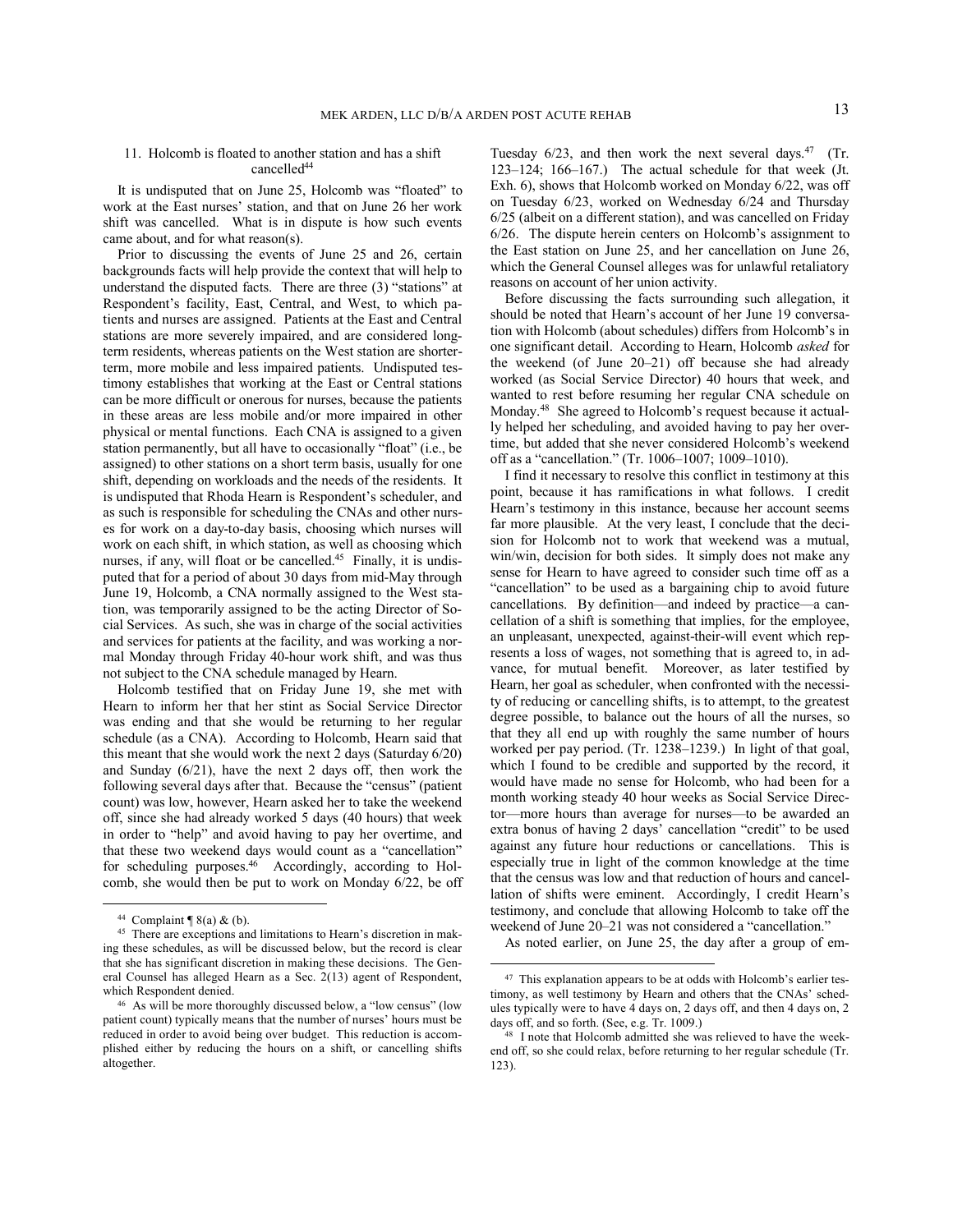ployees that included Holcomb handed Perez the union petition, Holcomb was floated to the East station, where she worked the entire shift. Hearn testified that she assigned Holcomb and another CNA normally assigned to the West station, D'Angelo Stephens, to float to the East Station because they were the CNAs available to float that day, and it was their turn.<sup>49</sup> Stephens, who admittedly has more seniority than Holcomb, apparently refused to float and left work early.<sup>50</sup> Consequently, Anderson volunteered to float to the East station to cover for Stephens' departure. Two CNAs who were assigned to work on the West station that day, Simone Brasil and Motu Afoa, had less seniority than Holcomb. Hearn testified, however, that both Brasil and Afoa, who had been hired in early June, were still in their probationary period, and that it was Respondent's policy not to initially float such new hires into other stations.<sup>51</sup> Additionally, Hearn testified, and the record shows, that a CNA who normally works on the East station, Paschal Agwara, had a worker's compensation injury that limited him to lighter duty, and thus he was floated to the West station on that date (Tr. 1006–1010; 1016–1018; 1044–1045; 1079–1082; 1084; Jt. Exh  $2(a)$  &(b)).<sup>52</sup> I found Hearn's testimony about the reasons for her scheduling decisions on June 25 to be straightforward, supported by the records, and credible.

As mentioned earlier, it is undisputed that on June 26, Holcomb, who would normally have worked on that day, had her shift cancelled. Hearn sent Holcomb a text message late in the afternoon on June 25 advising her that her shift can been cancelled the next day (June 26). Holcomb responded shortly thereafter, again by text, questioning Hearn about why she had been cancelled when other individuals with less seniority had not been. Hearn, in essence, responded that seniority had been followed, but that she had to take several factors into account and that she was human and that an error was always possible. There were additional text messages exchanged not only between Holcomb and Hearn, but also between Holcomb and Dorothy Machira, Respondent's director of Staff Development. (GC Exh. 8; 9.) I find it unnecessary to repeat, word for word, what the text messages said, for there is nothing in them that ultimately contradicts either Hearn or Machira's testimony, or the documentary evidence. This is particularly true with regard

 

to Machira, who in essence only acted as an intermediary between Holcomb and Hearn in this instance to relay or explain what Hearn was telling her.<sup>53</sup> In light of Machira's undisputed testimony that she does not have supervisory authority over Hearn, or input in how schedules are made, and that CNAs do not report to her, I find Machira's involvement in this exchange, as well as her over-all testimony of how CNAs are scheduled or cancelled, to be of little probative value or consequence. (Tr. 586–587.)<sup>54</sup>

Hearn testified at length, over the course of 2 days, about the way she makes schedules and takes into account a number of factors in determining how many nurses to schedule on a particular day, including whether to float, reduce hours or cancel shifts. According to Hearn, the total number of nurses scheduled on any given day, which includes CNAs, as well as LVNs and RNs, depends on the census, which is the number of patients, or beds occupied, on a given day. One of the things that Hearn is tasked with keeping track of on a daily basis is the "Patient Per Day" ("PPD") ratio, which is deduced by taking the total number of nursing hours, divided by the census (number of patients).<sup>55</sup> In order to stay within budget, the target PPD is 3.47, with anything above that level considered to be "over budget," which means that the lower the census the higher the PPD will be, unless staffing is reduced for the day. Once she determines that the PPD ratio is too high, Hearn must reduce the number of nursing hours, which is accomplished by floating, reducing the number of hours on a nurse's shift, and/or cancelling shifts altogether. According to Hearn, it is a factor that can change from day to day, given that patients could be leaving the facility or checking in, particularly on the West station, where patients tend to stay for shorter terms. When determining how to reduce the number of nursing hours as a result of a low census, Hearn testified that she goes by seniority, with less senior nurses being reduced first, and then going up the list on a rotation basis, so that everyone is eventually affected before starting on the bottom of the list again.<sup>56</sup> Before she chooses which nurse to reduce or cancel, however,

<sup>49</sup> Hearn testified that the float was mandated by low census counts, particularly on the West station. Holcomb confirmed not only that Stephens had been floated to the East station on June 25, then left and went home, but generally confirmed that cancellations were occurring at that time because of the low census. (Tr. 156–157; 165.)

<sup>50</sup> Stephens did not testify, and no evidence or testimony was proffered as to why he refused to float on that day and left early, so no conclusions can be derived from this event. There was testimony that he had been ill the day before and a relative of Stephens was a patient in this station, which in the past had precluded his being assigned to this station, because of the potential conflict of interest. (Tr. 1081– 1082.).

<sup>&</sup>lt;sup>51</sup> Hearn admitted, however, that in the past some probationary employees who had worked only 2 to 3 weeks may have been floated (Tr. 1144–1045).

<sup>52</sup> Agwara, hired on 7/18/13, has more seniority than Holcomb, hired on  $9/13/14$  (Jt. Exh. 2(a) & (b)). Since Agwara's float to the West station was the result of his worker's compensation injury, however, it would appear that seniority would not be a factor in any event.

<sup>53</sup> Indeed, when asked why she was brought into this discussion by Holcomb, Machira explained that nurses consider her a "Mother figure" or "go-to person," because she tries to help them with their problems. (Tr. 587.)

<sup>54</sup> I find curious, and reject, General Counsel's argument that Hearn's and Machira's testimony should not be credited because their text messages (GC Exhs. 8 & 9) did not convey the full explanation for the shift cancellation later proffered in their testimony. As is by now well understood, text messaging is a form of communication in which the usual rules of grammar, punctuation, syntax and spelling are routinely butchered for the sake of expediency, brevity and speed. Needless to say, legal-caliber explanations or discussions are neither expected nor intended in such messages. To the contrary, any text message so conveyed should be the one viewed with a high degree of suspicion.

<sup>55</sup> The total number of nursing hours includes all nurses, including RNs, LVNs, and CNAs, in all three shifts in a day.

<sup>56</sup> Hearn admitted, however, that if a couple of months go by without reductions or cancellations, the list will start from the bottom again, presumably so that she doesn't have to keep track of ancient reductions/cancellations. There is no exact time limit as to how long she will go back in time.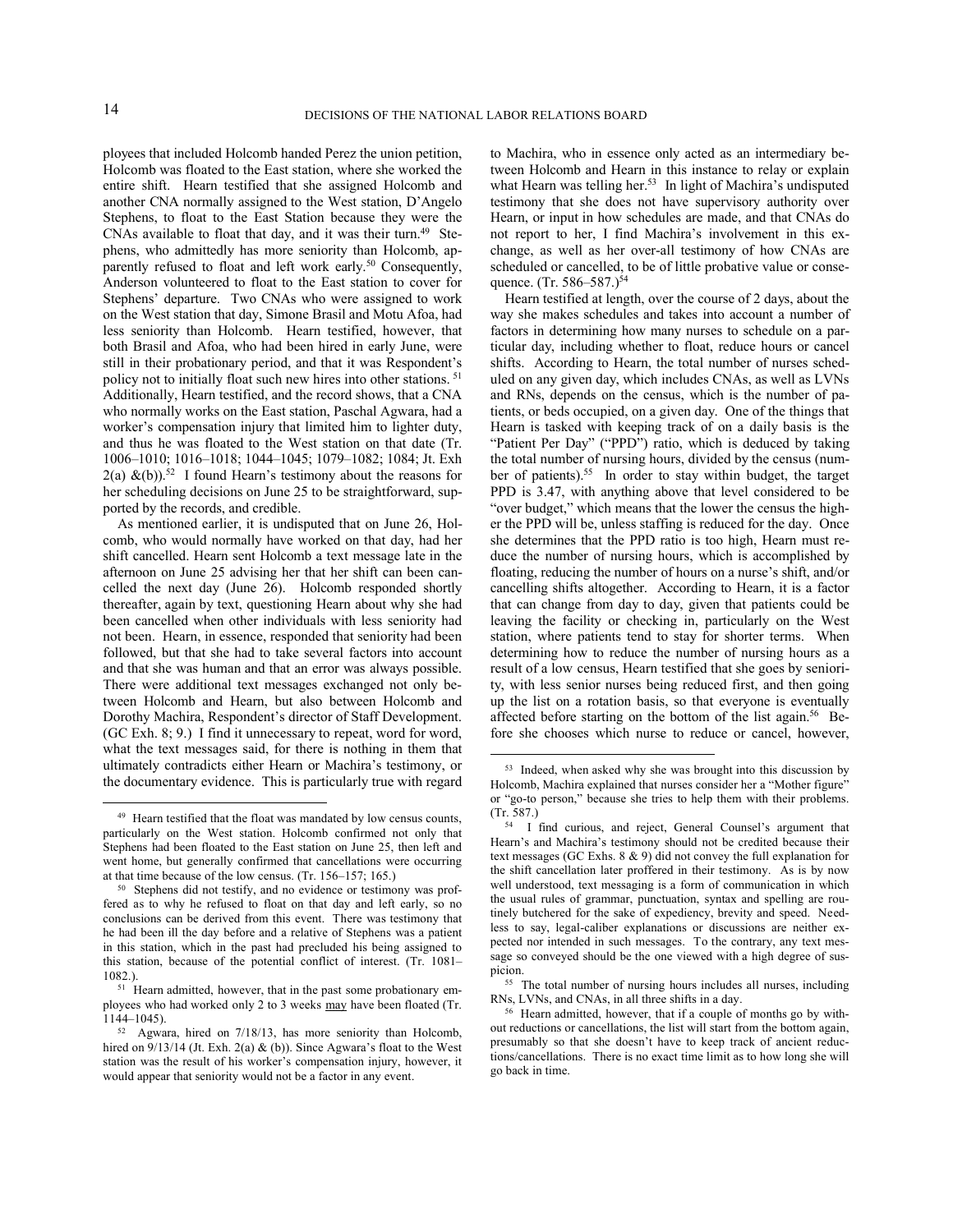Hearn runs the "numbers" by her superiors, the director of nursing and/or administrator. She will inform them what the census/PPD is, and recommends how many reductions/cancellations are necessary. If her superiors approve, she will then proceed to choose, in the manner described above. Once she chooses which individuals will be reduced or cancelled, she again runs the names by her superiors. According to Hearn, her superiors can decide if the numbers justify any cuts, and if they do, they can accept or alter her choices for reduction or cancellations. By Hearn's estimate, her superiors go along with her recommendations about 50 percent of the time. All of this must be accomplished late in the day, before she goes home about 5 p.m., because she needs to notify the nurses who are being cancelled the next day, although sometimes this is not feasible, in which case the nurses are notified first thing in the morning. (Tr. 999–1001; 1047–1048; 1174–1176; 1198–1203.)

Hearn testified that she decided that Holcomb should be cancelled on June 26 based on the low census and the fact that it was Holcomb's turn to be cancelled. She testified that all other nurses had either been cancelled previously or had had their hours reduced, whereas Holcomb had not had any reductions or cancellations. This was due, in part, to Holcomb having been out of the CNA rotation during the 30 days she had been acting social services director. As described earlier, in deciding whose hours should be reduced or who should be cancelled, Hearn tried to balance the nurses' hours so that at the end of each pay period, or month, they would have roughly worked the same amount of hours. In making the determination on how to apply the rotational seniority policy for cancellation or hour-reduction purposes, Hearn initially testified that she looked at each shift, by station. In other words, she looked at each station separately and decided whose turn it was to be cancelled or be reduced (Tr. 1001–1004; 1023). Later, towards the end of her lengthy testimony, Hearn apparently contradicts this, testifying that she looked at all the CNAs in the same shift, including all 3 stations, in deciding whose turn it was to be cancelled or be reduced. (Tr. 1237–1239.)

Despite this apparent contradiction, I found Hearn to be a credible witness who attempted to give forthright answers about her job as scheduler, a job that appears at times to be more of an art than an exact science. Particularly when the census is low, Hearn must make quick decisions in a short amount of time at the end of the day in order to prepare—and get final approval for—the next day's schedule. There are a number of variables that she must account for, including the census/PPD, the patient/nurse ratio in each station, rotational seniority, and the number of hours worked by the nurses.<sup>57</sup> In finding Hearn to be a credible witness, I specifically credit her testimony that she chose Holcomb to be cancelled on June 26 because she believed it was her turn to be cancelled, taking into account the above-described factors.<sup>58</sup>

 

# 12. The duties and responsibilities of Collins and Castellano

As discussed above, Ricki Collins and Jac Castellano are alleged as Section 2(11) supervisors and Section 2(13) agents of Respondent, who were involved in some of the events described above. Accordingly, their duties and responsibilities are described below.

Collins, an LVN whose title is Case Manager, testified that her duties are to handle HMO insurance-related matters regarding the facility's patients, which includes setting up the clinical needs of patients in coordination with their HMOs. She reports directly to the director of nursing and the administrator. She informs managers and supervisors who will be discharged on what day, and who is checking in. In her capacity as Case Manager, she attends daily briefings called "Stand Up" meetings (SUMs) which are attended by department heads—and others. She further testified that she works alone, that she is not part of a "department" where others work, nor is a "department head," although she shares an office with Castellano. She testified that she attends SUMs to discuss clinical matters with managers, and generally denied having any of the supervisory indicia described in Sec. 2(11), such as authority to hire, fire, discipline, etc., or to recommend such actions. Perez, the interim Administrator during the events described herein, also testified that Collins lacks the above-described supervisory authority, and confirmed that Collins attended SUMs for clinical reasons. (Tr. 653–657; 668–669; 670–671; 952–954.)<sup>59</sup>

Castellano, who is an RN, testified that his title is MDS Coordinator, and that his duties are to assess Medicare patients and report to the State regarding these patients. Like Collins, he generally denied having the Sec. 2(11) supervisory indicia discussed above, although he testified that he believes he has the authority to discipline or "counsel" or to recommend such, although he has not exercised that authority.<sup>60</sup> Castellano also testified that he has an assistant who works only on Saturdays in the MDS department and that he can "assign" work to this individual, although he did not provide any examples of work assigned or other directives he has issued this individual. He attends SUMs for the same reason Collins does, to provide the participants with clinical information regarding patients. As with Collins, Perez testified that Castellano lacks any of the Section 2(11) supervisory authority. (Tr. 624–630; 635–639;  $953 - 954$ ).<sup>61</sup>

<sup>57</sup> As conceded by Hearn to Holcomb in one of her text messages on June 25, she is human and could make mistakes in these circumstances, although she did not admit making a mistake in this instance. (GC Exhs. 8; 9.)

<sup>58</sup> In its brief, the General Counsel (GC) argues that the monthly schedules and daily staffing sheets produced under subpoena and made

part of the record show that several CNAs who worked on June 26 and had less seniority than Holcomb had not been previously cancelled nor had their hours reduced. If true, this would undermine Hearn's testimony and show pretext. For the reasons I will discuss below, I do not believe the cited documents clearly show what the GC contends, nor undermine Hearn's testimony.

<sup>59</sup> It should be noted that no evidence was introduced or proffered that Collins possessed or exercised any of the Sec. 2(11) supervisory authority, as will be discussed below.

<sup>60</sup> Nor did he testify on what basis he believed he had such authority. 61 As with Collins, no evidence was introduced or proffered that

Castellano actually possessed or exercised any of the Sec. 2(11) supervisory authority, as will be discussed below.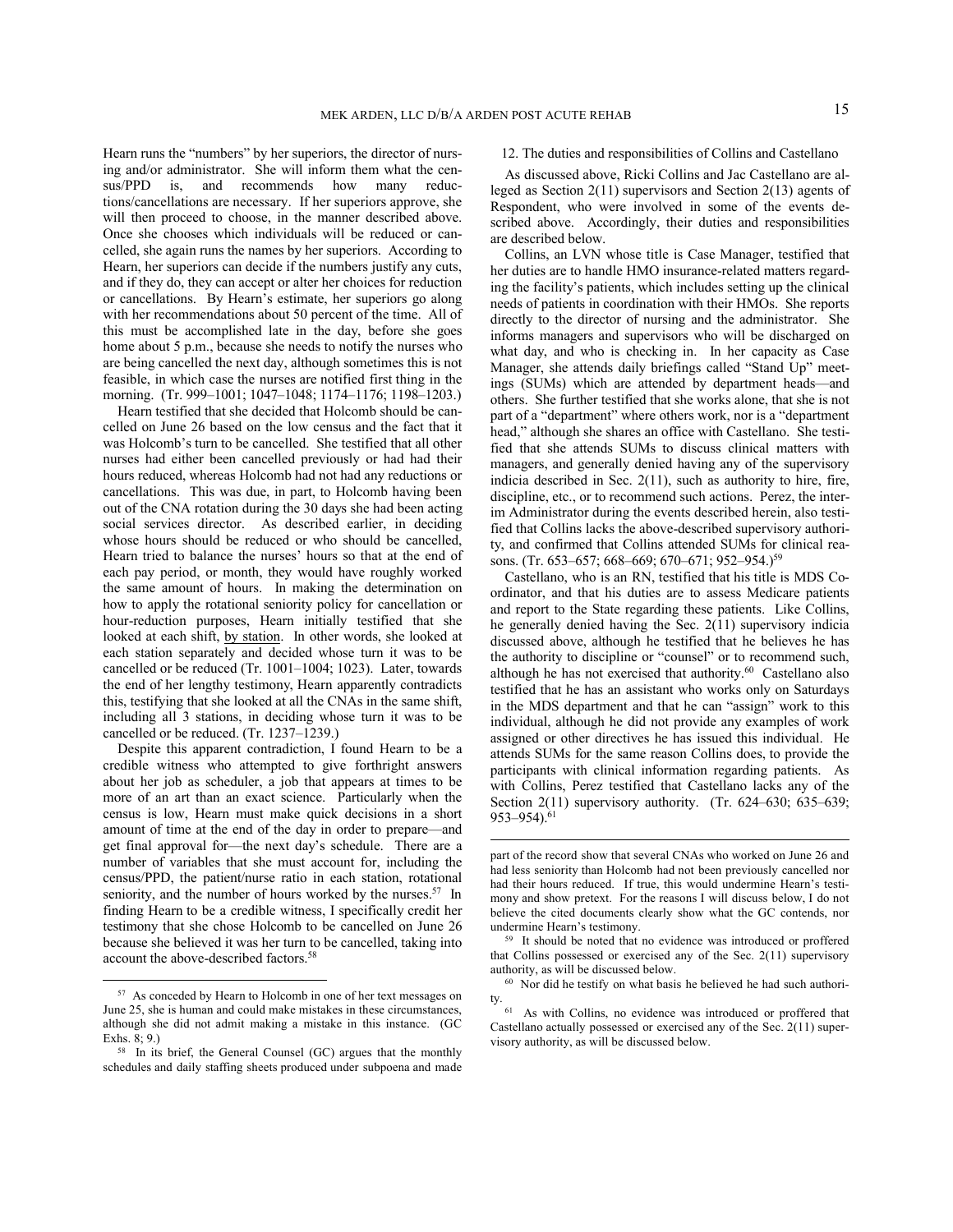# *C. Discussion and Analysis*

#### 1. The alleged solicitation of grievances and promise of benefits

Paragraph 6(a) of the complaint alleges that on June 24, Chief Operating Officer Mettler solicited grievances from Anderson, and impliedly promised to grant increased benefits or improved terms and conditions of employment, in order to dissuade employees from supporting the Union. As discussed in the Facts section, I credited Mettler's version of his conversation with Anderson as being more accurate. Anderson had complained to Perez about the interim director of nurses (DON), Ramsini, a complaint that Perez had relayed to Mettler, who then asked Anderson how things were going. Anderson repeated her complaint (about Ramsini) to Mettler, who told Anderson that he would "look into" it.

Under these circumstances, I conclude that Mettler asking Anderson how things were going—something that he routinely asked employees and that in this case was arguably prompted by Anderson's complaint—does not constitute a solicitation of grievances.<sup>62</sup> Nor does Mettler's statement, under the circumstances, that he would "look into" Anderson's previously voiced and repeated complaint, constitute a promise of increased benefits or improved working conditions. *Flex-N-Gate Texas, LLC*, 358 NLRB 622, 628 (2012); *MacDonald Machinery Co., Inc.*, 335 NLRB 319 (2001); *Best Plumbing Supply, Inc.*, 310 NLRB 143, 148 (1993). Under the circumstances, I find Mettler's reaction (to Anderson's complaint) was a natural human response—with the alternative being to remain in an unnatural and bizarre stone silence in the face of such personally-conveyed complaint. To rule otherwise in these circumstances would raise the specter of employees easily baiting or goading employers into committing automatic, ready-made unfair labor practices by raising unsolicited complaints and then claiming that the employers impliedly promised to resolve their grievances when they respond by stating they would "look" into them. Such is not the intent or purpose behind Section 8(a)(1) of the Act, which is to proscribe truly coercive conduct.<sup>63</sup>

Accordingly, I conclude that Respondent did not violate Sec.  $8(a)(1)$  of the Act in this instance and the complaint paragraph  $6(a)$  should be dismissed.<sup>64</sup>

 

### 2. Directive not to visit other areas of the facility

Paragraph 6(b)(i) of the complaint alleges that on or about June 29, Perez instructed CNAs not to visit other areas of the facility or talk to employees in these areas, in order to discourage union activity. As discussed above in the Facts section, I credited the testimony of Holcomb and Anderson, who testified that on or about June 29, during a "huddle" with CNAs, Perez announced what amounted to a new rule prohibiting the nurses from visiting other areas of the facility unless they had a specific work-related reason to do so. I also found, crediting Holcomb and Anderson, that prior to the implementation of this new rule, CNAs (as well as other employees) would routinely visit other areas or stations throughout the facility either for work or nonwork-related reasons, sometimes just to "chit-chat" with colleagues. After the implementation of this rule, even CNAs that had valid work-related reasons to be in other areas would often be stopped and questioned by supervisors regarding the reason for being out of their "area."

In order to determine the validity of this new rule, implemented during the pendency of a union campaign, I must first determine, pursuant to the Board's ruling in *Lutheran Heritage Village-Livonia*, 343 NLRB 646 (2004), if the rule explicitly restricts activities protected by Section 7. If so, the rule is unlawful, with some limited exceptions, such as where the employer has a compelling work or safety-related reason for the rule. If the rule does not explicitly restrict Section 7 rights, I must examine the following criteria: (1) whether employees would reasonably construe the rule to prohibit (or restrict) Section 7 activity; (2) whether the rule was promulgated in response to union activity; (3) whether the rule has been applied to restrict the exercise of Section 7 rights. *Lutheran Heritage*, at 647; *U-Haul Co. of California*, 347 NLRB 375, 377 (2006), enfd. 255 Fed.Appx. 527 (D.C. Cir. 2007). See, also, *D.R. Horton*, *Inc.*, 357 NLRB 2277 (2012) enf. granted in part and denied in part, 737 F.3d 344 (5th Cir. 2013).

The rule announced by Perez does not explicitly restrict Section 7 activity. It does, however, run afoul of the first and second criteria under *Lutheran Heritage*, and most likely the third criteria as well. Thus, there is no doubt that this rule was implemented in response to the union campaign, having been announced only a few days after the election petition was handed to Perez on June 24, and filed with the Board on June 25. The reason for this new rule is fairly obvious: to disrupt employees' efforts to communicate with each other and thus stymie their organizational efforts. It is also fairly clear that this is exactly how employees interpreted the rule, as reflected by the credited testimony of Holcomb and Anderson, as a blatant attempt to interfere with their union activity—certainly a reasonable interpretation under the circumstances. Finally, it appears that this rule was enforced and applied to union activity, indeed with employees being harassed even when they had bona fide work-related reasons to visit other stations within the facility.<sup>65</sup>

<sup>&</sup>lt;sup>62</sup> Some of the employees that Mettler had asked the same question earlier in the day were not in the bargaining unit, and thus there can be no inference that the purpose of this question was motivated by the Union campaign. Also, other nurses besides Anderson had also raised complaints about Ramsini.

<sup>63</sup> In no way do I imply that this was Anderson's intent, and I have no reason to believe that her complaints were not bona fide and heartfelt. The point is that automatically labeling the above-described conduct as grievance-solicitation or as a promise of benefits could potentially invite such tactics.

<sup>64</sup> As discussed in the Facts section, Mettler admittedly asked Anderson about the Union in this conversation, which would likely be an unlawful interrogation—had such conduct been alleged in the complaint. It was not alleged, nor did the General Counsel make a motion to amend the pleadings or to conform the pleadings to the evidence. Accordingly, I make no findings in this regard.

<sup>65</sup> There is additional evidence, as discussed in the objections portion of this decision, which supports these findings. Thus Anderson credibly testified that Perez was following her around the facility, always hovering near by, anytime she was out and about in the hallways, and interrupting any time she saw nurses together. Perez denied this,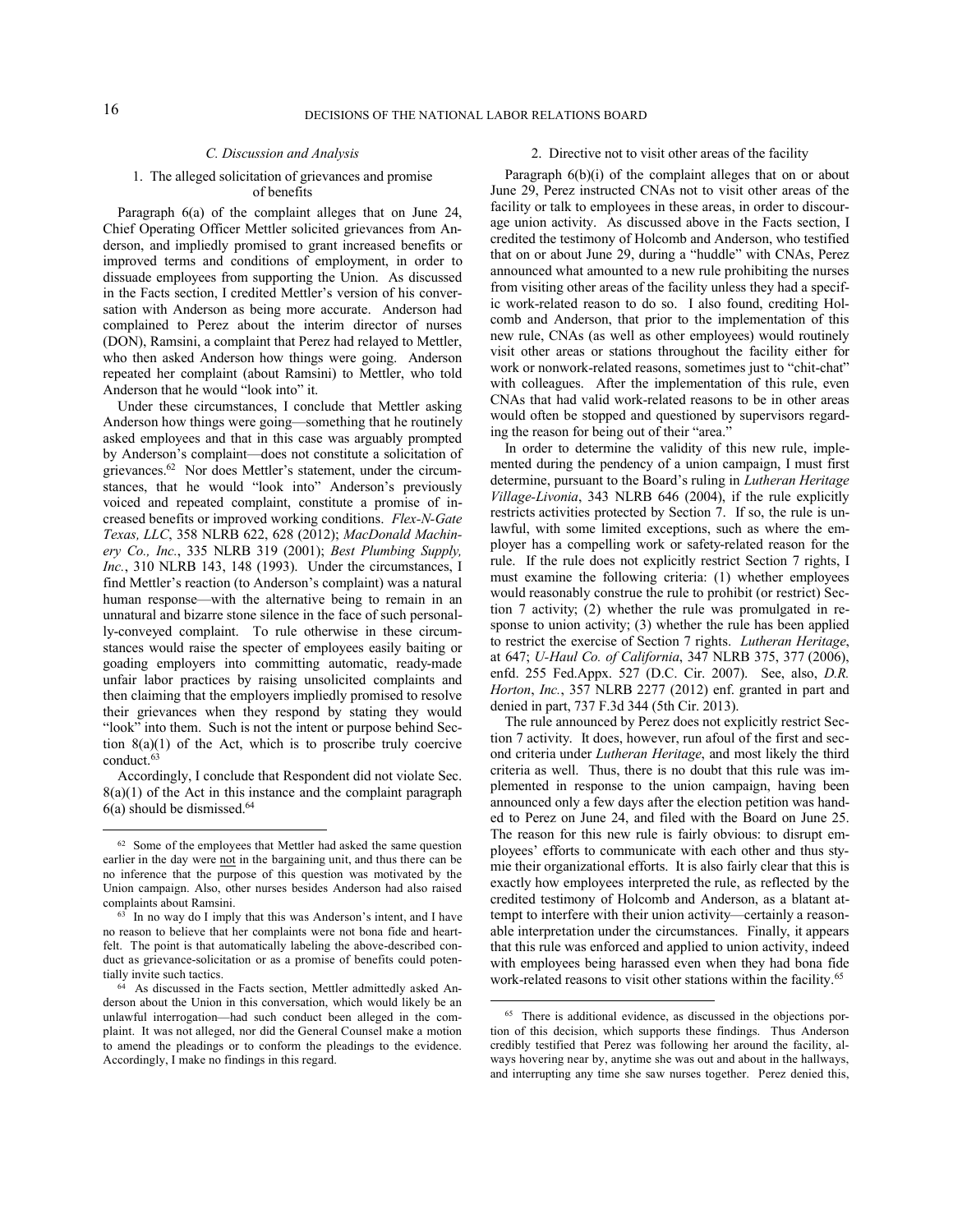Accordingly, I conclude that by announcing and implementing this new rule, Respondent violated Section  $8(a)(1)$  of the Act.

#### 3. The directive regarding the wearing of union scrubs

Paragraph 6(b)(ii) of the complaint alleges that on or about July 1, Perez instructed employees not to wear scrubs with the union logo (union scrubs), while permitting employees to wear other logs and insignia. As discussed in the Facts section, it is undisputed that Perez instructed employees not to wear the union scrubs. Holcomb almost immediately confronted her, telling her in no uncertain terms that it was their right to wear the union scrubs, giving her an NLRB flyer to that effect. Perez then said she would check with the corporate office—and that was the end of that. There is no evidence that Perez ever retracted her statement, even after she apparently learned (from the corporate office, or whomever she contacted), that it was permissible for employees to wear the union scrubs. There is also no dispute that employees continued to wear the union scrubs on that day and every Wednesday thereafter at least until the day of the election, without apparent interference (with one possible limited exception, to be discussed below). The evidence also shows, according to the credited testimony of Anderson, that Respondent had never restricted the wearing of any logos previously.

Applying the same criteria under *Lutheran Heritage* discussed above, it appears that this new rule was announced in response to employees' union activity, so it runs afoul of the second criteria announced in that case, as well as the third criteria, because employees could reasonably interpret such rule to inhibit their Section 7 rights. Although it appears that the rule was not enforced after Perez first announced it, such lack of enforcement does not cure the initial coercion, because the mere existence of an overly broad rule tends to restrain and interfere with employee rights under the Act. *Custom Trim Products*, 255 NLRB 787, 788 (1981); *Staco, Inc.*, 244 NLRB 461, 469 (1979); *Automated Products, Inc.*, 242 NLRB 424 (1979).

Accordingly, I conclude that by announcing—and not retracting—the rule prohibiting the wearing of union scrubs, Respondent violated Section  $8(a)(1)$  of the Act.<sup>66</sup>

# 4. The posting of break times on the whiteboards

Paragraph 6(b)(iii) of the complaint alleges that by requiring employees to post their break (and meal) times on the whiteboard, Respondent discouraged employees from engaging in union or protected activity. At the outset, it needs to be pointed out that the evidence does not support a finding that the actual

<u> 1989 - Jan Samuel Barbara, político establecido en la contrada de la contrada de la contrada de la contrada d</u>

scheduling of CNAs' break times changed, as implied by the complaint (and Holcomb's discredited testimony). All that changed, according to the credited evidence, was that in addition to having their schedules posted on the scheduling notebook, CNAs were now required to also post their break times on the whiteboard. The whiteboards had long contained the room assignments for the CNAs, and now they were required to add their break times, a practice that is standard in the industry, as credibly testified to by Johnson. It is difficult to understand how adding the break times on the whiteboard—information already supposed to be contained in the scheduling binder could reasonably inhibit CNAs from protected activity.

The General Counsel (and Charging Party) in essence makes an unspoken, yet implied, argument that the employer does not have the right to know where or when its nurses are on break, lest that inhibit their protected activity. Such argument would be brazen with regard to any employer, but particularly so with regard to employers in the healthcare industry, where the health and life of patients may be at stake. Even worse, there is also an unspoken but implied argument that if Respondent had been lax or even negligent by allowing its nurses to schedule their breaks at will, such practice must be allowed to continue during the pendency of a union campaign—any health and safety concerns, or even standard industry practice, be damned. I find these arguments unpalatable and not supported by Board precedent, let alone common sense. In any event, I find that this modest change implemented by Johnson for valid reasons had nothing to do with the union campaign, and did not inhibit protected activity.<sup>67</sup>

In sum, there was no new rule or requirement put in place that mandated something not already required before the union campaign, and I conclude that this directive or rule was not implemented in order to inhibit union or protected activity. Accordingly, I recommend that paragraph 6(b)(iii) of the complaint be dismissed.

# 5. The change in break schedules in the Housekeeping Department

Paragraph 6(c)(i) of the complaint alleges that on or about June 25, Respondent, acting through Housekeeping Department Manager Juanita Harmon, changed the break and meal times of employees in order to discourage or inhibit their union or protected activity. More specifically, the nature of the allegation is that employees' break schedules were staggered so that they would be taking their break and meals individually rather than

claiming she was just doing her normal rounds. As Anderson testified, she has been in the business for 40 years and knows the difference between a manager making her normal rounds and one following her and monitoring her activities (Tr. 268–269; 314–315).

<sup>66</sup> I believe that a valid argument could be made that if Perez immediately after she announced the rule—or shortly thereafter—had retracted it, and informed the employees that it was permissible to wear the union scrubs, such violation would have been effectively cured. As it stands, however, Perez never made such announcement, even after she learned the Respondent had no right to make such a rule under the circumstances.

<sup>67</sup> The General Counsel argues, inter alia, that the schedule changes discussed in this allegation and other similar allegations related to schedule changes should be reviewed under the analytical framework discussed in *Lutheran Village*, supra. This is incorrect. The *Lutheran Village* framework is proper when analyzing work rules that govern employee *conduct*, not other work rules (or directives) that govern the scheduling and actual performance of work. Accordingly, in circumstances such as in this particular case, the test is whether the employer instituted the rule or directive in order to interfere with employees' union or protected activity, not the three-pronged test described in *Lutheran Village*. See, e.g., *Invista*, 346 NLRB 1269, 1270–1271 (2006); *Dilling Mechanical Contractors, Inc.*, 318 NLRB 1140, 1144– 1145 (1995).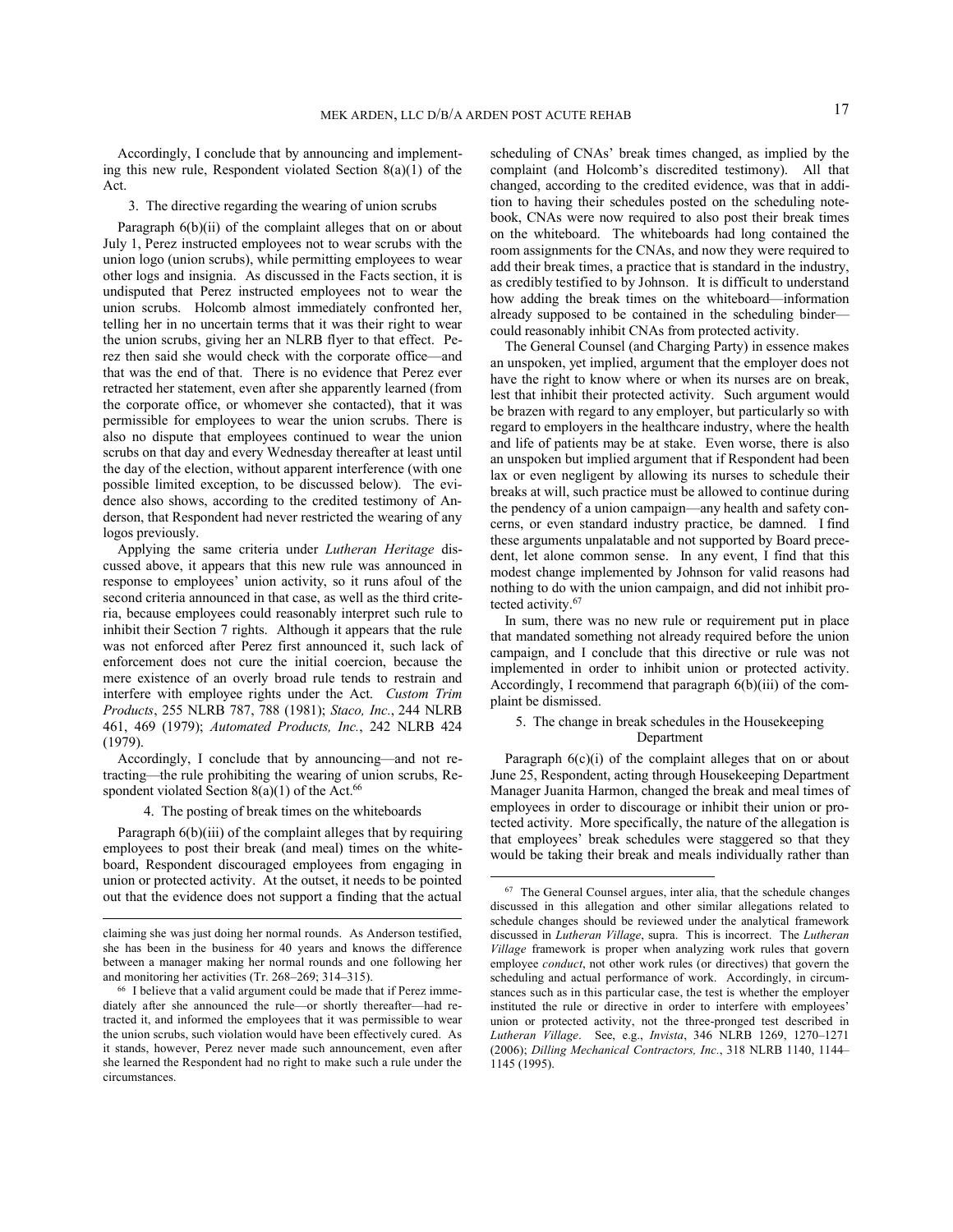together, therefore inhibiting their interactions, in order to stymie union or protected activity.

The above-described allegation hinges upon a finding that the break schedule changes—which are not disputed—occurred in response to, and as a result of, the union campaign. Otherwise, it would be difficult, if not impossible, to conclude that the changes were undertaken to inhibit union or protected activity. General Counsel thus "bet the farm" on a finding that Harmon announced and implemented these changes on or after June 25, after the union petition had been delivered and filed. As discussed in the Facts section, however, the credited testimony of Harmon and four additional employees establishes that Harmon announced the changes in question during a meeting on June 10, 2 weeks before there is any evidence that Respondent knew about the union campaign. Moreover, the credited testimony also established that the staggered system of breaks that Harmon announced on June 10 were consistent with her practice in 2013–2014, during her first stint as Housekeeping Manager. A different manager had taken over that department in November 2014, and had essentially changed her practice with regard to breaks. When Harmon again took over the department in early June 2015, she re-instituted the practice of staggered breaks. Harmon credibly testified that there were two primary reasons for her using a system of staggered breaks. First, she believed that California labor law mandated that employees take regular breaks and meal breaks within certain time window limits, and she therefore scheduled the breaks according to their starting times. Second, she wanted a housekeeper to be available at all times in cases of emergencies, such as spills, something that would be precluded if all housekeepers were on break at the same time.<sup>68</sup>

In sum, contrary to the allegations of the General Counsel, the evidence shows, and I conclude, that Harmon announced the new break schedule in the Housekeeping Department before Respondent knew about the Union campaign, and was therefore not motivated by it. The scheduling change was therefore undertaken for valid business reasons, and did not violate Section  $8(a)(1)$  of the Act.

# 6. The incident involving "Andres"

Paragraph  $6(c)(ii)$  of the complaint alleges that Harmon instructed an employee not to wear a union scrub, while permitting others to wear other logos. What truly occurred, however, is that Harmon apparently instructed a housekeeping department employee, Andres, to take off a union scrub he was wearing and then gave him a white garment to wear, which was the "color" associated with the management campaign against the union.

As discussed earlier in the facts section, I credited Holcomb's testimony that she overheard Harmon telling Andres to take off his union scrub, and directing him to put on a white garment instead. As is well settled, an employer violates Sec-

 

tion 8(a)(1) of the Act when it instructs employees to remove union shirts, logos or buttons absent a compelling business reason. See, e.g., *AT&T*, 362 NLRB No. 105, slip op. at 3–4 (2015); *W San Diego*, 348 NLRB 372 (2006); *P.S.K. Supermarkets*, 349 NLRB 34, 35 (2007). Likewise, it is a form of interrogation, and thus coercive, to offer—let alone direct—an employee to wear pro-employer buttons or attire. *Pillowtex Corp.*, 234 NLRB 560 (1978); *Tappan Co.*, 254 NLRB 656 (1981).

A threshold problem exists in this instance, however, in that it isn't clear that Andres—who indisputably cannot communicate in English—understood what he was being told to do, or even understood the implication of wearing a union scrub or pro-employer attire.<sup>69</sup> Needless to say, coercion is not legally possible where an employee is not aware of the coercive act, either because the employee does not witness it or because the employee does not understand the language used to make the allegedly coercive statement. Andres did not testify, so it is impossible to determine whether he was coerced by Harmon's conduct.<sup>70</sup> Nonetheless, this does not mean that Respondent is exonerated in this instance, because another employee who clearly understood what was said—and its implications witnessed this incident: Holcomb, who was thus arguably coerced.

Accordingly, I conclude that the employer violated Sec. 8(a)(1) of the Act by instructing Andres, within earshot of Holcomb, to take off the Union scrub and to wear instead proemployer attire.

#### 7. Creating the impression of surveillance

Paragraphs 6(d), 6(f), and 6(g) of the complaint allege that on separate occasions, acting through different supervisors or agents, Respondent created the impression that its employees' union or protected activities were under surveillance.

With regard to paragraph 6(d), the credited testimony and evidence shows that Rita Hernandez, Respondent's director of marketing and admissions (and admitted supervisor), on or about July 11 told CNA Danielle Dangerfield to be careful, because the cameras throughout the facility were voiceactivated and were monitoring employee conversations. The fact that the cameras, as I have previously concluded, were not indeed operational, is not significant in reaching the conclusion that the impression of surveillance was created by making employees believe that they were—and being used to monitor them.

<sup>68</sup> In its brief, as well as during trial, the General Counsel attacked the validity of Harmon's understanding of California law or the need to have a housekeeper available at all times. Since the evidence shows that Harmon's actions took place long before there was knowledge of union activity—and therefore not motivated by it—her possible misunderstanding of California law is not relevant.

<sup>69</sup> In no way is this meant to imply that the inability to speak English reflects on an individual's intelligence or ability to perceive the significance of events occurring around him/her. In these circumstances, however, because of the legal implications described below, the burden of proof requires that certain elements necessary to establish a violation be proven by the preponderance of the evidence—and Andres' inability to communicate in English clouds that prospect.

<sup>70</sup> The General Counsel contends that it was Respondent's burden to call Andres as a witness. I believe that the opposite is true, since the General Counsel bears the burden to establish that coercive conduct took place, which in this instance meant establishing that Andres understood what was occurring.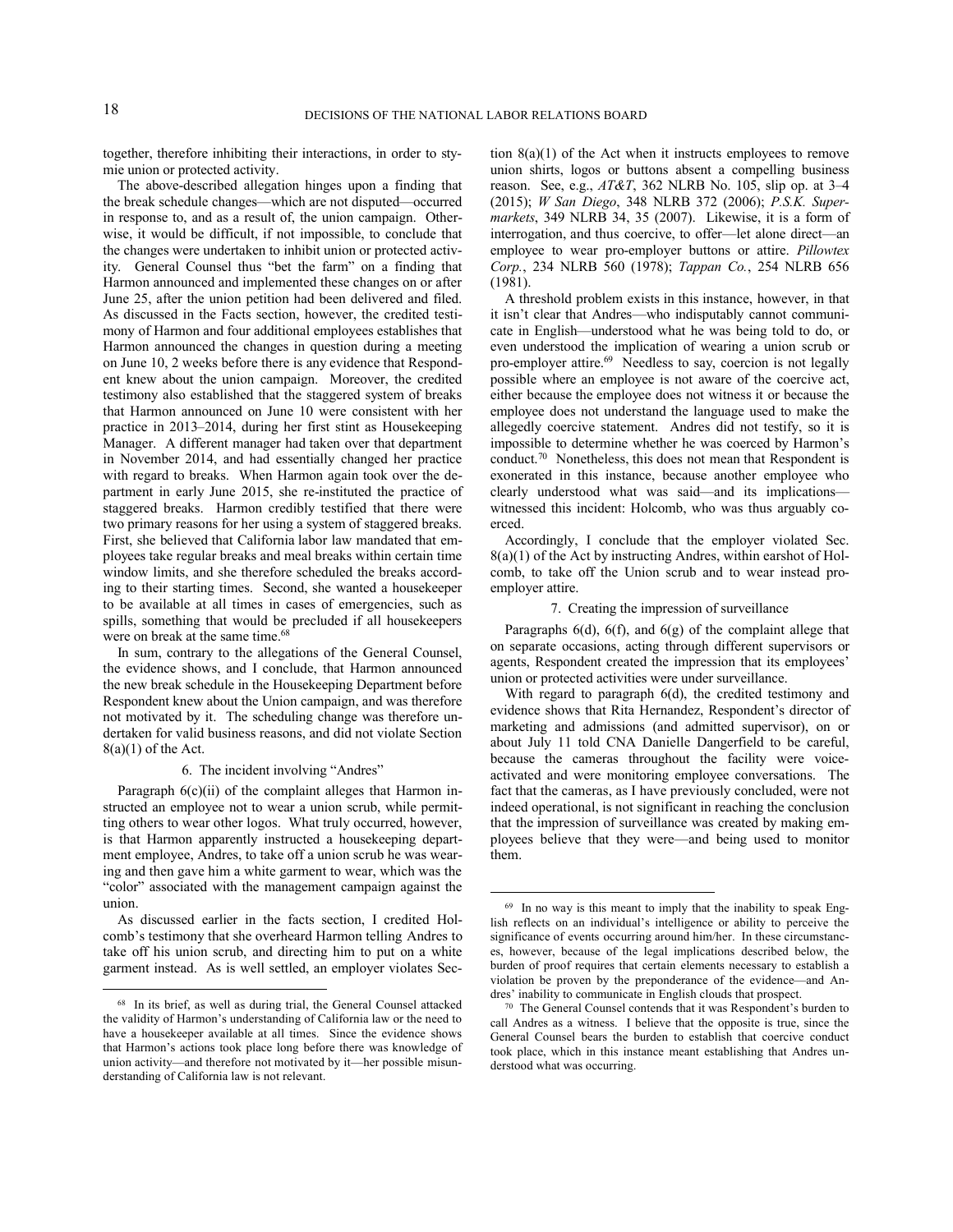The test in determining whether a statement constitutes creating the impression of surveillance is whether the employees could reasonably assume from the employer's statements or conduct that their activities had been placed under surveillance. See, e.g., *Greater Omaha Packing Co.*, 360 NLRB No. 62, slip op. at 3 (2014); *Donaldson Bros. Ready Mix, Inc.*, 341 NLRB 958, 963 (2004); *Flexsteel Industries*, 311 NLRB 257 (1993). In the above-described circumstances, I conclude that it was reasonable for Dangerfield to assume that Hernandez, a department manager, knew what she was talking about, and thus reasonable for Dangerfield to assume that the cameras were in fact operational and being used to monitor their activities.

Accordingly, I conclude that Respondent violated Section  $8(a)(1)$  of the Act by suggesting to an employee that the cameras were being used to monitor their activities.<sup>71</sup>

Next, in order to properly discuss the allegations of paragraph 6(f) and 6(g) of the complaint, I must first discuss whether Ricki Collins and Jac Castellano are supervisors and agents of Respondent, as alleged in those paragraphs.

It is well established that the party alleging Section 2(11) supervisory status bears the burden of establishing that the individual in question meets the specific criteria listed in Section  $2(11)$ . In this case, as I noted in the Facts section above, the General Counsel has introduced little or no evidence regarding Collins or Castellano that directly—or indirectly—touches upon the supervisory indicia specified in Sec. 2(11). Thus, the General Counsel primarily relies on the fact that Collins and Castellano attended the daily "Stand Up Meetings" (SUMs) to argue the fact that this made them "department heads" and thus supervisors. The General Counsel's argument in this regard is flawed and circular: all department heads attend SMUs, therefore all who attend SMUs are department heads. This is the same flawed logic inherent in the statement "all cats are animals, therefore all animals are cats."<sup>72</sup> Aside from the fact that there is no evidence that *only* department heads attend SMUs, there is no authority for the proposition that a title, without more, conveys supervisory status.<sup>73</sup> As the Board, in rejecting an employer's argument that certain individuals it unlawfully fired were supervisors, stated in *G4S Regulated Security Resolutions*, 362 NLRB No. 134, slip op. at 1–2 (2015):

Because the Respondent bears the burden of proving statutory supervisory status, the Board must hold against the Respondent any lack of evidence on an element necessary to establish

 

that status. See, e.g., *Dean & Deluca New York, Inc.*, 338 NLRB 1046, 1048 (2003). The Respondent has not proven supervisory status where the record evidence is inconclusive or otherwise in conflict. See, e.g., *Phelps Community Medical Center*, 295 NLRB 486, 490 (1989). Likewise, mere inferences or conclusory statements, without detailed, specific evidence, are insufficient to establish supervisory authority. *Golden Crest Healthcare Center*, 348 NLRB 727, 731 (2006); *Lynwood Manor*, 350 NLRB 489, 490 (2007); see also *Avante at Wilson, Inc.*, 348 NLRB 1056, 1057 (2006). Similarly, job descriptions, job titles, and similar "paper authority," without more, do not demonstrate supervisory authority. *Lucky Cab Co.,* 360 NLRB No. 43, slip op. at 2 (2014); *Golden Crest*, 348 NLRB at 731. And like other statutory indicia of supervisory status, the authority to discipline other employees is not determinative unless it is exercised using independent judgment. *Oakwood Healthcare, Inc.*, 348 NLRB 686, 693 (2006).

Substitute the word "Respondent" in the above paragraph with "General Counsel," and the narrative perfectly captures the state of evidence in the instant case. In sum, I conclude that the General Counsel has not met its burden of establishing that either Collins or Castellano are supervisors within the meaning of Section 2(11).

Additionally, however, I must address the subsumed allegations that Collins and Castellano are "agents" of Respondent within the meaning of Section  $2(13)$ .<sup>74</sup> As with supervisory status, the burden is on the party asserting agency status to prove such status, by offering specific evidence in its support. See, e.g., *Pan-Oston Co.*, 336 NLRB 305 (2001). There is no evidence that either Collins or Castellano had actual authority to speak or act on behalf of Respondent. With regard to *apparent* authority, the Board stated as follows in *Hausner Hard-Chrome of Kentucky*, 326 NLRB 426, 428 (1998):

"Apparent authority results from a manifestation by the principal to a third party that creates a reasonable basis for the latter to believe that the principal had authorized the alleged agent to perform the acts in question." *Southern Bag Corp.*, 315 NLRB 725 (1994), and cases there cited. See also *Alliance Rubber Co.*, 286 NLRB 645, 646 (1987). The test is whether, under all the circumstances, employees "would reasonably believe that the employee in question [the alleged agent] was reflecting company policy and speaking and acting for management." *Waterbed World*, 286 NLRB 425, 426–427 (1987). Under Board precedent, an employer may have an employee's statements attributed to it if the employee is "held out as a conduit for transmitting information [from management] to other employees." *Debber Electric*, 313 NLRB 1094, 1095 fn. 6 (1994).

<sup>71</sup> I note that in Hernandez' testimony she admitted that other employees asked her whether indeed the cameras were operational, and she told them they were. It thus appears that word spread fast among the employees.

<sup>72</sup> Notably, Collins worked by herself, a "department" of one, which

arguably is an oxymoron. 73 Indeed, both Collins and Castellano testified that they attended SMUs to provide managers with clinical data, which was part of their jobs. Moreover, Holcomb admitted *she* attended SMUs during the month she was the acting Director of Social Services from mid-May to mid-June. (Tr. 105) If such attendance makes a person a "department head" and thus a supervisor, as the General Counsel contends, this could have significant negative implications for the General Counsel's case as well as the Petitioner's objections case, since this was the time period when Holcomb was actively soliciting cards for the Union.

<sup>74</sup> I would note that the General Counsel did not plead Collins' and Castellano's status as 2(13) agents as an alternative or separate theory, only alleging that they were both 2(11) supervisors *and* 2(13) agents. The General Counsel did not specifically address section 2(13) agency status on brief either, apparently assuming that proving section 2(11) status was sufficient—which it did not do, as discussed above. In light of the fact that the criteria differ, however, I will address this subsumed allegation.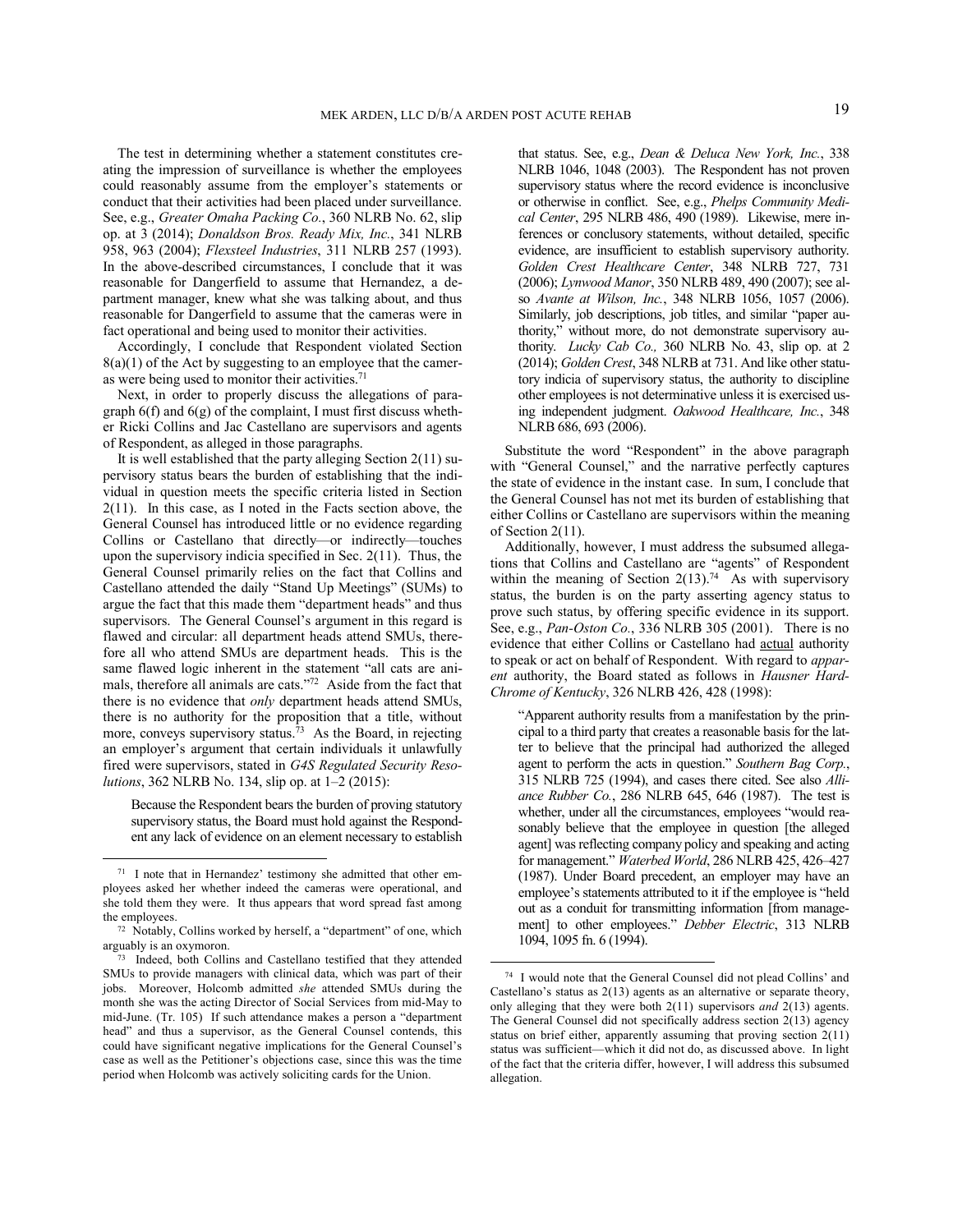There is no specific evidence that Respondent held out Collins or Castellano as members of management, although it appears that they are part of the administrative staff. Likewise, there is no specific or persuasive evidence that Respondent held out Collins or Castellano as "conduits" for transmitting information from management to other employees, particularly since neither Collins nor Castellano routinely transmitted workrelated information to employees or directed other's work.<sup>75</sup> I would note that neither Collins nor Castellano, nor their specific titles or positions, were explicitly excluded from the bargaining unit description in the election (see GC Exh. 1(ii)), although the unit description excludes "MDS Nurses," which could cover Castellano, and LVNs, which could cover Collins, as well as "managerial employees," which could cover both. There is no evidence as to whether or not they voted in the election. In sum, taking all circumstances into account, the evidence is inconclusive as to whether Collins and Castellano had apparent authority to speak or act on behalf of Respondent.

Since it is again the General Counsel's burden in this regard, I conclude that the evidence is insufficient to establish that either Collins or Castellano were agents within the meaning of Section 2(13) of the Act. In light of this conclusion, I find that Respondent cannot he held liable for the conduct described in paragraphs 6(f) and 6(g) of the complaint, which I recommend be dismissed.

#### 8. Surveillance through the use of video cameras

Paragraph 6(e) of the complaint alleges that Respondent engaged in actual surveillance of its employees through the use of its security cameras in the facility. As discussed in the Facts section, however, I found that credible and substantial evidence established that the video cameras had been deactivated before the advent of union activity, and that such cameras were never operational during the relevant time period. Thus, it is not factually or legally possible to have engaged in surveillance in such manner.

Accordingly, I recommend that complaint paragraph 6(e) be dismissed.

### 9. The removal of union literature

Paragraph 7(a) of the complaint alleges that Respondent has a rule prohibiting the posting of literature without first obtaining permission from management. There is no dispute that this rule exists and the General Counsel has not alleged, nor contends, that this rule is unlawful or facially invalid. Moreover, during the course of the trial, the parties jointly moved for the admission of other work rules that limited or prohibited the distribution or posting of non-work related literature. (Jt. Exh. 8.) Again, the General Counsel has not alleged that these rules are facially invalid.

Paragraph 7(b) of the complaint alleges, however, that Respondent prohibited the posting of pro-union flyers and literature, while at the same time permitting the posting of "anti-

 

union" flyers and literature. As described in the Facts section, this is not what actually occurred. Although it is not disputed that Respondent prohibited the posting of union literature, and proactively had it removed, the "anti-union" literature that was posted or distributed during the campaign was posted by Respondent as part of its election campaign. Ouite simply, Respondent has an essentially unfettered right, under Section 8(f) of the Act, not to mention the First Amendment, to conduct a campaign against the Union and post such "anti-union" literature in its own property, so long as the message is not threatening or coercive. This it can do while at the same time prohibiting *all* other postings by employees or third parties, including unions—so long as such prohibition is not selectively or discriminatorily enforced, as described below.

The language in paragraph 7(b) of the complaint alleges that Respondent prohibited union literature from being posted while allowing antiunion literature to be posted, which plainly suggests that a third party, such as an antiunion employee group, was allowed to post its literature. The evidence shows instead that the antiunion literature was posted exclusively by Respondent, who obviously did not violate its own rules (presumably, Respondent gave itself permission to post this literature). Such conduct is perfectly valid and legal, so a strict reading of paragraph 7(b) would require me to recommend dismissal of such allegation.

The credited evidence introduced at trial, however, shows that a violation of the Act occurred, but under a different premise. As such, this evidence can rescue the General Counsel from its pleading folly, because this matter was fully litigated.<sup>76</sup> In these circumstances, I am permitted to find a violation on a different theory than explicitly pleaded by the General Counsel. *Hawaiian Dredging Construction Co.*, 362 NLRB No. 10, slip op at 2 fn. 6 (2015); *Space Needle, LLC*, 362 NLRB No. 11, slip op. at 4 (2015).

As discussed in the Facts section of this decision, the credited testimony shows that Respondent had routinely allowed non-work related postings by employees in its bulletin board(s), as well as in other locations. These postings included announcements of church events, children's school fund-raisers, Girl Scout cookie sales, "Pot-Lucks," "Baby Shower" parties, weddings, and funerals. As the Board explained with regard to such policies and practices in *Wal-Mart Stores*, 340 NLRB 703, 709 (2003):

. . . In an early decision, the Board recognized that an employer "may uniformly enforce a rule prohibiting the use of its bulletin boards by employees for all purposes." *Vincent's Steak House*, 216 NLRB 647 (1975). The Board also noted however, that when an employer, by formal rule or otherwise, permits employees to post nonwork-related messages on its bulletin board, the employer has demonstrated that its proper-

<sup>75</sup> Although Collins and Castellano admitted that during SMUs policies were sometimes discussed that would later be relayed to the staff, there is no evidence that either Collins or Castellano played any role in the announcement or conveyance of such policies to employees.

<sup>76</sup> It should be noted that the General Counsel made no attempt to amend this inaccurate pleading even though it must have been aware of the evidence in advance of trial, nor requested that the pleadings conform to the evidence at the conclusion of the trial. I also note, however, not only that Respondent vigorously cross-examined General Counsel's witnesses who testified about these matters, but called several witnesses of its own in rebuttal.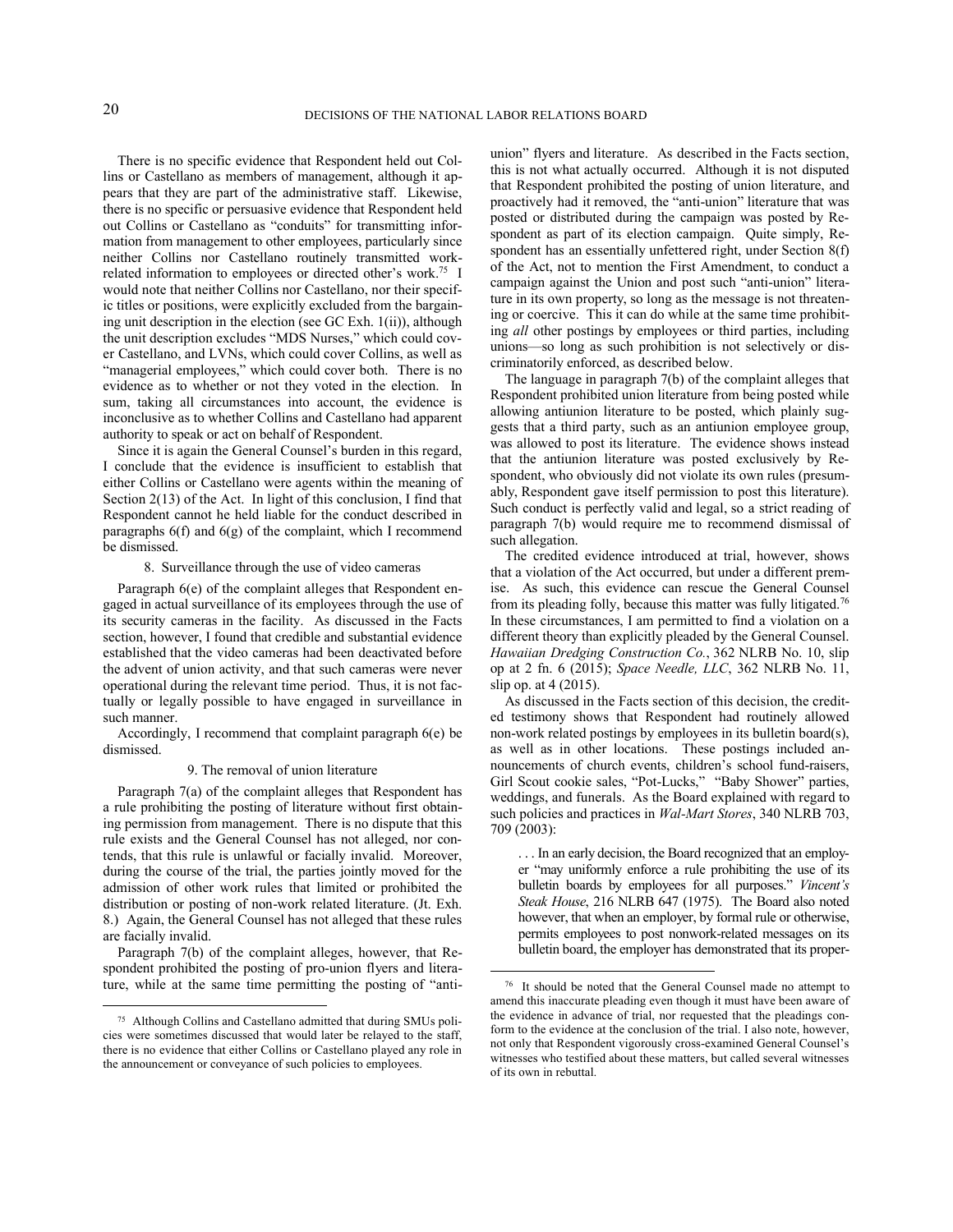ty and managerial rights are not jeopardized by the employee posting. The Board has, thus, held that while employees do not have a statutory right to use an employer's bulletin board, such use receives the protection of the Act when the employer permits them to use bulletin boards for posting personal notices. In these circumstances, an employer may not remove union notices. *Container Corp. of America*, 244 NLRB 318 fn. 2 (1979); *Doctors Hospital of Staten Island, Inc.*, 325 NLRB 730, 735 (1998). Accordingly, if an employer allows employees space or furnishes space to post items of interest, it may not impose content based restrictions that discriminate between posting of Section 7 matters and other postings. See *Vons Grocery Co.*, 320 NLRB 53, 55 (1995); *Amelio's*, 301 NLRB 182 (1991); and *Central Vermont Hospital*, 288 NLRB 514 (1988).

The evidence shows that Respondent routinely and repeatedly removed from its bulletin board(s) and other places union literature that had been placed there by pro-union employees during the campaign. In light of this, I conclude that Respondent discriminately enforced its posting and distribution rules, and therefore violated Section 8(a)(1) of the Act.

10. Holcomb is floated one day and cancelled the next

Paragraph 8(a) of the complaint alleges that on June 25, Respondent floated Holcomb to work on the East Station, and paragraph 8(b) alleges that on June 26, Respondent cancelled her shift. Neither of these facts is disputed. The General Counsel alleges that Respondent took these actions in retaliation for Holcomb's union activity, an allegation that Respondent denies, claiming instead that these actions were taken for valid reasons.

I will initially address paragraph 8(a), the "floating" allegation. To provide proper context, I find it important to first recite certain facts that are either not in dispute or that I have credited, as discussed in the Facts section. First, it is not disputed that most, if not all, CNAs are occasionally floated to work in stations other than where they are normally assigned. This is necessitated by shifting workloads and patient counts. Second, the consensus appears to be that working in the East (or Central) station is somewhat more difficult or arduous than working on the West station, where Holcomb is normally assigned. This is because the East and Central stations have "long-term" residents with greater disabilities or who are more incapacitated, whereas the patients on the West station are generally more mobile and less disabled, and are there for shorter periods. There is no evidence that there is a difference in pay for working in any given station. While Holcomb, when she started working for Respondent (in 2014), expressed a preference for working in the West station and was assigned to work there, she admitted that in the past she has *volunteered* to work on the other stations—indeed, during cross-examination she admitted in her Board affidavit that she had volunteered to work on the East station on *several* occasions.

On June 24, about 2:30 p.m., a group of about 20–30 employees, and perhaps as many as 50, gathered at the lobby of the facility and presented Perez with a copy of the petition that the Union was about to file with the Board (and actually filed the next day). Although Holcomb and Anderson where the main union organizers, it was Anderson who spoke for the group, read the petition to Perez, and led the group in a chant. Although Holcomb was at Anderson's side, so were many other employees who took part in this openly prounion display.

Some time late that afternoon, consistent with the credited testimony of Hearn, Respondent's scheduler, she prepared the schedule for the next day, as was her practice. Because the census (patient count) was low, she decided to float two CNAs, D'Angelo Stephens and Holcomb, to the West Station on the following day, June 25. I credited Hearn's testimony that she decided to float Stephens and Holcomb to the East station based on who had the least seniority in the West station (and I note that Stephens has greater seniority than Holcomb).<sup>77</sup> The next day, on June 25, Stephens went home shortly after his shift started, and Anderson volunteered to take his place. Also, on June 25, a CNA who normally works in the East station, Agwara, had been floated to the West station because he was on "light duty" restrictions based on his worker's compensation injury.

The General Counsel alleges that Respondent floated Holcomb to the East station on June 25 for unlawful discriminatory, retaliatory reasons, on account of her support for the Union. Citing *Wright Line*, 251 NLRB 1083 (1980), enfd. 662 F.2d 899 (1st Cir. 1981), cert. denied 455 U.S. 989 (1982), the General Counsel asserts that it has met its initial burden to prove, by preponderance of the evidence, that the employees engaged in protected activity, the employer knew about it, and the adverse employment action at issue was motivated by it. If the General Counsel is able to make such a showing, the burden of persuasion shifts to the employer "to demonstrate that the same action would have taken place even in the absence of the protected conduct." *Wright Line*, supra at 1089; see also *Manno Electric*, 321 NLRB 278, 280 fn. 12 (1996). The employer cannot carry this burden merely by showing that it also had a legitimate reason for the action, but must persuade, by a preponderance of the evidence, that the action would have taken place absent the protected activity. *Dentech Corp.,* 294 NLRB 924, 956 (1989).

I disagree with the General Counsel that it has met, in this particular instance, its initial burden under *Wright Line*, for the following reasons. It is clear that Holcomb was engaged in protected activity—indeed she was one of the main union organizers. It is also apparent that Respondent, as of 2:30 p.m. on June 24, knew *she* (as opposed to others) was engaged in protected activity, since she was present at the employee rally when Perez was handed the union petition—indeed she was standing next to Anderson, who spoke for the group. I am not persuaded, however, that in this instance Respondent took an *adverse* employment action against Holcomb, or that the evidence shows that such action was for an unlawful motive.

Given the evidence, I conclude that working on the East station for one shift (7.5 hours), doing work that all CNAs must do

<sup>77</sup> Two CNAs with less seniority than Stephens or Holcomb, Brasil and Afoa, remained in the West station on June 25. Hearn testified, however, that they were new hires in their probationary period, and that it was her policy not to float such employees, with some occasional exceptions.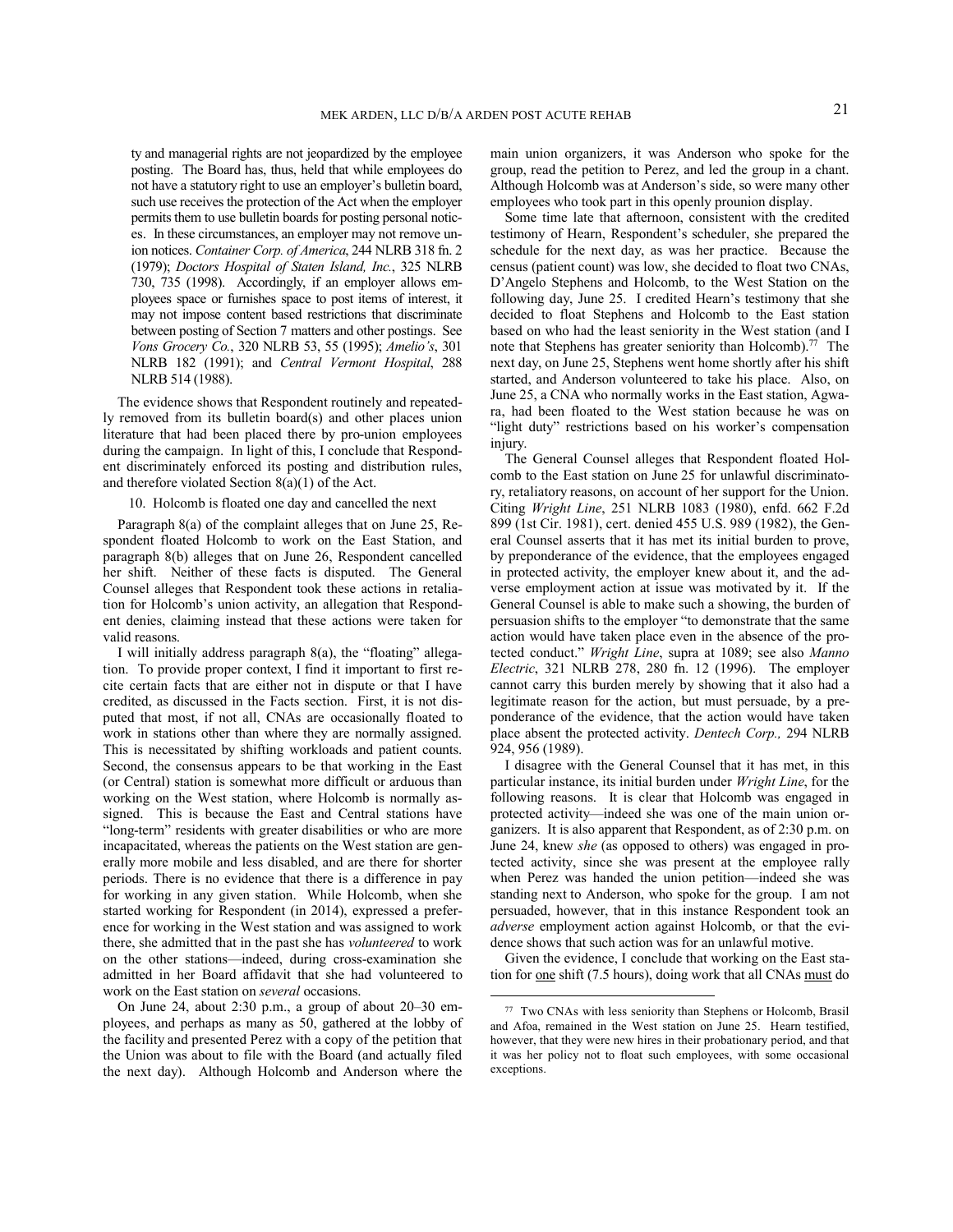as "floats" on occasion, and for which she had *volunteered* on several occasions in the past, was not an adverse employment action. The work in that station, while perhaps more challenging, is part of the regular work required of all CNAs as part of their employment with Respondent. After all, it is not credible to argue that going from the West station to the East station for one shift was onerous and egregious, as if Holcomb had been forced to abandon the soft comfort of an executive suite to work in the belly of a coal mine. If such were the case, it would be difficult to imagine that Holcomb would have volunteered to work there in the past, just like Anderson did on that same day to replace Stephens when he dropped out. Accordingly, I find that such assignment was not an "adverse" employment action, and even if it was, it was truly de minimis. Additionally, I would note that there is no evidence of animus, such as threats, specifically directed at Holcomb or at any other Union supporter. While it is true that animus may be inferred by circumstantial evidence, such as the timing of this event, the very short span of time that elapsed between the petition being presented to Perez and the June 25 schedule being prepared by Hearn (within a couple of hours), actually weakens the inference, in my view. To conclude otherwise would assume that Respondent quickly mobilized with the swiftness of an impressive military operation, reviewed its retaliatory options, discussed it among managers, conveyed its directive to Hearn and then chose to hit a puzzling target with a soft velvet glove.<sup>78</sup> Further complicating this scenario, we must further assume that Respondent, by now in full Machiavellian mode, then decided it needed to punish Stephens, who had more seniority than Holcomb, by also scheduling him to work in the "coal mine," in order to provide cover for its scheme.

It simply does not add up, nor makes much sense. While the General Counsel's—and Holcomb's—suspicion of Respondent's motive is understandable in light of the confluence of events, a dispassionate, objective review of the evidence yields a different conclusion. A far simpler, far more believable scenario is that scheduler Hearn, due to low census, needed to balance the station workloads on June 25, and decided, late on June 24, to assign Stephens and Holcomb to the East station for one shift, choosing them on the basis of rotational seniority, as she credibly testified. This is what I conclude occurred. Accordingly, I recommend that paragraph 8(a) of the complaint be dismissed.

The cancellation of Holcomb's shift the following day, June 26, as alleged in paragraph 8(b) of the complaint, however, must be analyzed in a different manner, for a couple of reasons. First, unlike the change of station assignment described above, Holcomb's shift on June 26 was cancelled, and she lost a day's wages, making this an adverse employment action. Second, because Respondent had an additional 24 hours, the timing of the action is, paradoxically, more advantageous to the General Counsel's theory, since Respondent arguably had more time to ponder its options. Thus, a *Wright Line* analysis is proper to determine the lawfulness of Holcomb's shift cancellation.

 

As discussed above, it is clear that Holcomb had engaged in protected activity and that Respondent had knowledge of such activity. Moreover, although there is no evidence of specific animus toward Holcomb in particular (no threats directed at her), there is evidence of general animus against the Union. Such animus can be inferred not only from the timing of this event, but also from other actions taken by Respondent in response to its employees' union activity, as discussed previously. Such actions include directing CNAs not to visit other areas or stations in the facility, creating the impression of surveillance, removing union flyers, and directing employees not to wear, or to remove, their union scrubs. Under *Wright Line*, once the General Counsel has established protected activity, knowledge of that activity, and animus, an inference is warranted that the employee's protected activity was a motivating factor in the adverse employment action. The burden then shifts to the employer to establish, by a preponderance of the evidence, that its employment action would have been taken even in the absence of protected activity. *Seattle Seahawks*, 292 NLRB 899 (1989). For the reasons discussed below, I conclude that Respondent met this burden.

As described earlier in the Facts section, I credited Hearn's testimony that she chose to cancel Holcomb's shift on June 26 because she truly believed that it was Holcomb's turn to be cancelled. I credited Hearn's testimony not only because I believed that she was testifying truthfully based on demeanor and other similar factors, but because the evidence tended to support her testimony. This evidence, while not completely free of doubt, on the whole supports Hearn's explanation for her actions.

The evidence shows that on June 26 the census was low, and that a corresponding adjustment on the number of nurses scheduled to work was necessary.<sup>79</sup> Hearn testified that in applying rotational seniority in order to determine whose turn it was to have hours reduced or be cancelled altogether, she kept track of who had been subjected to such reductions/cancellations in the recent past, and then chose the next least senior person. Holcomb testified that she had last had her hours reduced in January, 5 months before. Moreover, since she had been off the CNA schedule rotation for about 30 days from mid-May to mid-June while she served as acting Director

<sup>78</sup> After all, at this point, it was Anderson, not Holcomb, who had been the open, public voice of the employee's movement, having been the spokesperson for the group during their encounter with Perez.

<sup>79</sup> The census was 106 that day, meaning that there were 106 out of 177 beds occupied in the facility, a fairly low number in comparison to the previous few weeks and months. In its brief, the General Counsel argues that on other dates when the census was this low (106), 4 CNAs had been scheduled to work on the West station, whereas on June 26 only 3 CNAS were scheduled to work there. The General Counsel in essence argues that Respondent (Hearn) deliberately understaffed that station on June 26 in order to retaliate against Holcomb. This argument is unsupported by the evidence. First, the census reveals the total number of patients in the facility, not just the West station, and the daily sheets do not reflect the number of patients in each station. The number of nurses assigned to each station on any particular shift depends on the total number of patients in each station, because certain patient/nurse ratios must be maintained, both by practice and by law. Moreover, to suggest that Respondent would intentionally violate Federal and State health laws and regulations and endanger the health and safety of its patients in order to punish Holcomb for her union activity is completely devoid of evidentiary support.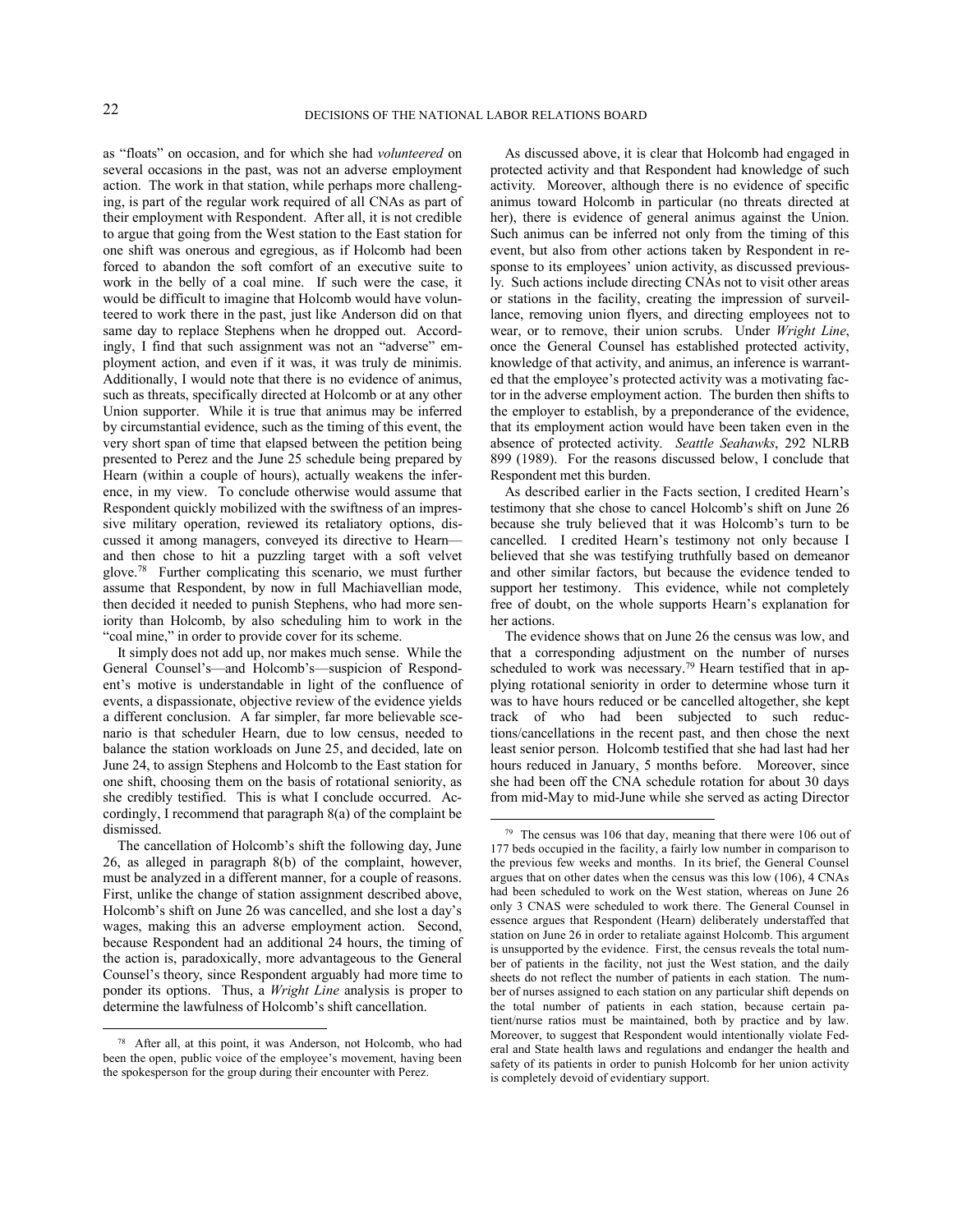of Social Services—during which she worked a steady 40 hours a week—she had not been subject to cancellations or reductions of hours, unlike all other CNAs. Hearn testified that when she decided that 2 shifts needed to be cancelled on June 26 because of the low census, she chose two CNAs for the cancellation: Holcomb and another CNA, Yolanda Smith, both who were then placed "on call" so they could be called to substitute if a scheduled nurse could not work (with Holcomb having first right of refusal). In choosing Holcomb and Smith to be cancelled, Hearn credibly testified that she chose them because they were, of the nurses available to work that day, the two who had not previously been reduced or cancelled, according to rotational seniority. Despite lengthy cross examination of Hearn, who was on the stand for the better part of 2 days, neither the General Counsel nor the Charging Party Union was able to establish that this was not the case.

In its posthearing brief, the General Counsel names seven CNAs whom the General Counsel argues were scheduled to work on June 26, even though they were less senior than Holcomb and had neither been cancelled nor reduced since April according to the General Counsel's reading of the daily staffing sheets and monthly schedules: Cristal Gonzalez; Sheila Johnson; Sherri Matthew; Rita Malouf; Edison Hapita; Casmir Nzewuji; and Motu Afoa. Of these seven individuals, only Afoa was discussed during Hearn's testimony, because Afoa was the only one whom Hearn was asked about. Indeed, contrary to the assertion of the General Counsel, Hearn's testimony established that Afoa's hours had been reduced on June 19 (Tr. 1093). This testimony underscores a distinct problem with the General Counsel's assertions regarding what the records (daily sheets and monthly reports) show regarding these seven individuals. Contrary to the General Counsel's assertion on brief, my review of the daily sheets/monthly schedules does not clearly establish that these individuals had not been cancelled or had their hours reduced during the period from April to June 25. A significant part of the problem is that these records contain notations, some handwritten, and symbols whose meaning is not completely clear nor explained by testimony. The monthly schedules, across the columns corresponding to the names of the above-named individuals, have notations the significance of which is not clearly apparent or discernible, either because the handwriting is not clear or because the meaning of the symbols is not obvious.<sup>80</sup> Moreover, some of the notations, such as in the case of Nzewuji, suggest that this individual indeed had hours reduced. Others such as Matthews, either do not appear on the seniority list, or do not appear on the monthly schedules, as in the case of Malouf.

In short, these records, far from establishing what the General Counsel asserts, are not clear, or, worse, suggest otherwise. I credited Hearn's testimony and found her explanation for her actions to be reasonable, and supported by the evidence discussed on the record. The General Counsel had plenty of opportunity to refute her testimony, during the trial, by pointing

 

out inconsistencies or inaccuracies, through records or otherwise. While the General Counsel can also refute such testimony after the trial by pointing to documentary evidence contained in the record, such records better be clear and unambiguous, lest the General Counsel run the risk that its arguments be found not to be supported by the preponderance of the evidence. In this instance, these records are not clear, I conclude. In this regard, it needs to be stressed that the records in question—the 24-hour daily staffing sheets and monthly schedules— were in the General Counsel's possession on November 9, the day the trial commenced. Hearn testified on November 17 and 18, more than a week later. Thus, General Counsel had plenty of opportunity to digest these records and zero in on that evidence which it believed, or suspected, might advance its case. If these records were ambiguous, there was a perfectly valid and unassailable method to clarify them: ask the witness, in this case, Hearn. Her answers might have helped or hindered the General Counsel's theories; as things stand, we will never know.

Moreover, even assuming, arguendo, that an individual or two who were less senior than Holcomb may have escaped Hearn's attention, I conclude that this is precisely what happened, as opposed to a willful, intentional act on her part (or Respondent's part) in order to retaliate against Holcomb. I base this conclusion the credited testimony of Hearn, who I found had made what at the time she believed was the correct call. As discussed previously, the record shows that scheduling on short notice, under the fast-changing daily circumstances, was more of an art that an exact science, and one that Hearn attempted to perform in good faith. It is possible, as she admitted in one of her text messages to Holcomb, that she could have made a mistake. In these circumstances, I find that if indeed a less senior individual than Holcomb was passed over for cancellation, it was the result of an oversight, and not evidence of pretext.

In light of the above, I find that Respondent met its burden of persuasion, under *Wright Line*, to establish that the action taken with regard to Holcomb—the cancellation of her June 26 shift—would have been taken even if she had not engaged in protected activity. The ball was thus placed back squarely in the General Counsel's court. The General Counsel had the opportunity to refute such defense, such as by establishing that the reasons given for the action were pretextual. I conclude that it failed to do so.

Accordingly, I conclude that Holcomb's June 26 shift was not cancelled for an unlawful reason, and therefore recommend that paragraph 8(b) of the complaint be dismissed.

Before I summarize the findings of fact and conclusions of law in the unfair labor practice case(s), I will next discuss the objections in the representation case.

#### II. THE OBJECTIONS

The Petitioner/Union filed a representation petition in case 20–RC–154840 on June 25, 2015 (all dates hereafter shall be in 2015, unless otherwise indicated), seeking to represent certain of the Employer/Respondent's employees.<sup>81</sup> A secret ballot

<sup>80</sup> (Jt. Exh.13/262–277.) The monthly schedules are the best source to get a clear picture of the schedules, since according to the credited testimony of Hearn, the daily staffing sheets did not always reflect lastminute changes, such as cancellations or hour reductions.

<sup>&</sup>lt;sup>81</sup> Pursuant to a Stipulated Election Agreement, the following is the proper collective bargaining unit: All full-time and regular part-time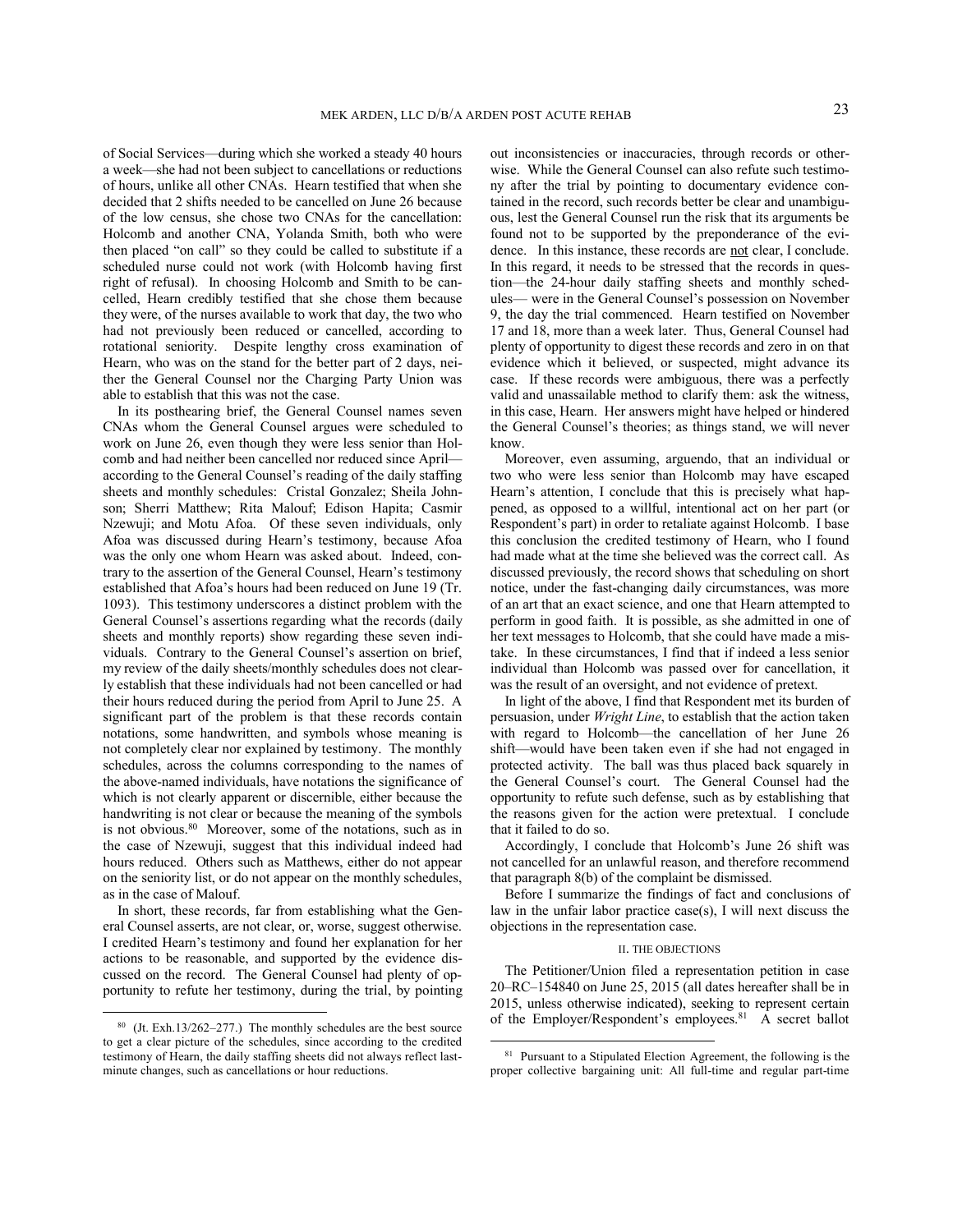election was conducted on July 24. The tally of ballots served on the parties at the conclusion of the election showed that of the approximately 93 eligible voters, 41 cast votes in favor of union representation, and 45 voted against such representation. There were 7 challenged ballots, a number sufficient to affect the results of the election. On July 31, the Union timely filed 12 objections to the election. On September 29, the Regional Director for Region 20 of the Board issued his Decision on Challenged Ballots and Objections and Order Consolidating Cases, in which he sustained the challenges to 3 ballots, leaving 4 undetermined ballots, a number insufficient to affect the results of the election. The Regional Director also conducted an investigation of the objections, and determined that objections 1 through 11 raised substantial and material issues of fact, after the Union withdrew objection number 12.

Thereafter, the Union withdrew objections 1, 2, 3, 5, and part of objection 8. Accordingly, I will address the remaining objections according to their numerical order. As discussed below, some of the objections allege the same conduct also addressed by the complaint, and I will refer to my findings and conclusions discussed above as necessary. The objections are as follows:82

# Objection No. 4:

The Employer, by and through its agents, including Juanita Harmon on July 22, 2015, and Rita Hernandez during the preelection period, repeatedly interrogated employees about how they intended to vote and regarding their support for the Union, destroying the laboratory conditions necessary for the conduct of a fair election.

In support of this objection, the Union, in its brief, discusses several instances where admitted supervisors of Respondent allegedly interrogated employees about their support for the Union or their Union activities. The first of these alleged interrogations occurred on June 24, as discussed in the facts section, when Chief Operating Officer Mettler told Anderson that he had heard rumors about employees organizing a union conduct which Mettler admitted.

Two things are significant about this event. The first, as discussed previously in the fact section, is that this conduct, which would ordinarily be considered a coercive interrogation in violation of Section 8(a)(1), was not alleged in the complaint, and thus I made no findings in that regard. The second, and perhaps more significant factor, is that this event occurred on June 24, prior to the commencement of the "critical period" on June

<u> 1989 - Jan Samuel Barbara, político establecido en la contrada de la contrada de la contrada de la contrada d</u>

<sup>82</sup> The objections appear as they are listed in the Attachment to the Erratum issued by the Regional Director on October 28 (GC Exh. 1(vv)).

25, when the Union filed its petition with the Board. Under well-established Board doctrine, the critical period, during which "laboratory conditions" must be maintained, begins on the date the petition is filed, and runs through the date of the election. *Ideal Electric Mfg. Co*, 134 NLRB 1275 (1961); *Dal-Tex Optical Co.*, 137 NLRB 1782 (1962). Generally, conduct that occurs prior to the critical period is not considered objectionable. *Ideal Electric; Data Technology Corp.*, 281 NLRB 1005, 1007 (1986). There are exceptions to this doctrine, however, such as when the prepetition conduct is truly egregious or is likely to have a "significant impact" on the election, *Servomation of Columbus*, 219 NLRB 504, 506 (1975) (violence or threats thereof); *Royal Packaging Corp.*, 284 NLRB 317 (1987) (promises of benefits in violation of the *NLRB v. Savair Mfg. Co.*, 414 U.S. 270 (1973) doctrine); or when such conduct "adds meaning and dimension to related post petition conduct," *Dresser Industries*, 242 NLRB 74 (1979). I find, however, that none of these exceptions is applicable here.

Accordingly, I recommend that objection 4 be overruled insofar as it applies to Mettler's interrogation of Anderson.

The next allegation regarding an alleged interrogation involved CNA Danielle Dangerfield and Dorothy Machira, Respondent's Director of Staffing Development. Dangerfield testified that 1 of 2 weeks before the election she was at the solarium of the facility, along with a couple of other CNAs, "Casmir" and "Kim," last names not provided, and patients they were attending to. Machira approached Dangerfield, paper in hand, and stated "I already know how you are going to vote," and then proceeded to ask both Casmir and Kim how they were planning to vote in the upcoming election (Tr. 350–353). Machira denied ever telling Dangerfield that she knew how Dangerfield was going to vote, or asking Casmir or Kim how they were going to vote, although she admitted that she approached other employees to tell them to "vote for us." (Tr. 557–558). I credit Dangerfield, whom I had credited earlier both because I believe her testimony was straightforward and detailed, and because as a current employee of Respondent her credibility is particularly reliable. *Gold Standard Enterprises*, 234 NLRB 618, 619 (1978); *Gateway Transportation Co.*, 193 NLRB 47, 48 (1971).

The Union also alleges an interrogation involving housekeeper Angela Snipes by Maintenance Director and Environmental Services Manager Juanita Harmon, who is her admitted supervisor. Snipes testified that a couple of days after the petition was filed she was in Harmon's office, and that Harmon asked her how she "stood on voting for the Union, if I was for it or opposed to it." Snipes added that Harmon also told her she wasn't going to ask the other housekeepers, because she did not think it would make a difference. Snipes told Harmon that she had not made up her mind yet. (Tr. 398–399.) Harmon denied this conversation with Snipes, although she acknowledged she may have told employees to "vote with us." I credit Snipes, whose testimony I had credited as to other events, finding her a witness who gave small but significant details about her conversations. In addition to her status as a current employee making her testimony more reliable, I also note that both Snipes and Harmon admitted they had known each other for a while, because they had both worked together for another employer. In

certified nurse assistants, restorative nurse assistants, cooks, dietary aides, laundry aides, housekeepers, plant operations assistants, activity assistants, medical records assistants, social services assistants, unit clerks, receptionists, and admissions coordinators employed by the Employer at its facility located at 3400 Alta Arden Expressway, Sacramento, California; excluding all other employees, all business office clerical employees, central supply employees, staff schedulers, registered nurses, licensed vocational nurses, MDS nurses, technical employees, professional employees, managerial employees, guards, and supervisors as defined in the Act.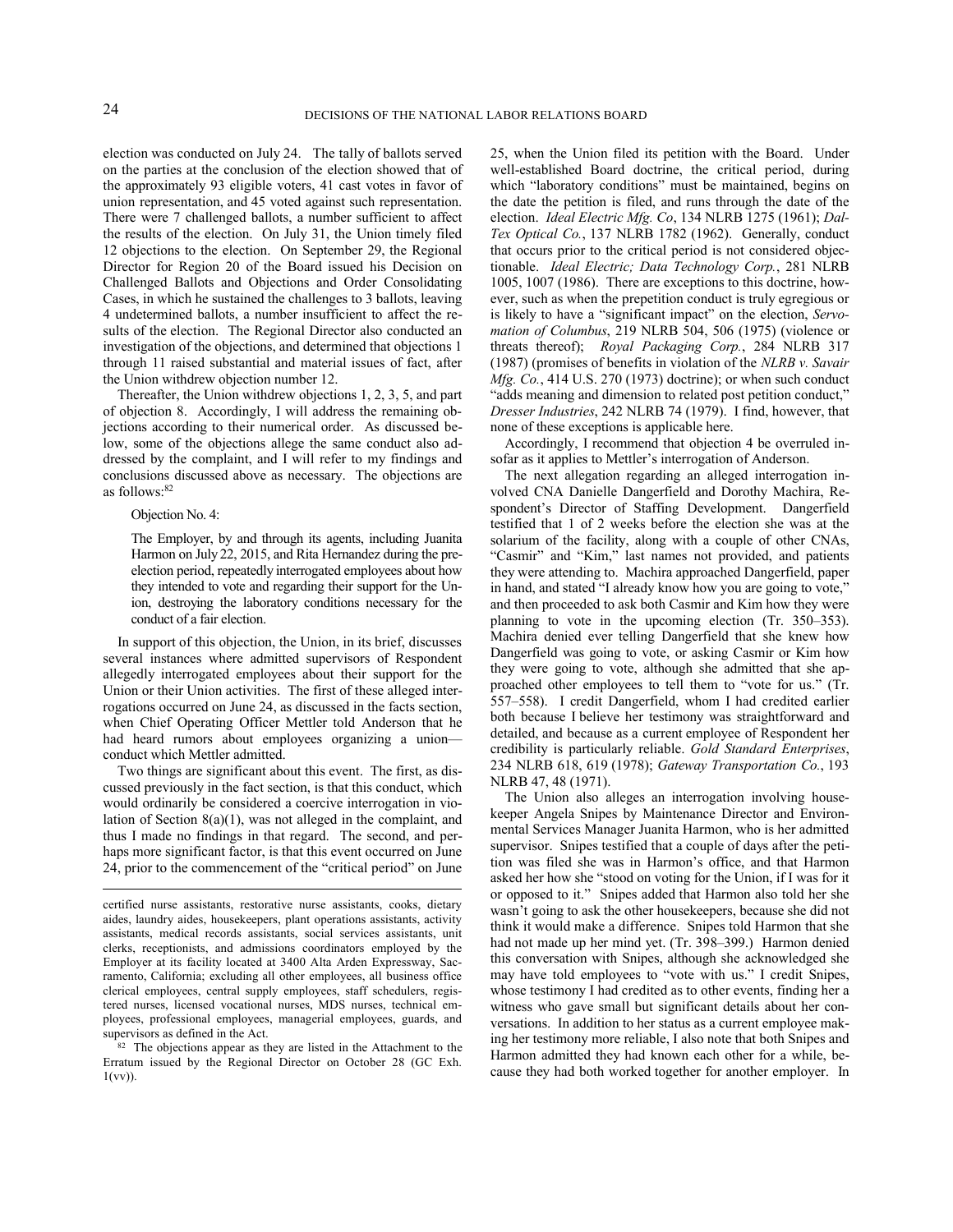these circumstances, it is likelier that Harmon felt comfortable in asking Snipes about her thoughts on the Union.

As discussed above, the above-described conduct by Machira and Harmon is not covered by the complaint. Accordingly, since the alleged conduct in this objection was not also an unfair labor practice, the proper standard to apply is whether the alleged misconduct, taken as a whole, warrants a new election because it has "the tendency to interfere with employees' freedom of choice" and "could well have affected the outcome of the election." *Cambridge Tool & Mfg. Co.*, 316 NLRB 716 (1995); *Metaldyne Corp.*, 339 NLRB 352 (2003). In making this determination the Board examines several factors: (1) the number of incidents; (2) the severity of the incidents and whether they are likely to cause fear among employees in the bargaining unit; (3) the number of employees in the bargaining unit subjected to the misconduct; (4) the proximity of the misconduct to the election; (5) the degree to which the misconduct persists on the minds of the bargaining unit employees; (6) the extent of dissemination of the misconduct among the bargaining unit employees; (7) the effect, if any, of misconduct by the opposing party to cancel out the effects of the original misconduct; (8) the closeness of the final vote; and (9) the degree to which the misconduct can be attributed to the party. *Taylor Wharton Division*, 336 NLRB 157 (2001); *Cedars-Sinai Medical Ctr.*, 342 NLRB 596, 597 (2004).

Applying the above criteria, I conclude, particularly in light of the closeness of the election results, the fact that this conduct was repeated, that several employees witnessed or were subjected to it, and that some of it occurred about a week before the election, that this conduct tended to interfere with the employees' freedom of choice. Moreover, this particular conduct should not be viewed in isolation, but rather as part and parcel of a pattern of conduct that Respondent engaged in, as further discussed below, that in my view could have affected the outcome of the election. Accordingly, I recommend that objection 4 be sustained as it applies to the conduct of Machira and Harmon.

#### Objection No. 6:

The Employer, by and through its agents, including Mary Perez, Juanita Harmon, and Theresa Walker, discriminately enforced its no-solicitation and no-distribution rule by allowing anti-union supporters to engage in solicitation and distribution of anti-union literature on work time and in work areas, while denying union supporters the same opportunity. The Employer created a significant imbalance in opportunities to communicate pro-union and anti-union views to employees because of the Employer's active removal of pro-union material from the employee break room, and telling employees not to wear Union logos, which interfered with laboratory conditions for a fair election. This objection is encompassed in Complaint paragraph 7(b).

The above-described objection parallels complaint paragraph 7(b), which as previously discussed above, inaccurately pleads what actually occurred. What actually occurred, as the credited evidence and testimony showed, was that Respondent had in practice allowed employees to post non-work related solicitations or announcements on its bulletin board(s), but prohibited

and removed union campaign literature posted in these places during the campaign. I concluded such conduct violated Section  $8(a)(1)$  of the complaint.

A violation of Section 8(a)(1) during the critical period is, a fortiori, conduct that interferes with the results of the election unless it is so de minimis that it is "virtually impossible to conclude that [the violation] could have affected the results of the election." *Intertape Polymer Corp.*, 363 NLRB No. 187 (2016), and cases cited therein. There is nothing de minimis about the conduct alleged in this instance, which occurred repeatedly, was conducted by high-level managers, and was observed by many employees. Accordingly, I recommend that objection 6 be sustained.

# Objection No. 7:

The Employer, by and through its agent Juanita Harmon, on or about July 15, 2015, discriminately enforced its nosolicitation and no-distribution rule and created an atmosphere of fear and coercion by ordering and requiring a worker to remove pro-union clothing and put on anti-union clothing instead. This objection is encompassed in Complaint paragraph 6(c)(ii).

As discussed earlier, I found that this conduct, which involved housekeeping employee "Andres," as witnessed by CNA Holcomb, violated Section 8(a)(1) of the Act. While this incident, viewed completely in isolation, might arguably be de minimis, I conclude that it is not, particularly when viewed as part and parcel of a wider pattern of conduct engaged in by Respondent, including its announcing of a rule prohibiting the wearing of union shrubs, which I separately found violated Section 8(a)(1) of the Act. Accordingly, pursuant to *Intertape Polymer*, supra, and its predecessors, I recommend that objection 7 be sustained.

#### Objection No. 8:

The Employer, by and through its agents, including Rhoda Hearn, Mary Perez, Dorothy Machira, and Juanita Harmon, created an atmosphere of fear and coercion, by reducing employment opportunities and overtime for employees who supported the Union by unilaterally cancelling the shifts of CNAs Camilla Holcomb and Marlene Anderson on June 26 and June 29, 2015, respectively, in retaliation for protected concerted and/or Union activities, and reducing the hours of housekeeping employee Herlinda Medina during the critical period because she supported or assisted the Union and/or engaged in protected concerted activity, thus interfering with the laboratory conditions necessary for the conduct of a fair election. In regards to Camilla Holcomb, this objection is encompassed in Complaint paragraph 8(b).

It should be noted that the Union withdrew the portions of objection 8 that do not involve Camilla Holcomb. Accordingly, I will only address this objection insofar as it relates to Holcomb. As previously discussed in the unfair labor practice section of this decision, I found that the allegation that Holcomb's June 26 shift was cancelled because of her Union or protected activity had no merit, and recommended dismissal of said allegation of the complaint. For the same reasons, I rec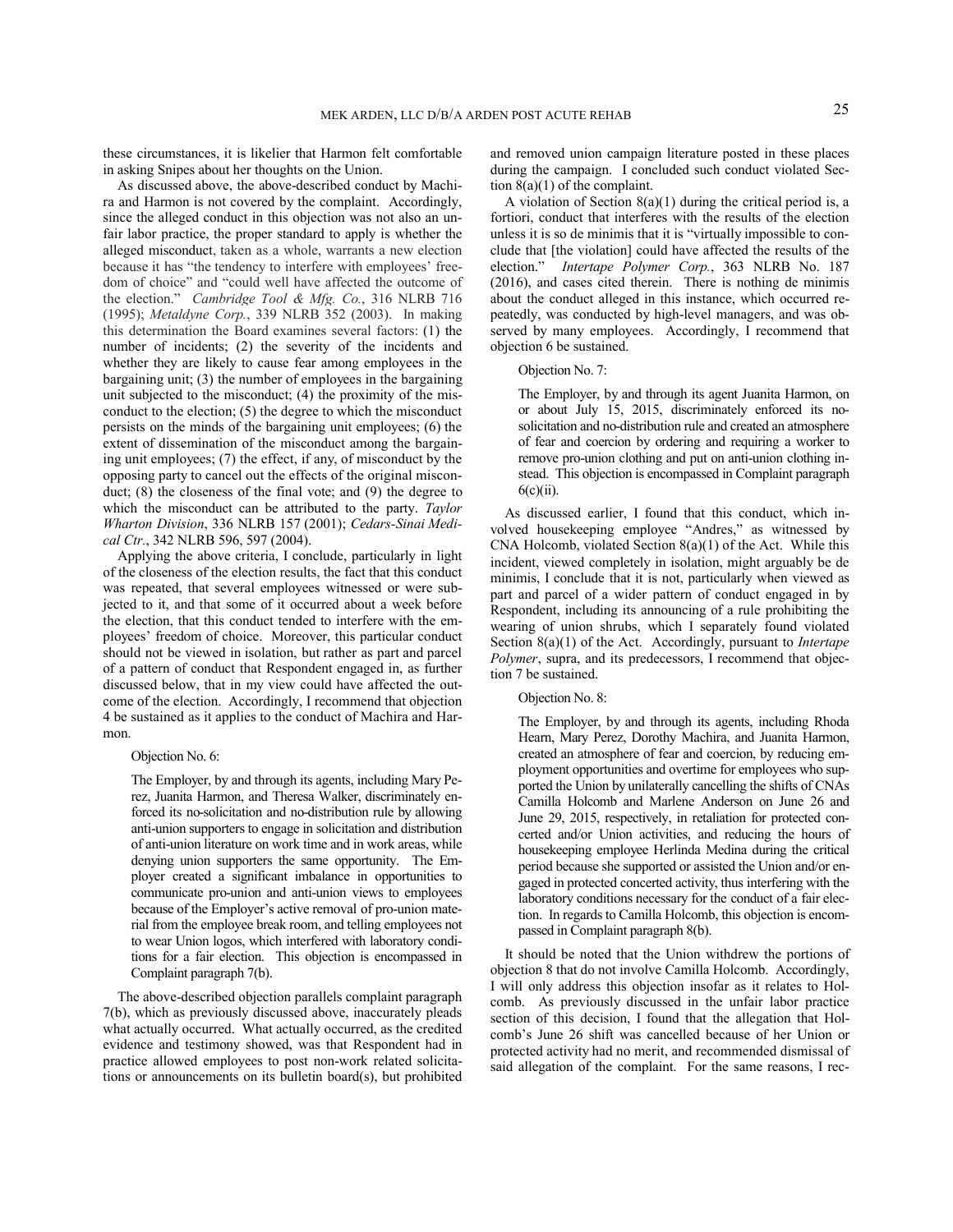ommend that objection 8 be overruled.

Objection No. 9:

The Employer, by and through its agents, including Rita Hernandez, on or about July 11, 2015, created an atmosphere of fear and coercion, interfering with the laboratory conditions necessary for the conduct of a fair election, by creating the impression of surveillance. This objection is encompassed in Complaint Paragraph 6(d).

The Employer, by and through its agents, on various dates in June and July 2015, created an atmosphere of fear and coercion, interfering with the laboratory conditions necessary for the conduct of a fair election, by engaging in video surveillance of workers who were engaged in protected, concerted and/or Union activity. This objection is encompassed in Complaint Paragraph 6(e).

The Employer, by and through its agents, including Mary Perez, during the critical period, created an atmosphere of fear and coercion, interfering with the laboratory conditions necessary for the conduct of a fair election, by maintaining a journal about employees' protected, concerted and/or union activity.

The Employer, by and through its agents, including Mary Perez, Theresa Walker, Juanita Harmon, and Juan Cruz, during the critical period, created an atmosphere of fear and coercion, interfering with the laboratory conditions necessary for the conduct of a fair election, by engaging in surveillance of employees during their meal and rest breaks.

With regard to the portion of this objection encompassed by the allegations of complaint paragraph 6(d) involving conduct by Hernandez, I found that this conduct violated Section 8(a)(1) of the complaint. Accordingly, for the reasons discussed above I conclude that this portion of objection 9 has merit and should be sustained.

Conversely, the portion of this objection encompassed by the allegation of paragraph 6(e), which alleges that Respondent engaged in video surveillance of its employees, I concluded had no merit, since the cameras were never operational during the relevant time period. Accordingly, I recommend that this portion of objection 9 be overruled.

No evidence was introduced about Perez keeping a journal regarding employees' protected activity, so I recommend overruling this portion of Objection 9. Likewise, there is no evidence on the record regarding Walker, Harmon or Cruz engaging in surveillance, so I recommend that this portion of objection 9 be overruled.

On the other hand, there is credible evidence that Perez was actively engaged in surveillance of Anderson and other employees. Anderson credibly testified that she perceived that Perez was following her around the facility, always appearing to be hovering nearby, and that she would interrupt nurses gathered during breaks asking them what they were doing and whether they were actually on break. This conduct only started occurring after the petition was filed, as confirmed by the testimony of Dangerfield, belying Perez' testimony that she was just doing her normal daily rounds. As Anderson credibly testified, she has been a nurse for over 40 years and knows the difference between an administrator making her daily rounds and someone who is following her. (Tr. 267–269; 289–291; 306; 314–315; 354–355.) I conclude this conduct was in keeping with other conduct described herein, which was part and parcel of a wider pattern of similar conduct by Respondent. I conclude that this conduct interfered with the employees freedom of choice and could have affected the results of the election. Accordingly, I recommend that this portion of objection 9 be sustained.

#### Objection No. 10:

The Employer, by and through its agents, including Mary Perez, Dorothy Machira, Juanita Harmon, and Rhoda Hearn created an atmosphere of fear and coercion, interfering with the laboratory conditions necessary for the conduct of a fair election, by isolating employees whom the employer knows to be union supporters, telling other employees not to go near them, and changing break and lunch times to prevent all prospective-bargaining unit employees from speaking with each other during non-work time. This objection is encompassed in Complaint paragraphs  $6(b)(i)$ ,  $6(b)(iii)$ ,  $6(c)(i)$ , and  $8(a)$ .

Regarding the portion of this objection encompassed by the allegations of paragraph 6(b)(i) of the complaint, which alleged that CNAs stopped visiting other areas of the facility, I concluded that such conduct amounted to an unlawful new and overbroad rule implemented in response to employees' protected activity, in violation of Section 8(a)(1) of the Act. Accordingly, I conclude that this conduct interfered with the results of the election, pursuant to *Intertape Polymer*, supra, and its predecessors, and recommend that this portion of objection 10 be sustained.

Conversely, I found the allegations of complaint paragraphs  $6(b)(iii)$ ,  $6(c)(i)$  and  $8(a)$  not to have merit, and for the same reason, I find that the portion of this objection corresponding to said paragraphs of the complaint lack merit. Accordingly, I recommend that those parts of this objection be dismissed.

#### Objection No. 11:

The Employer, by and through its agents, including Marcus Mettler, created an atmosphere of fear and coercion, interfering with the laboratory conditions necessary for the conduct of a fair election, by having increased management presence on the Employer's property during the critical period.

Although there is no dispute that COO Mettler was present in the facility on June 23–24, and actually departed to return to Southern California before the employees presented the petition to Perez on June 24, there is absolutely no evidence that his presence there had anything to do with the election—indeed, the critical period did not start until June 25, the day the petition was filed. Accordingly, there is no factual or legal basis to conclude that his presence in those days was objectionable. Additionally, the record shows Mettler was present at the facility on various other dates in July, up to and including the election held on July 24. Simply put, management has a right to conduct its campaign as it sees fit, so long as no threats or coercion is involved. Even if Mettler's presence at the facility dur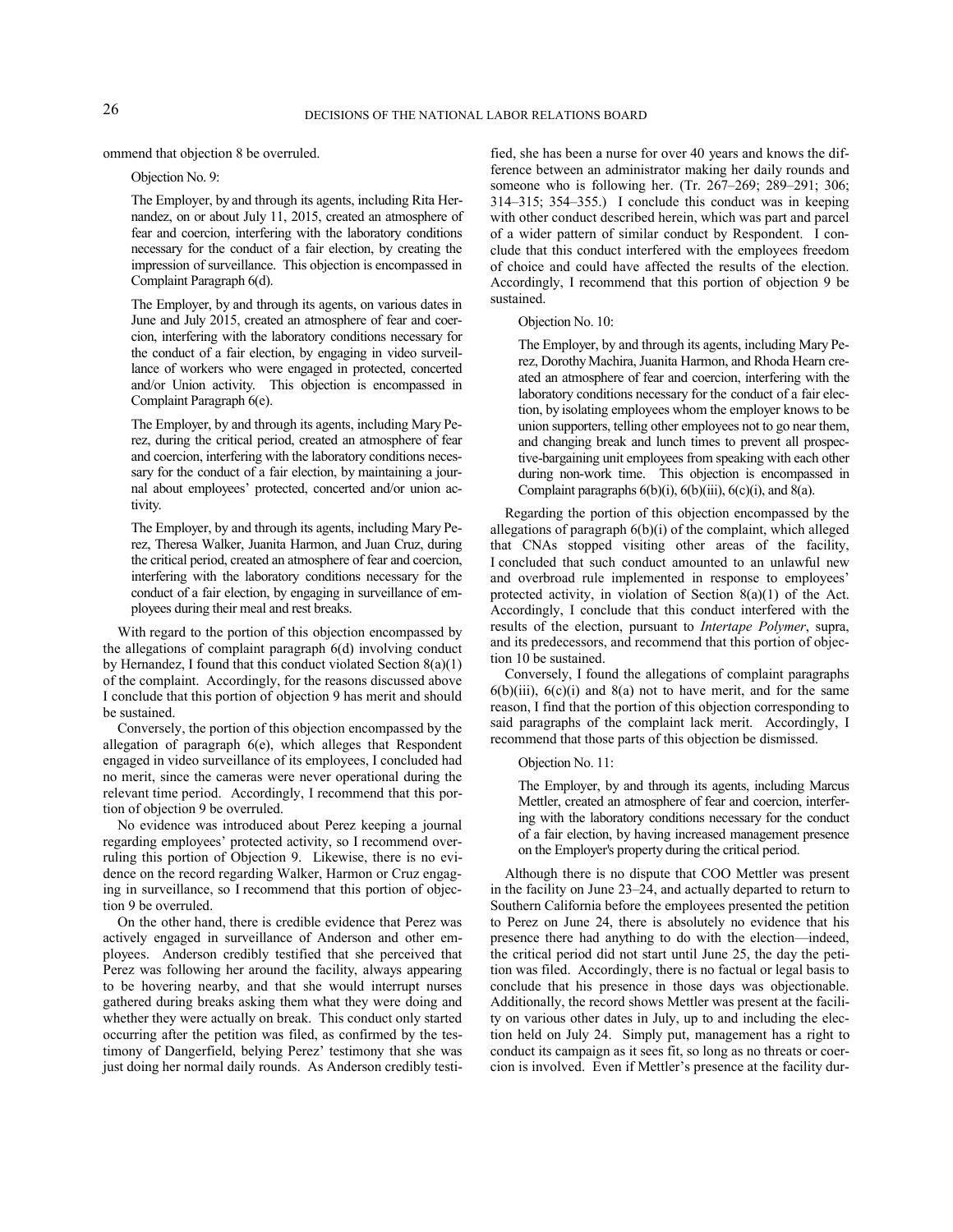ing the critical period could be solely attributed to the upcoming election, there is no legal basis to conclude that this alone, without more, represents objectionable conduct. Accordingly, the part of this objection regarding Mettler has no merit, and I recommend it be overruled.

The rest of the objection, which refers to other supervisors and which according to the Union's brief involves the conduct of Perez with regard to Anderson, has already been addressed in my discussion of objection 9. I found merit to such allegations, so I recommend that this portion of the objection be sustained.

In sum, I conclude that objections 4, 6, 7, 9, 10, and 11 be sustained in whole or in part, and that objection 8, as well as parts of objections 4, 9, and 10 be overruled.

### CONCLUSIONS OF LAW

1. Mek Arden, LLC d/b/a Arden Post Acute Rehab (Respondent) is an employer engaged in commerce within the meaning of Section 2(2), (6), and (7) of the Act.

2. Service Employees International Union, United Long Term Care Workers (the Union) is a labor organization within the meaning of Section 2(5) of the Act.

3. By instructing employees not to visit other areas of the facility, directing employees not to wear union scrubs or logos, directing employees to wear attire associated with the Respondent's campaign, creating the impression that the employees' union or protected activities were under surveillance, and prohibiting the posting of union literature and removing such postings, the Respondent engaged in unfair labor practices affecting commerce within the meaning of Section 2(2),(6), and (7) of the Act.

4. By the conduct described above, the Respondent has violated Section 8(a)(1) of the Act.

5. Respondent has not otherwise violated the Act as alleged in the consolidated complaint.

6. Respondent has engaged in objectionable conduct warranting the setting aside of the results of the election held on July 24, 2015, and warranting the conduct of a new election.

# **REMEDY**

The appropriate remedy for the Section  $8(a)(1)$  violations I have found is an order requiring Respondent to cease and desist from such conduct and take certain affirmative action consistent with the policies and purposes of the Act.

Specifically, the Respondent will be required to cease and desist from: instructing employees not to visit other areas of the facility; directing employees not to wear union scrubs or logos; directing employees to wear attire associated with the Respondent's campaign; creating the impression that the employees' union or protected activities were under surveillance; prohibiting the posting of union literature and removing such postings. Moreover, Respondent will be required to post a notice to employees assuring them that it will not violate their rights in this or any other related matter in the future. Finally, to the extent Respondent communicates with its employees by email, it shall also be required to distribute the notice to employees in that manner, as well as any other electronic means it customarily uses to communicate with employees.

Accordingly, based on the foregoing findings of fact and conclusions of law, and on the entire record, I issue the following recommended<sup>83</sup>

# ORDER

Respondent, Mek Arden, LLC d/b/a Arden Post Acute Rehab., Sacramento, California, its officers, agents, successors, and assigns, shall

1. Cease and desist from

(a) Instructing employees not to visit other areas of the facility;

(b) Directing employees not to wear union scrubs or logos;

(c) Instructing employees to wear attire associated with Respondent's campaign;

(d) Creating the impression that employees' union or protected activities are under surveillance; and

(e) Prohibiting the postings of union literature or removing such postings.

2. Take the following affirmative action to effectuate the policies of the Act.

(a) Cease and desist from instructing employees not to visit other areas of the facility; directing employees not to wear union scrubs or logos; instructing employees to wear attire associated with Respondent's campaign; creating the impression that employees' union or protected activities are under surveillance; prohibiting the postings of union literature and from removing such postings.

(b) Within 14 days after service by the Region, post at all its facilities in Sacramento, California, where notices to employees are customarily posted, copies of the attached notice marked "Appendix."<sup>84</sup> Copies of the notice, on forms provided by the Regional Director for Region 20, after being signed by the Respondent's authorized representative, shall be posted by the Respondent and maintained for 60 consecutive days in conspicuous places including all places where notices to employees are customarily posted. In addition to physical posting of paper notices, the notices shall be distributed electronically, such as by email, posting on an intranet or an internet site, and/or other electronic means, if the Respondent customarily communicates with its employees by such means. Reasonable steps shall be taken by the Respondent to ensure that the notices are not altered, defaced, or covered by any other material. In the event that, during the pendency of these proceedings, the Respondent has gone out of business or closed the facilities involved in these proceedings, the Respondent shall duplicate and mail, at its own expense, a copy of the notice to all current employees and former employees employed by the Respondent at any time since June 24, 2015.

<sup>&</sup>lt;sup>83</sup> If no exceptions are filed as provided by Sec. 102.46 of the Board's Rules and Regulations, the findings, conclusions and recommended Order shall, as provided in Sec. 102.48 of the Rules, be adopted by the Board and all objections to them shall be deemed waived for all purposes.

<sup>84</sup> If this Order is enforced by a Judgment of the United States court of appeals, the words in the notice reading "Posted by Order of the National Labor Relations Board" Shall Read "Posted Pursuant to a Judgment of the United States Court of Appeals Enforcing an Order of the National Labor Relations Board."